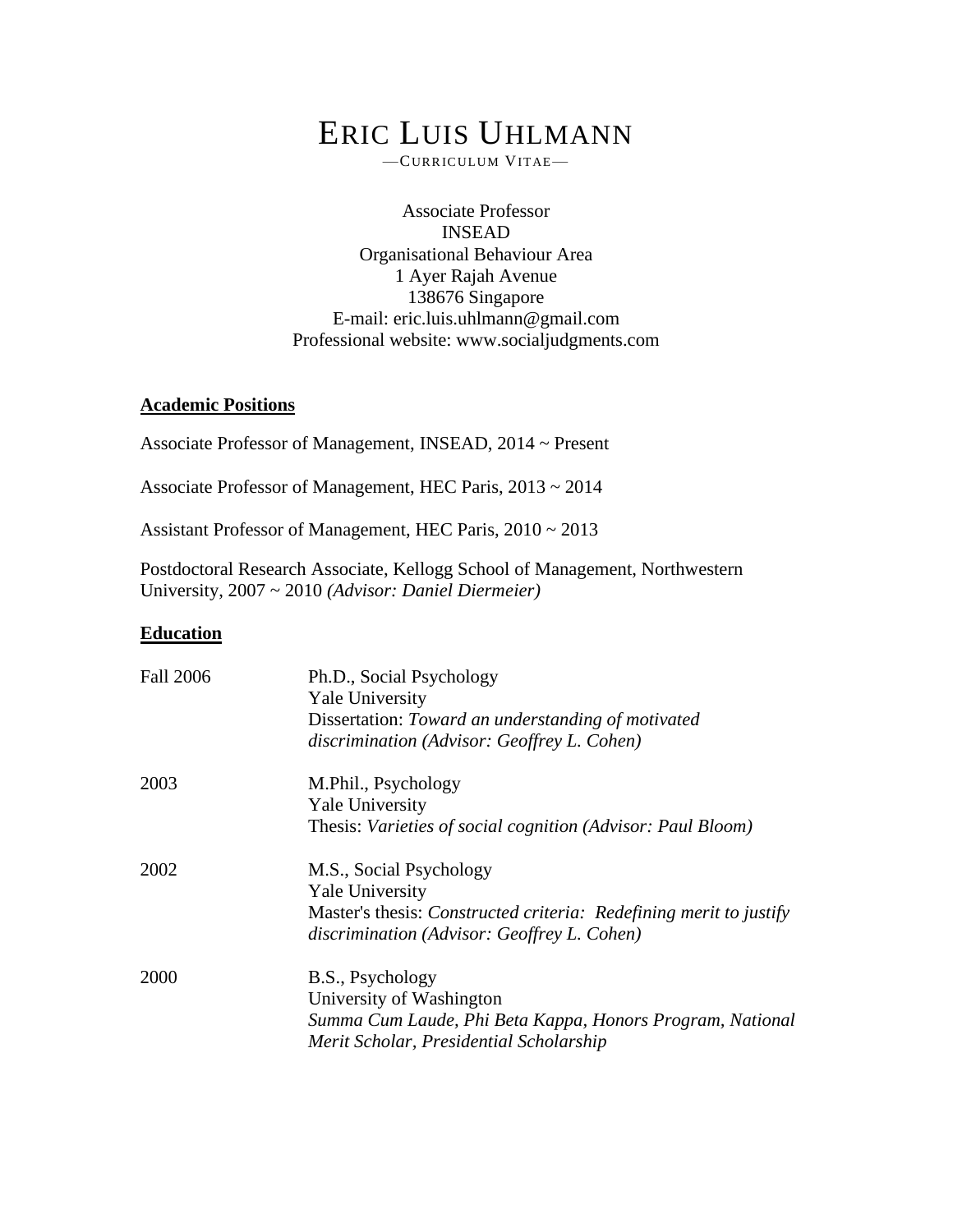#### **Research Interests**

Gender stereotyping in the workplace; ethical judgments and behaviors in business contexts; using crowdsourcing to enhance the value-add of science for managers, organizations, and society

#### **Publication Statistics**

Total Number of Citations on Google Scholar: 10,386 (as of September 28, 2021) h-index: 37 (37 papers cited at least 37 times) i10-index: 52 (52 papers cited at least 10 times)

#### **Journal Articles**

*\* Indicates a collaborator who was a graduate, undergraduate, MBA, or postdoctoral student at the time the primary work on the project was done.* 

- 72. Schweinsberg, M., \*Feldman, M., \*Staub, N., \*van den Akker, O., van Aert, R., van Assen, M., Liu, Y., … & Uhlmann, E. (2021). Radical dispersion of effect size estimates when independent scientists operationalize and test the same hypothesis with the same data. *Organizational Behavior and Human Decision Processes, 165,* 228-249. (First three and last author contributed equally).
- 74. Awtrey, E., \*Thornley, N., \*Dannals, J.E., Barnes, C., & Uhlmann E.L. (in press). Dispersion neglect in performance evaluations. *Organizational Behavior and Human Decision Processes.* (First two authors are equal contributors to this project).
- 145. Hardy, J. H., III, \*Tey, K.S., \*Cyrus-Lai, W., Martell, R. F., Olstad, A., & Uhlmann, E.L. (in press). Bias in context: Small biases in hiring evaluations have big consequences. *Journal of Management.*
- 144. \*Tierney, W., Hardy, J. H., III., \*Ebersole, C., Leavitt, K., \*Viganola, D., \*Clemente, E., \*Gordon, M., Dreber, A.A., Johannesson, M., Pfeiffer, T., Hiring Decisions Forecasting Collaboration, & Uhlmann, E. (2020). Creative destruction in science. *Organizational Behavior and Human Decision Processes, 161,* 291- 309. (First four and last authors contributed equally).
- 65. \*Tierney, W., Hardy, J. H., III., \*Ebersole, C. R., \*Viganola, D., \*Clemente, E. G., \*Gordon, M., \*Hoogeveen, S., Haaf, J., Dreber, A. , Johannesson, M., Pfeiffer, T., Huang, J. L., Vaughn, L. A., DeMarree, K.G., Igou, E., Chapman, H., Gantman, A., Vanaman, M., Wylie, J., Storbeck J., Andreychik, M. R., McPhetres, J., Culture and Work Forecasting Collaboration, & Uhlmann, E. L. (2021). A creative destruction approach to replication: Implicit work and sex morality across cultures. *Journal of Experimental Social Psychology, 93,* 104060. (First three and last author are equal contributors to this project).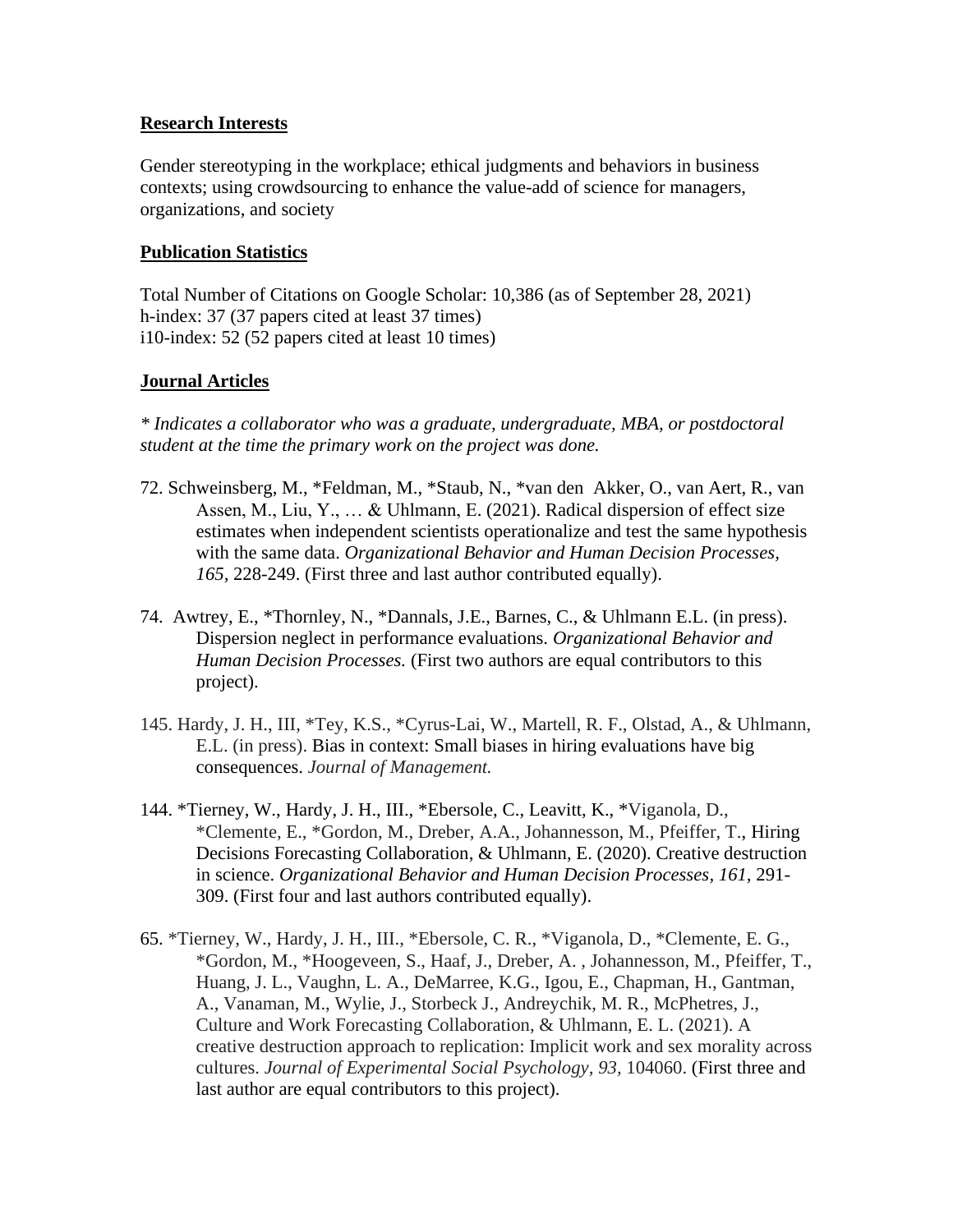- 140. \*Rohrer, J., \*Tierney, W., Uhlmann, E.,… & Yarkoni, T. (in press). Putting the self in self-correction: Findings from the Loss-of-Confidence Project. *Perspectives on Psychological Science*.
- 64. \*Landy, J. F., \*Jia, M., \*Ding, I. L., \*Viganola, D., \*Tierney, W., Dreber, A., Johanneson, M., Pfeiffer, T., . . . & Uhlmann, E. L. (2020). Crowdsourcing hypothesis tests: Making transparent how design choices shape research results. *Psychological Bulletin*, *146*(5), 451–479. (First four and last authors contributed equally to this project).
- 63. Uhlmann, E.L., \*Ebersole, C., Chartier, C., Errington, T., Kidwell, M., Lai, C.K., McCarthy, R., Riegelman, A., Silberzahn, R., & Nosek, B.A. (2019). Scientific Utopia III: Crowdsourcing Science. *Perspectives on Psychological Science, 14,*  711-733.
- 1. \*Yam, K.C., Barnes, C.M., Leavitt, K., Wei, W., \*Lau, T. C., & Uhlmann, E.L. (2019). Why so serious? A lab and field investigation of the link between morality and humor. *Journal of Personality and Social Psychology*, *117*(4), 758–772.
- 2. \*Eitan, O., \*Viganola*,* D., Inbar, Y., Dreber, A., Johanneson, M., Pfeiffer, T., Thau, S., & Uhlmann, E. L. (2018). Is scientific research politically biased? Systematic empirical tests and a forecasting tournament to address the controversy. *Journal of Experimental Social Psychology*, *79*, 188-199. (First three and last author contributed equally to this project).
- 3. Uhlmann, E.L., \*Korniychuk, A., & Obloj, T. (2018). Initial prejudices create crossgenerational intergroup mistrust. *PLOS ONE*, *13*(4)*,* e0194871.
- 4. \*Silberzahn, R., Uhlmann, E. L., \*Martin, D., Anselmi, P., Aust, F., Awtrey, E., Bahník, Š., Bai, F., Bannard, C., Bonnier, E., Carlsson, R., Cheung, F., Christensen, G., Clay, R., Craig, M., Dalla Rosa, A., Dam, L., Evans, M. H., Flores Cervantes, I., Fong, N., Gamez-Djokic, M., Glenz, A., Gordon-McKeon, S., Heaton, T. J., Hederos, K., Heene, M., Hofelich Mohr, A. J., Högden, F., Hui, K., Johannesson, M., Kalodimos, J., Kaszubowski, E., Kennedy, D., Lei, R., Lindsay, T. A., Liverani, S., Madan, C. R., Molden, D., Molleman, E., Morey, R. D., Mulder, L. B., Nijstad, B. A., Pope, N. G., Pope, B., Prenoveau, J. M., Rink, F., Robusto, E., Roderique, H., Sandberg, A., Schlüter, E., Schönbrodt, F. D., Sherman, M. F., Sommer, S., Sotak, K., Spain, S., Spörlein, C., Stafford, T., Stefanutti, L., Tauber, S., Ullrich, J., Vianello, M., Wagenmakers, E., Witkowiak, M., Yoon, S., & Nosek, B.A. (2018). Many analysts, one dataset: Making transparent how variations in analytical choices affect results. *Advances in Methods and Practices in Psychological Science*, *1*, 337–356. (The first and second author contributed equally to this paper). *Note: This paper has a minor correction that does not affect the reported findings, paper and correction available here: doi:10.1177/2515245917747646*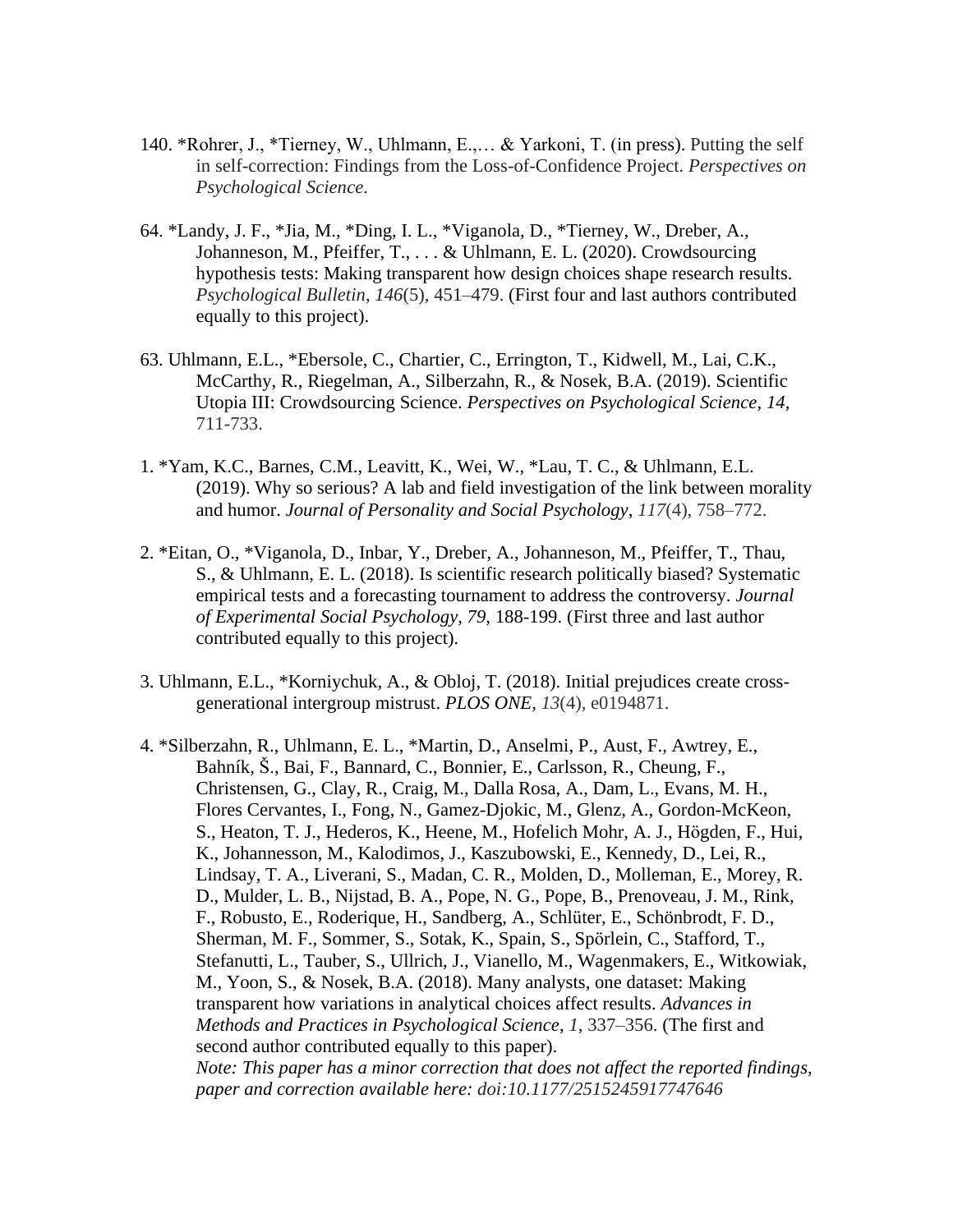- 5. Barnes, C. M., Dang, C., Leavitt, K., \*Guarana, C., & Uhlmann, E. L. (2018). Archival data in micro organizational research: A toolkit for moving to a broader set of topics. *Journal of Management*, *44*, 1453-1478.
- 6. Schweinsberg, M., \*Madan, N., Vianello, M., Sommer, S. A., Jordan, J., \*Tierney, W., \*Awtrey, E., Zhu, L., Diermeier, D., Heinze, J., \*Srinivasan, M., Tannenbaum, D., Bivolaru, E., Dana, J., Davis-Stober, C. P., Du Plessis, C., Gronau, Q. F., Hafenbrack, A. C., Liao, E. Y., Ly, A., Marsman, M., Murase, T., Qureshi, I., Schaerer, M., Thornley, N., Tworek, C. M., Wagenmakers, E-J., Wong, L., Anderson, T., Bauman, C. W., Bedwell, W. L., Brescoll, V., Canavan, A., Chandler, J. J., Cheries, E., Cheryan, S., Cheung, F., Cimpian, A., Clark, M., Cordon, D., Cushman, F., Ditto, P. H., Donahue, T., Frick, S. E., Gamez-Djokic, M., Hofstein Grady, R., Graham, J., Gu, J., Hahn, A., Hanson, B. E., Hartwich, N. J., Hein, K., Inbar, Y., Jiang, L., Kellogg, T., Kennedy, D. M., Legate, N., Luoma, T. P., Maibeucher, H., Meindl, P., Miles, J., Mislin, A., Molden, D. C., Motyl, M., Newman, G., Ngo, H. H., Packham, H., Ramsay, P. S., Ray, J. L., Sackett, A. M., Sellier, A-L., Sokolova, T., Sowden, W., Storage, D., Sun, X., Van Bavel, J. J., Washburn, A. N., Wei, C., Wetter, E., Wilson, C., Darroux, S-C., & Uhlmann, E. L. (2016). The pipeline project: Pre-publication independent replications of a single laboratory's research pipeline. *Journal of Experimental Social Psychology*, *66*, 55-67. (First, second, and last author contributed equally to this paper).
- 7. Uhlmann, E.L., Pizarro, D., & Diermeier, D. (2015). A person-centered approach to moral judgment. *Perspectives on Psychological Science*, 10, 72-81.
- 8. \*Bai, F., Uhlmann, E.L., & Berdahl, J. (2015). The robustness of the Win-Win effect. *Journal of Experimental Social Psychology, 61*, 139–143.
- 9. Berdahl, J., Uhlmann, E.L., & \*Bai, F. (2015). Win-win: Female *and* male athletes from more gender equal countries perform better in international sports competitions. *Journal of Experimental Social Psychology, 56,* 1-3.
- 10. \*Zhu, L., Brescoll, V.L., Newman, G., & Uhlmann, E.L. (2015). Macho nachos: The implicit effects of gender stereotypes on preferences for healthy and unhealthy foods. *Social Psychology*, *46,* 182-196.
- 11. Uhlmann, E.L., & Barnes, C.M. (2014). Selfish play increases during high-stakes NBA games and is rewarded with more lucrative contracts. *PLOS ONE, 9(4)*, e95745.
- 12. Uhlmann, E.L., & Sanchez-Burks, J. (2014). The implicit legacy of American Protestantism. *Journal of Cross-Cultural Psychology*, *45*, 991-1005. (The two authors contributed equally to this paper).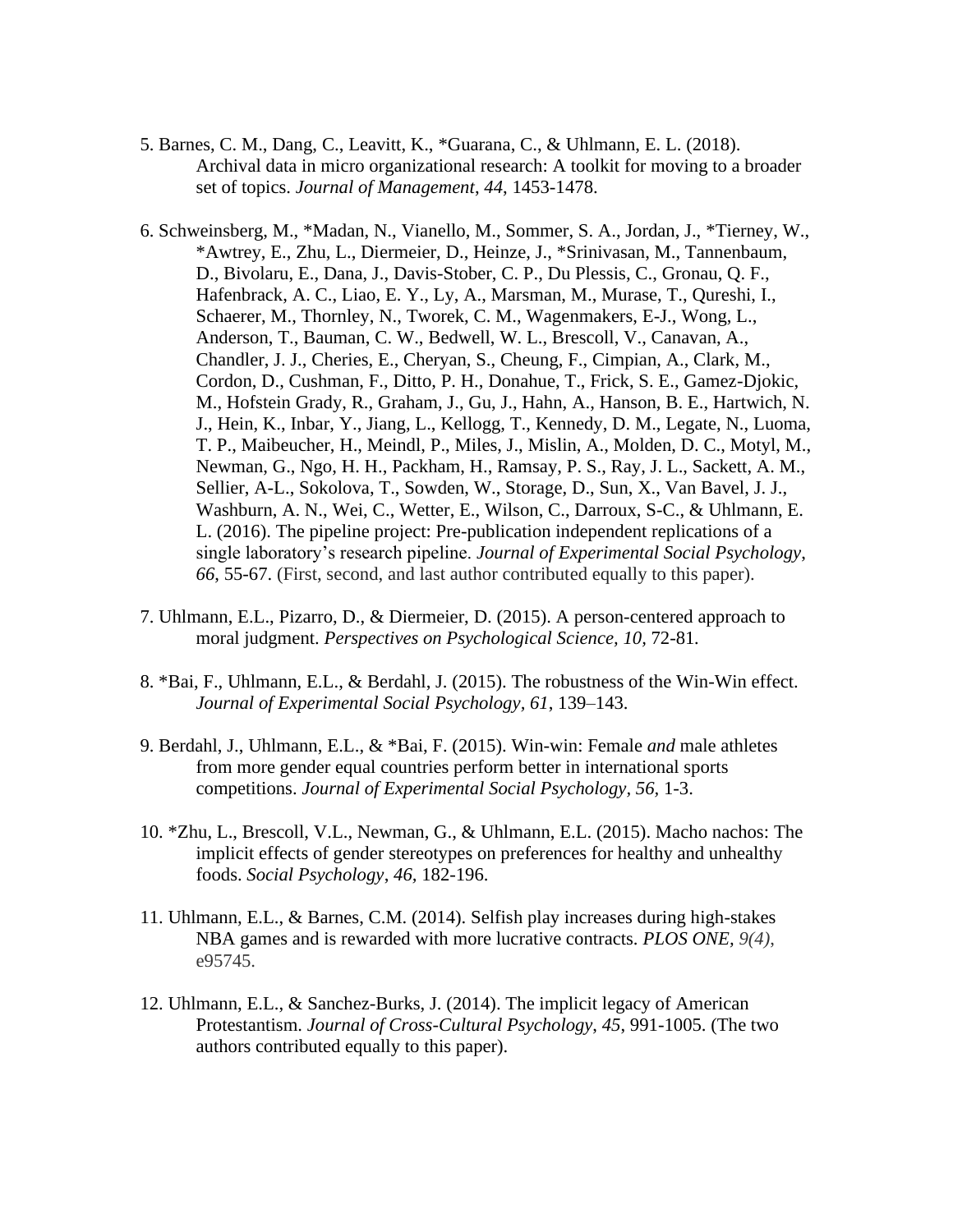- 13. \*Heinze, J., Uhlmann, E.L., & Diermeier, D. (2014). Unlikely allies: Credibility transfer during a corporate crisis. *Journal of Applied Social Psychology*, *44*, 392- 397.
- 14. Uhlmann, E.L., \*Zhu, L., & Diermeier, D. (2014). When actions speak volumes: The role of inferences about moral character in outrage over racial bigotry. *European Journal of Social Psychology, 44*, 23-29.
- 15. Uhlmann, E.L., & \*Zhu, L. (2014). Acts, persons, and intuitions: Person-centered cues and gut reactions to harmless transgressions. *Social Psychological and Personality Science*, *5*, 279-285. (The two authors contributed equally to this paper).
- 16. Brescoll, V.L., Uhlmann, E.L., & Newman, G.N. (2013). The effects of systemjustifying motives on endorsement of essentialist explanations for gender differences. *Journal of Personality and Social Psychology, 105,* 891-908.
- 17. Uhlmann, E.L., Heaphy, E., Ashford, S.J., \*Zhu, L., & Sanchez-Burks, J. (2013). Acting professional: An exploration of culturally bounded norms against nonwork role referencing. *Journal of Organizational Behavior, 34,* 866-886. (The first and last author contributed equally to this paper).
- 18. Uhlmann, E.L., \*Zhu, L., & Tannenbaum, D. (2013). When it takes a bad person to do the right thing. *Cognition, 126,* 326-334. (The first and second author contributed equally to this paper).
- 19. Uhlmann, E.L., & \*Zhu, L. (2013). Money is essential: Ownership intuitions are linked to physical currency. *Cognition, 127,* 220-229.
- 20. \*Silberzahn, R., & Uhlmann, E.L. (2013). It pays to be Herr Kaiser: Germans with noble-sounding surnames more often work as managers. *Psychological Science*, *24*, 2437-2444. *Note: This finding was overturned using a better analytic approach by Silberzahn, Simonsohn, and Uhlmann (2014, CV#49).*
- 21. Uhlmann, E.L., Leavitt, K., Menges, J.I., \*Koopman, J., \*Howe, M.D., & Johnson, R.E. (2012). Getting explicit about the implicit: A taxonomy of implicit measures and guide for their use in organizational research. *Organizational Research Methods, 15*, 553-601*.*
- 22. Brescoll, V.L., Uhlmann, E.L., Moss-Rascusin, C., & \*Sarnell, L. (2012). Masculinity, status, and subordination: Working for a gender atypical supervisor causes men to lose status. *Journal of Experimental Social Psychology*, *48*, 354– 357.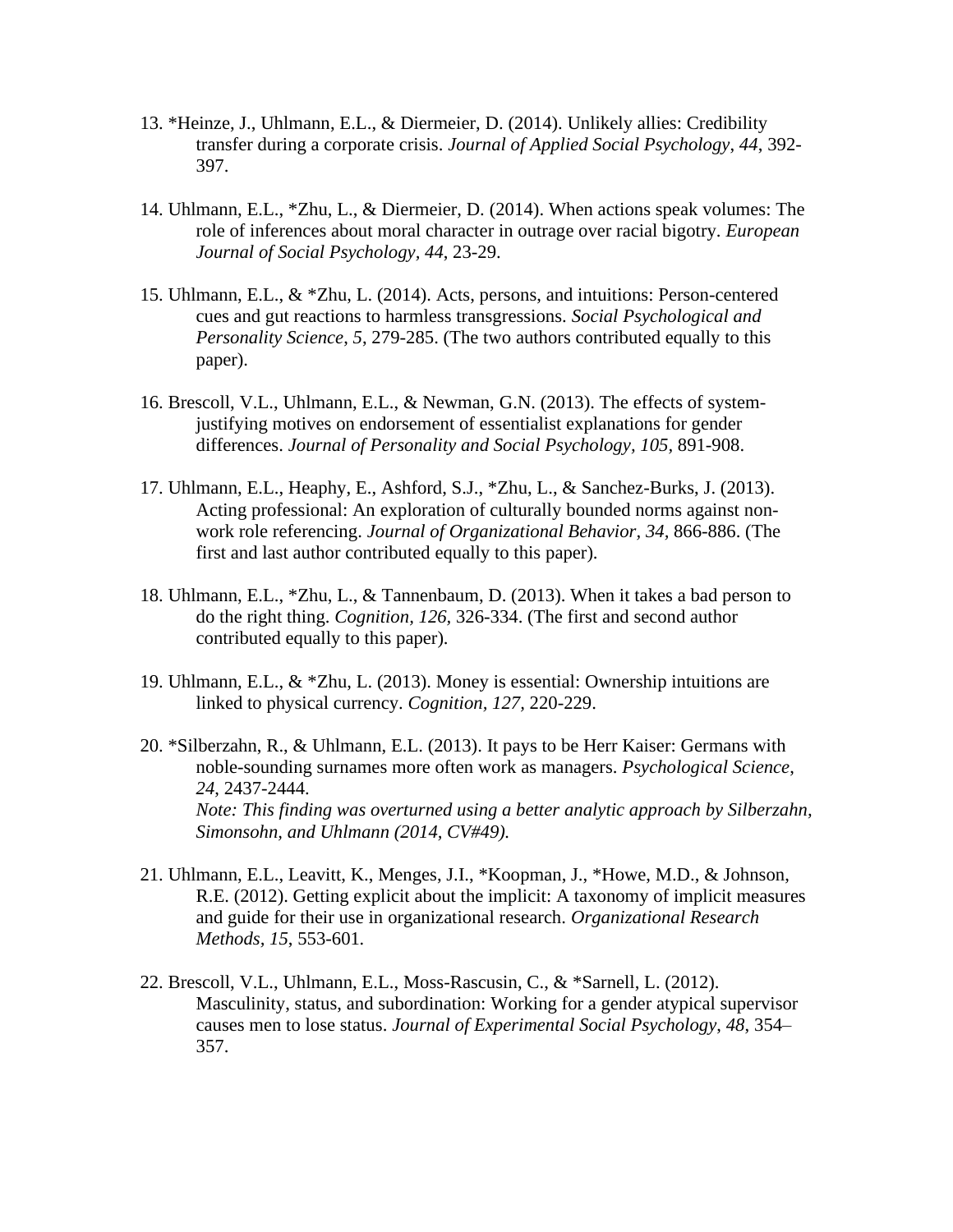- 23. Uhlmann, E.L., \*Zhu, L., Pizarro, D.A., & Bloom, P. (2012). Blood is thicker: Moral spillover effects based on kinship. *Cognition*, *124*, 239-243.
- 24. Uhlmann, E.L. (2012). American psychological isolationism. *Review of General Psychology, 16,* 381-390.
- 25. Uhlmann, E.L., & Nosek, B.A. (2012). My culture made me do it: Lay theories of responsibility for automatic prejudice. *Social Psychology*, *43*, 108-113.
- 26. Bastardi, A., Uhlmann, E.L., & Ross, L. (2011). Wishful thinking: Belief, desire, and the motivated evaluation of scientific evidence. *Psychological Science, 22,* 731 – 732.
- 27. \*Tannenbaum, D., Uhlmann, E.L., & Diermeier, D. (2011). Moral signals, public outrage, and immaterial harms. *Journal of Experimental Social Psychology*, *47,* 1249-1254.
- 28. Uhlmann, E.L., Poehlman, T.A., \*Tannenbaum, D., & Bargh, J.A. (2011). Implicit Puritanism in American moral cognition. *Journal of Experimental Social Psychology, 47,* 312-320.
- 29. Brescoll, V.L., Dawson, E., & Uhlmann, E.L. (2010). Hard-won and easily lost: The fragile status of leaders in gender-stereotype-incongruent occupations. *Psychological Science, 21,* 1640-1642.
- 30. Uhlmann, E.L., Brescoll, V.L., & Machery, E. (2010). The motives underlying stereotype-based discrimination against members of stigmatized groups. *Social Justice Research, 23,* 1-16.
- 31. Uhlmann, E.L., Pizarro, D.A., \*Tannenbaum, D., & Ditto, P.H. (2009). The motivated use of moral principles. *Judgment and Decision Making*, *4*, 476–491.
- 32. Greenwald, A.G., Poehlman, T.A., Uhlmann, E.L., & Banaji, M.R. (2009). Understanding and using the Implicit Association Test: III. Meta-analysis of predictive validity. *Journal of Personality and Social Psychology*, *97*, 17-41.
- 33. Brescoll, V., & Uhlmann, E.L. (2008). Can angry women get ahead? Status conferral, gender, and workplace emotion expression. *Psychological Science*, *19*, 268-275.
- 34. Uhlmann, E.L., Pizarro, D.A., & Bloom, P. (2008). Varieties of social cognition. *Journal for the Theory of Social Behaviour, 38,* 293-322.
- 35. Uhlmann, E.L., & Cohen, G.L. (2007). "I think it, therefore it's true": Effects of self perceived objectivity on hiring discrimination. *Organizational Behavior and Human Decision Processes, 104,* 207-223.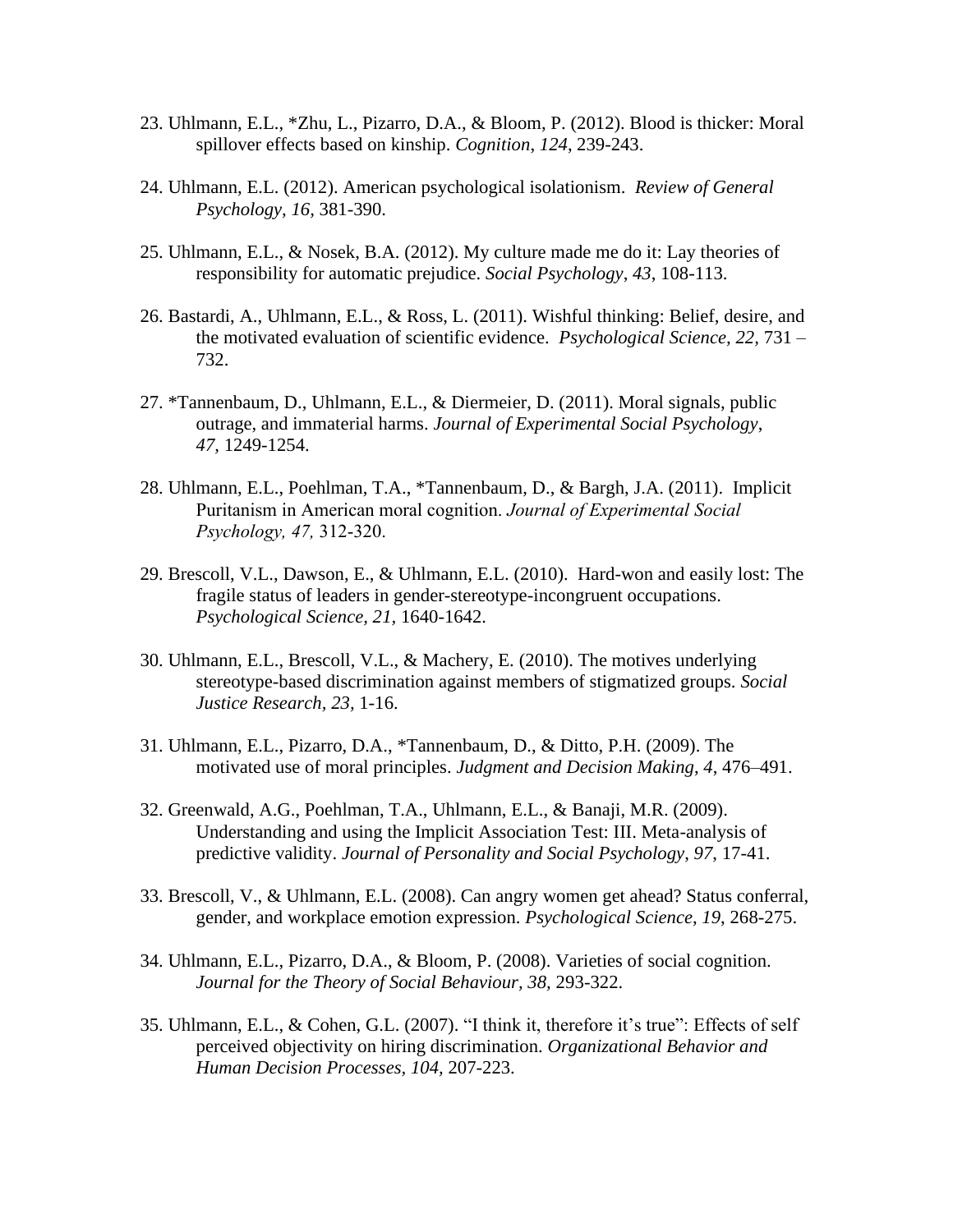- 36. Uhlmann, E.L., Brescoll, V.L., & Paluck, E.L. (2006). Are members of low status groups perceived as bad, or badly off? Egalitarian negative associations and automatic prejudice. *Journal of Experimental Social Psychology, 42,* 491-499.
- 37. Uhlmann, E.L., & Cohen, G.L. (2005). Constructed criteria: Redefining merit to justify discrimination. *Psychological Science*, *16*, 474**-**480.
- 38. Brescoll, V.L., & Uhlmann, E. L. (2005). Attitudes towards traditional and nontraditional parents. *Psychology of Women Quarterly*, *29*, 436-445.
- 39. Uhlmann, E.L., & Swanson, J. (2004). Exposure to violent video games increases automatic aggressiveness. *Journal of Adolescence, 27,* 41-52.
- 40. Pizarro, D.A., Uhlmann, E.L., & Bloom, P. (2003). Causal deviance and the attribution of moral responsibility. *Journal of Experimental Social Psychology, 39,* 653-660.
- 41. Pizarro, D.A., Uhlmann, E.L., & Salovey, P. (2003). Asymmetries in judgments of moral blame and praise: The role of perceived metadesires. *Psychological Science, 14,* 267-272.
- 42. Uhlmann, E.L., Dasgupta, N., Elgueta, A., Greenwald A.G., & Swanson, J. (2002). Subgroup prejudice based on skin color among Hispanics in the United States and Latin America. *Social Cognition*, *20,* 197-224.

#### **Commentaries, Book Chapters, and Data Publications**

- 159. \*Cyrus-Lai, W., \*Tierney, W., Schweinsberg, M., & Uhlmann, E.L. (in press). Exposing and overcoming the fixed effect fallacy through crowd science. *Behavioral and Brain Sciences.*
- 138. \*Tierney, W., Schweinsberg, M., & Uhlmann, E. L. (2020). Quantifying the prevalence and adaptiveness of behavioral rationalizations. *Behavioral and Brain Sciences, 43,* e50.
- 43. \*Viganola, D., \*Eitan, O., Inbar, Y., Dreber, A., Johanneson, M., Pfeiffer, T., Thau, S., & Uhlmann, E. L. (2018). Datasets from a research project examining the role of politics in scientific research. *Nature: Scientific Data*, *5*, 180236.
- 44. \*Tierney, W., Schweinsberg, M., & Uhlmann, E. L. (2018). Making prepublication independent replication mainstream. *Behavioral and Brain Sciences, 41*, E153.
- 45. \*Levine, B.R., \*Harrington, J.R., & Uhlmann, E. L. (2019). Culture and work. In D. Cohen and S. Kitayama, *The Handbook of Cross-Cultural Psychology*.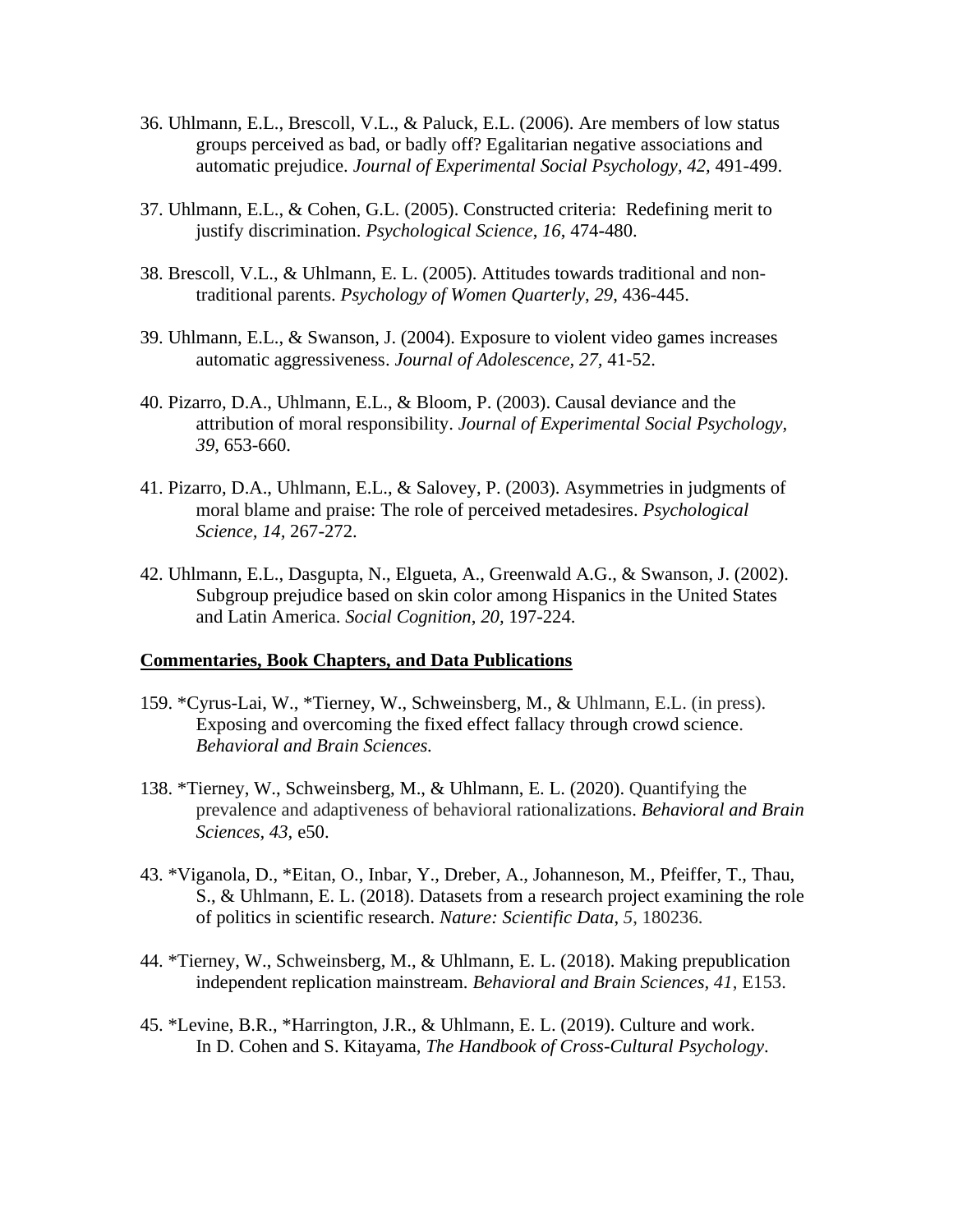- 46. \*Landy, J., & Uhlmann, E.L. (2018). Morality is personal. Chapter in K. Gray, & J. Graham (Eds.), *Atlas of Moral Psychology*, pp. 121-132. New York: Guilford.
- 47. \*Tierney, W., Schweinsberg, M., Jordan, J., Kennedy, D. M., Qureshi, I., Sommer, S. A., \*Thornley, N., \*Madan, N., Vianello, M., \*Awtrey, E., Zhu, L., Diermeier, D., Heinze, J., \*Srinivasan, M., Tannenbaum, D., Bivolaru, E., Dana, J., Davis-Stober, C. P., Du Plessis, C. Gronau, Q. F., Hafenbrack, A. C., Liao, E. Y., Ly, A., Marsman, M., Murase, T., Schaerer, M., Tworek, C. M., Wagenmakers, E-J., Wong, L., Anderson, T., Bauman, C. W., Bedwell, W. L., Brescoll, V., Canavan, A., Chandler, J. J., Cheries, E., Cheryan, S., Cheung, F., Cimpian, A., Clark, M., Cordon, D., Cushman, F., Ditto, P. H., Donahue, T., Frick, S. E., Gamez-Djokic, M., Hofstein Grady, R., Graham, J., Gu, J., Hahn, A., Hanson, B. E., Hartwich, N. J., Hein, K., Inbar, Y., Jiang, L., Kellogg, T., Legate, N., Luoma, T. P., Maibeucher, H., Meindl, P., Miles, J., Mislin, A., Molden, D. C., Motyl, M., Newman, G., Ngo, H. H., Packham, H., Ramsay, P. S., Ray, J. L., Sackett, A. M., Sellier, A-L., Sokolova, T., Sowden, W., Storage, D., Sun, X., Van Bavel, J. J., Washburn, A. N., Wei, C., Wetter, E., Wilson, C., Darroux, S-C., & Uhlmann, E. L. (2016). Data from a pre-publication independent replication initiative examining ten moral judgment effects. *Nature: Scientific Data*, 3, 160082. See <http://www.nature.com/articles/sdata201682> and [https://osf.io/g7cu2/#](https://osf.io/g7cu2/)
- 48. \*Silberzahn, R., & Uhlmann, E.L. (2015). Many hands make tight work: Crowdsourcing research can balance discussions, validate findings and better inform policy. *Nature*, *526*, 189-191.
- 49. \*Silberzahn, R., Simonsohn, U., & Uhlmann, E.L. (2014). Matched names analysis reveals no evidence of name meaning effects: A collaborative commentary on Silberzahn and Uhlmann (2013). *Psychological Science*, *25*, 1504-1505. (Author order alphabetical).
- 50. Uhlmann, E.L., \*Zhu, L., Brescoll, V.L., & Newman, G. (2014). System justifying motives can lead to both the acceptance and rejection of innate explanations for group differences. *Behavioral and Brain Sciences, 37,* 503-504.
- 51. Uhlmann, E.L., & \*Silberzahn, R. (2014). Conformity under uncertainty: Reliance on gender stereotypes in online hiring decisions. *Behavioral and Brain Sciences, 37,* 103-104.
- 52. Uhlmann, E.L. (2014). The problem of the null in the verification of unconscious cognition. *Behavioral and Brain Sciences, 37,* 42-43*.*
- 53. Sanchez-Burks, J., & Uhlmann, E.L. (2013). Outlier nation: The cultural psychology of American workways. In M. Yuki & M. Brewer (Eds.) *Culture and Group Processes*, pp. 121-142. New York, NY: Oxford University Press. (The two authors contributed equally to this chapter).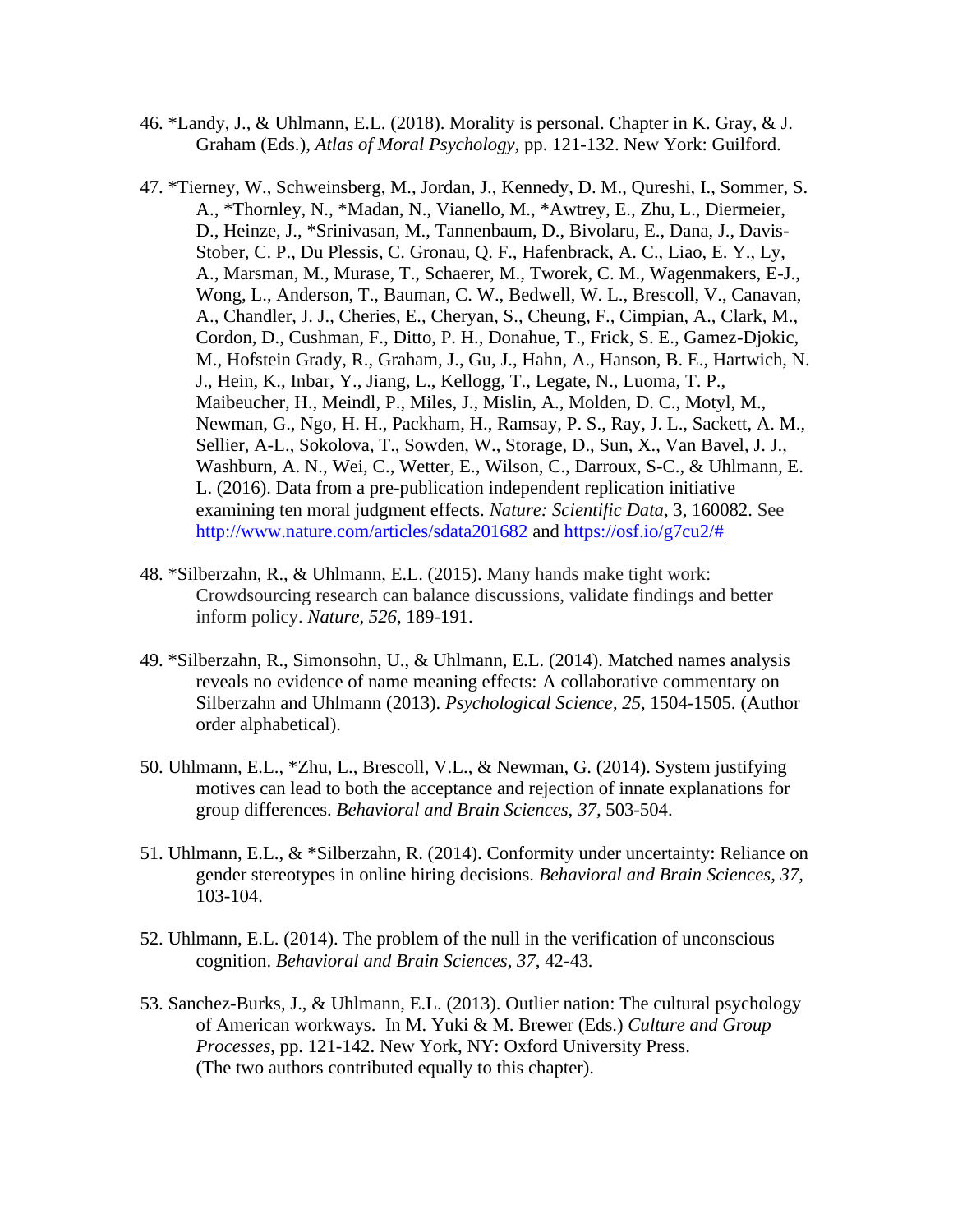- 54. Uhlmann, E.L. (2013). The logic of moral outrage. *Behavioral and Brain Sciences, 36,* 38.
- 55. Pizarro, D.A., Tannenbaum, D., & Uhlmann, E.L. (2012). Mindless, harmless, and blameworthy. *Psychological Inquiry*, *23*, 185-188.
- 56. Uhlmann, E.L., Poehlman, T.A., & Nosek, B. (2012). Automatic associations: Personal attitudes or cultural knowledge? In Jon D. Hanson (Ed.) *Ideology, Psychology, and Law* (pp. 228-260). New York, NY: Oxford University Press.
- 57. Uhlmann, E.L. (2011). Post-hoc rationalism in science. *Behavioral and Brain Sciences, 34, 214-214.*
- 58. Uhlmann, E.L., & Brescoll, V.L. (2010). Bayesian Racism: A modern expression of contemporary prejudice. In Eleanor L. Simon (Ed.) *Psychology of Stereotypes* (pp. 137-150). Hauppauge, NY: Nova Science Publishers.
- 59. Uhlmann, E.L., Poehlman, T.A., & Bargh, J.A. (2009). American moral exceptionalism. In J.T. Jost, A.C. Kay, & H. Thorisdottir (Eds.) *Social and Psychological Bases of Ideology and System Justification.* (pp. 27-52). New York, NY: Oxford University Press.
- 60. Uhlmann, E.L., Poehlman, T.A., & Bargh, J.A. (2008). Implicit theism. In R. Sorrentino & S. Yamaguchi (Eds.) *Handbook of Motivation and Cognition Across Cultures*. (pp. 71-94). St. Louis, MO: Elsevier/Academic Press.
- 61. Uhlmann, E.L., Brescoll, V.L., & Pizarro, D.A. (2007). The motivated use and neglect of base rates. *Behavioral and Brain Sciences*, *30*, 284-285.
- 62. Pizarro, D.A., & Uhlmann, E.L. (2005). Do normative standards advance our understanding of moral judgment? *Behavioral and Brain Sciences*, *28*, 558-559.

#### **Business Cases and Teaching Assignments**

79. "The Scholarship Negotiation," a negotiation role-play with accompanying lecture on "Communication Channels" (written by MBA students \*Pallavi Punvani, \*Nicole Adarme, \*Adnane Benitto, \*Marc Hochar, \*Jakub Kaplan, & \*Howard Zhang under the supervision of Professors Martin Schweinsberg, Horacio Falcão, & myself).

80. "The Castaways," a negotiation role-play with accompanying lecture on "Communication Channels" (written by MBA students **\***Austin Dcosta, **\***Byron Ascott-Evans, **\***Emmanuele Benatti, **\***Fernanda Antunes, **\***Laura Foo, **\***Sam Kaye, and **\***Eric Sullivan and Research Assistant **\***Rui Ling under the supervision of Professors Martin Schweinsberg, Horacio Falcão, & myself).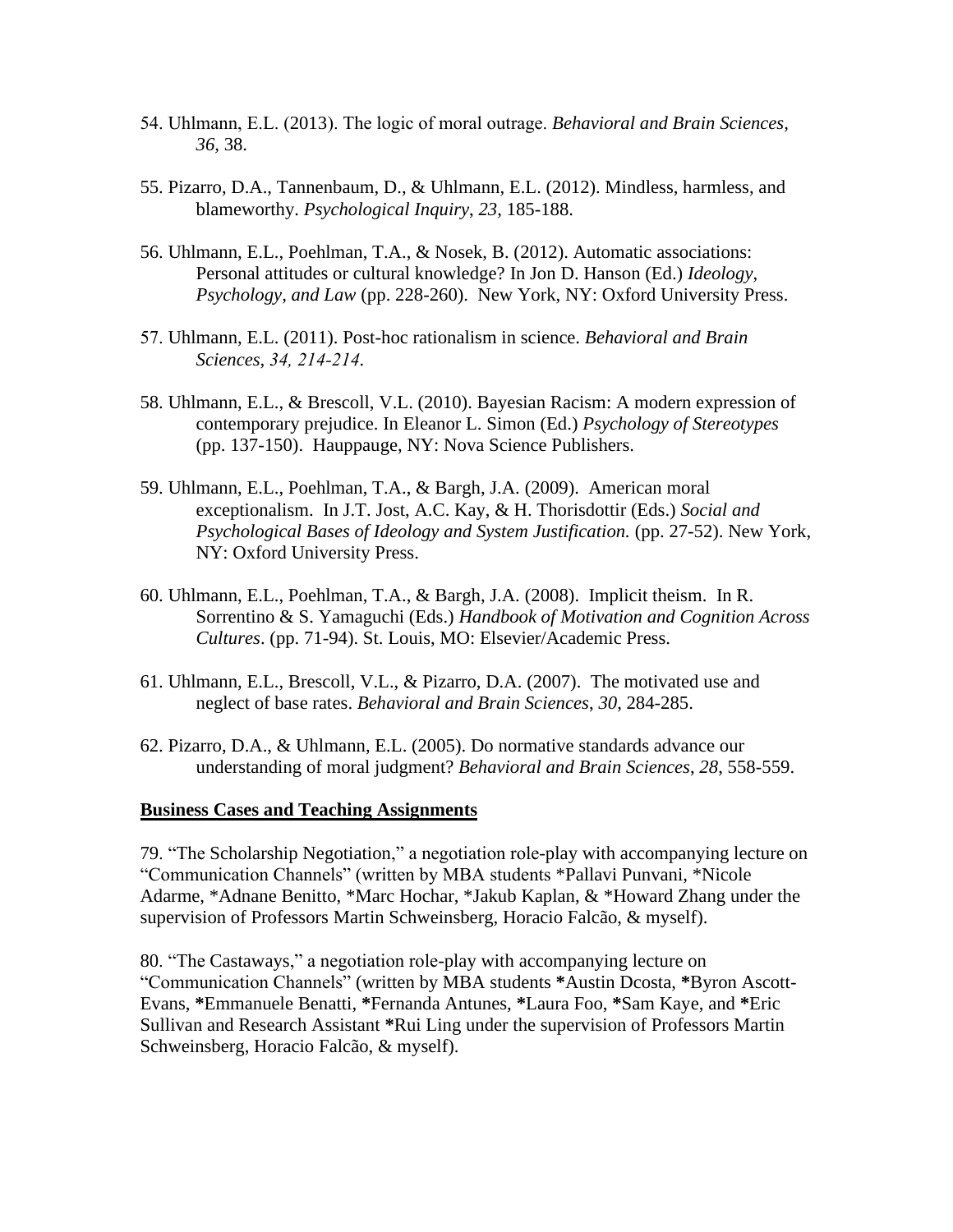81. "The Newspaper Case," a negotiation role-play accompanying lecture on "Conflict Resolution" (co-created with Martin Schweinsberg, Horacio Falcão, & **\***Warren Tierney).

82. "Dorado Primavera," a negotiation role-play with accompanying lecture on "The Seven Elements of a Negotiation" (written by INSEAD MBA students \*Tony Yang, \*Xinyan Fang, \*Tatyana Ivanova, \*Jan Kinsky, \*Eliseon De Lucchi, & \*Nitant Kohli, & doctoral student \*Warren Tierney, under the supervision of Professors Martin Schweinsberg, Horacio Falcão, and myself).

83. "Game of Chicken," a negotiation role-play with accompanying lecture on "Team Negotiations" (written by MBA students **\***Bernardo Betley, **\***Can Yagli, **\***Ciaran Galvin, **\***Hailey Hu, & **\***Pavani Gulati, under the supervision of Professors Martin Schweinsberg, Horacio Falcão, & myself).

84. "The Inheritance," a negotiation role-play with accompanying lecture on "Mediation" (written by INSEAD PhD student **\***Eliza Bivolaru under the supervision of Professors Martin Schweinsberg, Horacio Falcão, and myself).

85. "The Football Transfer," a negotiation role-play with accompanying lecture on "Agents" (written by MBA students **\***Aditya Prasad, **\***Anna Sarre, **\***[Manuel Janisch,](mailto:Manuel%20Janisch) **\***[Jeremy Leopold-Metzger,](mailto:jeremy.leopold-metzger@insead.edu) & **\***Yerlan Minavar, & doctoral student \*Warren Tierney, under the supervision of Professors Martin Schweinsberg, Horacio Falcão, & myself).

86. "The Union Case," a negotiation strategy and ethics case with accompanying lecture on "Negotiation Ethics" (written by MBA student **\***Marcos Bruno under the supervision of Professors Martin Schweinsberg, Horacio Falcão, & myself).

87. "The Interrogation," a negotiation role-play with accompanying lecture on "Lies and Deception" (written by MBA students **\***Taylor Sloane, **\***Sajeed Rahman, **\***Peter Roberts, **\***Ian Chu, **\***Natalia Feshkova, & **\***Hye Jung Min, & doctoral student \*Warren Tierney, under the supervision of Professors Martin Schweinsberg, Horacio Falcão, & myself).

88. "Magos and Tala Comics," a negotiation role-play and with accompanying lecture on "Negotiating Across Cultures" (written by INSEAD MBA students **\***Carmen Ruiz Pozuelo and **\***Alessandro Mazzarini, & doctoral student **\***Warren Tierney, under the supervision of Professors Martin Schweinsberg, Horacio Falcão and myself).

89. "Golden Standard," a negotiation role-play with accompanying lecture on "Multiparty Negotiations and Stakeholder Engagement" (written by INSEAD MBA students \*Astrid Schrader, \*Julia Snedkova, & \*Xiaolin Tao, & doctoral student \*Warren Tierney, under the supervision of Professors Martin Schweinsberg, Horacio Falcão, and myself).

90. "The Roommates" a negotiation role-play with accompanying lecture on "Personality Differences" (written by MBA students **\***Katja Smuk, **\***Shweta Bagchi, **\***Adrien Gilquin, **\***Jad Naoum, & **\***Jamil Semhat under the supervision of Professors Martin Schweinsberg, Horacio Falcão, & myself).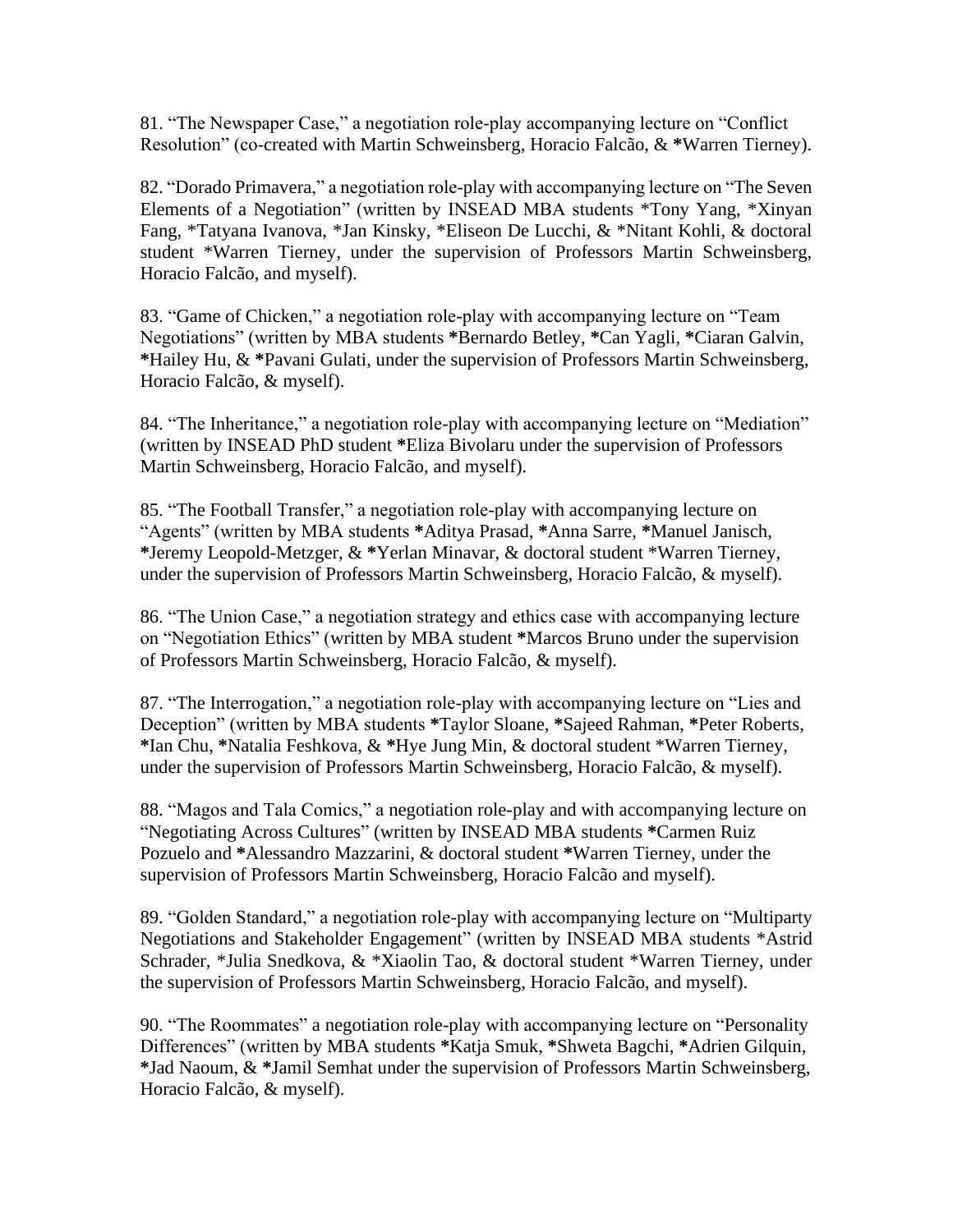91. "PCE international" a feedback role-play with accompanying lecture on "Giving and Receiving Feedback" (written by MBA students **\***Maria Belen Said, **\***Daniel Layug, **\***Jordan Paton, **\***Jiaming Zhang, **\***Stephane Nakhle, & \*Tom Niblock Wild under the supervision of Professors Martin Schweinsberg, Horacio Falcão, & myself).

92. "Chemical Cleanup" a team role-play accompanying lecture on "Team Decision Making" (written by MBA student **\***Tom Niblock Wild under the supervision of Professors Martin Schweinsberg, Horacio Falcão, & myself).

93. "Train on Time" a global virtual team exercise and accompanying lecture on "Global Virtual Teams" (written by MBA students **\***Deniz Erol, **\***Daniel Liao, **\***Tom Niblock Wild, **\***Oscar Torrico, **\***Madiha Javaid, **\***Sahil Makker, & **\***Viknesh Varan under the supervision of Professors Martin Schweinsberg, Horacio Falcão, & myself).

94. "The Indian Mob Boss Negotiation," a negotiation strategy case with debrief lecture slides (written by an \*anonymous MBA student under the supervision of Professors Martin Schweinsberg, Horacio Falcão, & myself).

95. "The Crane Chivalry Case," "The Gentleman CEO," "The Consulting Team," "The Doctor's Dilemma," and "The Hands-On Manager" (co-written with Neil Bearden and anonymous MBA students). Brief business cases about ethical issues regarding gender, with accompanying lecture on "The Ethics of Gender in the Workplace."

96. "The Face of the Company," "The Quality Manager," "The Recruitment Drive," "Happy to Help the Team?" and "The Company Party." Brief business cases with accompanying lecture on "Gender and Objectification." Co-written with Neil Bearden and MBA students \*Thalita Marcondes **, \***Amal Alsuhaibani, **\***Gavin Gao, **\***Aditya Harit, **\***Steven Zika, **\***Artemis Ailianou, **\***Jadapa Anantanikorn, Vladimir Dugin, **\***Luiz Victor Rodrigues Goncalves, **\***Rohit Mittal, and **\***Masis Vardanyan.

97. "The Conference Call," "The Token," "Dangerous Dongles," and "Due Diligence." Brief business cases with accompanying lecture on "Political Correctness." Co-written with MBA students **\***Daniela Mordetzki, **\***Mai Nguyen Thuy, **\***Vaibhav Kashyap, **\***Yuhei Ishiguro, **\***Spandana Chopra, **\***Pietro Di Filippo, **\***Moven Liu, **\***Cristina Moldovan, and **\***Graham Rosen.

98. "A Liter of Light" (co-created with Phil Parker). An exercise to illustrate the value of creative thinking. Students are asked for their thoughts and feelings about a dark shanty town with empty liter bottles of soda strewn on the streets. Then the instructor reveals the bottles can be used to make a cost-effective light bulb.

99. "The Dual Career Negotiation" a negotiation role-play and accompanying lecture on "Dual Career Couples" (written by MBA student **\***Lara Bekhazi under the supervision of Professors Martin Schweinsberg, Horacio Falcão, & myself).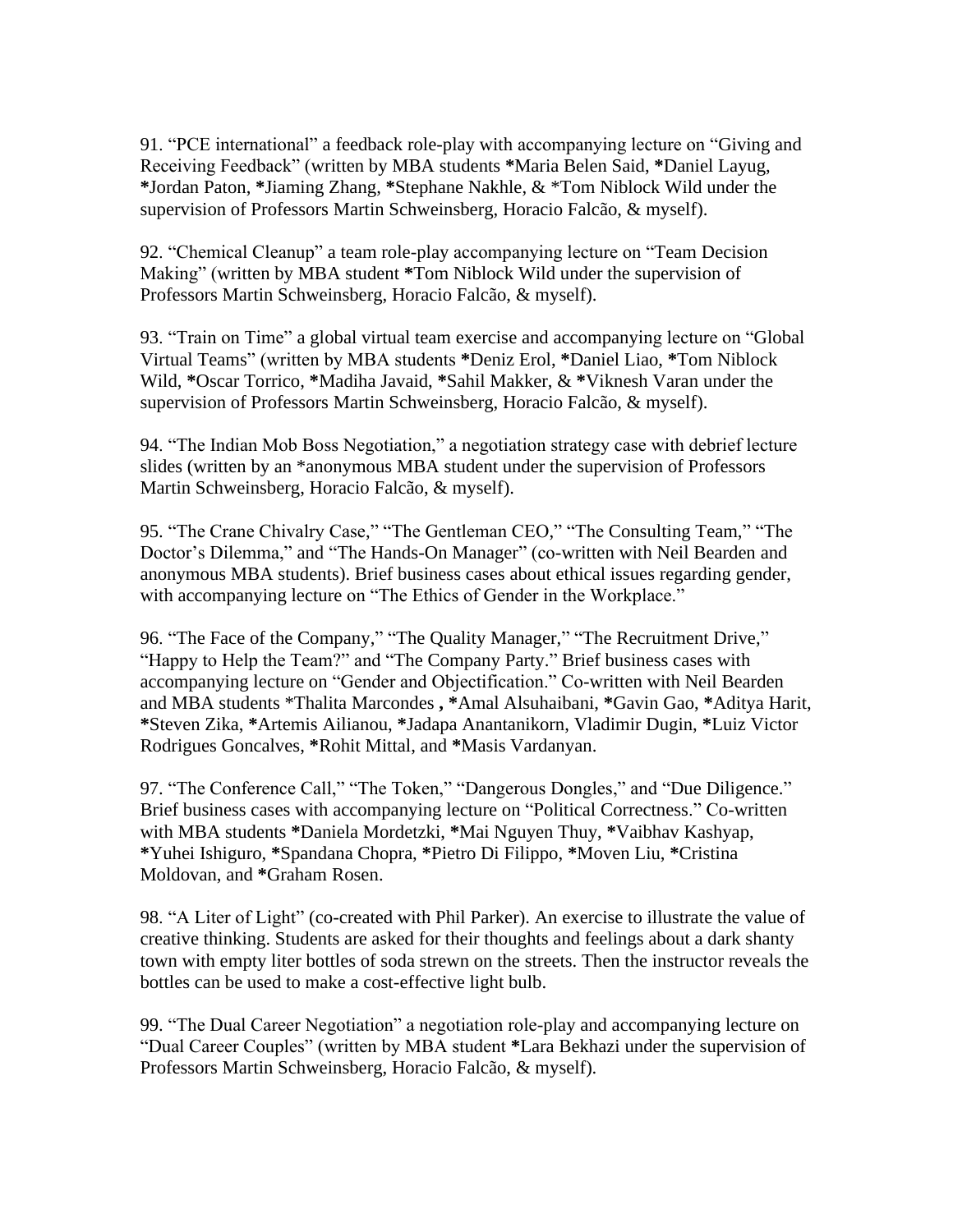100. "Crossed Wires," "Otherwise a Great Guy," and "The Candid Conversation." Brief business cases with accompanying lecture on "Workplace Challenges of Gay Professionals." Co-written with MBA students **\***Miranda Chan, **\***Pasarn Intarangsi, and **\***Gian Dapul.

101. "The INSEAD Influence Challenge," a public speaking challenge with accompanying lecture on "Influence and Persuasion" (written by MBA students **\***Mert Kalkavan, \*Narune Nakayama, **\***Isar Ramaswami, **\***Ragini Rangarajan, **\***Rafael Scalia de Paula, & **\***Sophie Wang, under the supervision of Professors Martin Schweinsberg, Horacio Falcão, & myself).

102. "Personal Agendas," a workplace romance and conflict of interest business case with accompanying lecture on "Workplace Romantic Relationships" (written by MBA students **\***Clement Hurpin, **\***Nina Duarte Anaruma Wu, **\***Kyle Lee, **\***Karthik Rajeswaran, & **\***Ann Alampi under the supervision of Professors Martin Schweinsberg, Horacio Falcão, & myself).

103. "Smart Recruiters," a gender and salary gaps role play with accompanying lecture on "Negotiating Gender in the Workplace" (written by MBA students **\***Isha David, **\***Walter Fernandez, **\***Sami Kahale, **\***Trevor Kwong, & **\***Geneva Locke, & doctoral student \*Warren Tierney, under the supervision of Professors Martin Schweinsberg, Horacio Falcão, & myself).

104. "Interyou Session" (co-created with Neil Bearden). Independent Study Project. At the beginning of the MBA program, students video record questions for their future self. Their answers are video recorded when they are about to graduate and edited into a conversation with themselves that serves as the basis for a reflection paper.

105. "Second Order Self Journal" (co-created with Neil Bearden and **\***Warren Tierney). Independent Study Project and assignment in executive education programs. The student chooses an aspect of their interpersonal skills they would like to improve. Then they use a website to send electronic messages to themselves in the future, reminding their future self to be more like their second-order self. They also keep a journal of when they received the reminders, what they did in response, and what happened next.

106. "Someone who impacted you" (co-created with Neil Bearden). Students contact someone who had a large impact on their life without realizing it and share the story with that person and then with the class.

107. "The Story of Your Study Group Assignment." Each member of the same student team writes the story of their experiences in the group from his or her own perspective.

108. "Role-Play for the World" (co-created with Martin Schweinsberg, Horacio Falcão, and Phil Parker). Students write their own teaching role-plays geared towards emerging markets.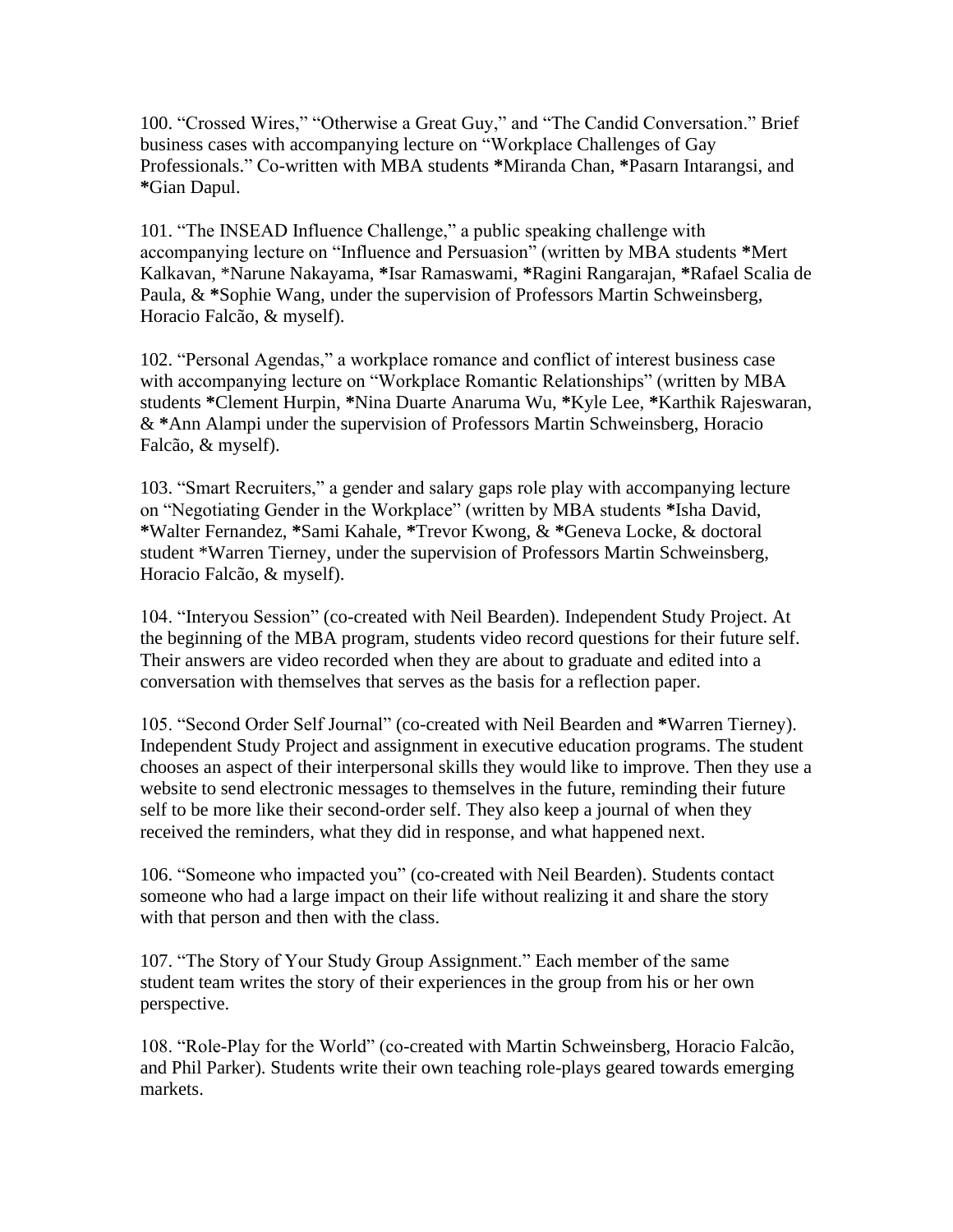109. "Discussion Case for the World" (co-created with Neil Bearden). Students write their own brief discussion cases geared towards emerging markets.

110. PowerPoint slides, syllabus, and instructor script from our Crowdsourcing Science PhD course (materials co-created with Martin Schweinsberg and Neil Bearden). Includes lectures on "The Crisis of Confidence in Science," "The Replication Revolution," and "The Open Data Movement." Publicly available at: <https://osf.io/hj9zr/>

111. Study Group 360 (co-created with **\***Warren Tierney). A zero-cost 360 system that allows for the automated creation of individualized feedback reports for students. Compares self-ratings and peer ratings on interpersonal and teamwork skills.

112. Personality Perceptions Assessment (co-created with **\***Katja Smuk and **\***Warren Tierney). A zero-cost personality report system that allows for the automated creation of individualized reports. Compares self-ratings and peer ratings on the Big 5 personality traits.

113. "The Joint Bid Case," a negotiation role-play with accompanying lecture on "Value Creation" (co-created with \*Warren Tierney, Martin Schweinsberg & Horacio Falcão). We also developed a high school version of this case (\*Tierney, \*Zhou, Schweinsberg, Falcão, & Uhlmann) used in schools in India by an NGO.

114. "The Art Case," a negotiation role-play with accompanying lecture on "Value Claiming" (co-created with Martin Schweinsberg, Horacio Falcão, & \*Warren Tierney).

115. "The Family Loan," a negotiation role-play with accompanying lecture on "The Seven Elements of a Negotiation" (written by INSEAD MBA student \*Wenshan Yeo under the supervision of Professors Martin Schweinsberg, Horacio Falcão, and myself).

116. "Crediluna," a business case with accompanying lecture on "The Seven Elements of a Negotiation" (written by INSEAD MBA student \*Karin del Rey under the supervision of Professors Martin Schweinsberg, Horacio Falcão, and myself).

117. "The Job Negotiation," a negotiation role-play with accompanying lecture on "Negotiation Preferences" (co-created with Martin Schweinsberg, Horacio Falcão, & \*Warren Tierney).

118. "The Dublin Job," a negotiation role-play with accompanying debrief slides (cocreated with Martin Schweinsberg, Horacio Falcão, \*Warren Tierney, & \*Wilson Cyrus-Lai).

119. "WDGT," a networking simulation with accompanying lecture on "Networks" (written by MBA student \*Katja Smuk under the supervision of Professors Martin Schweinsberg, Horacio Falcão, & myself).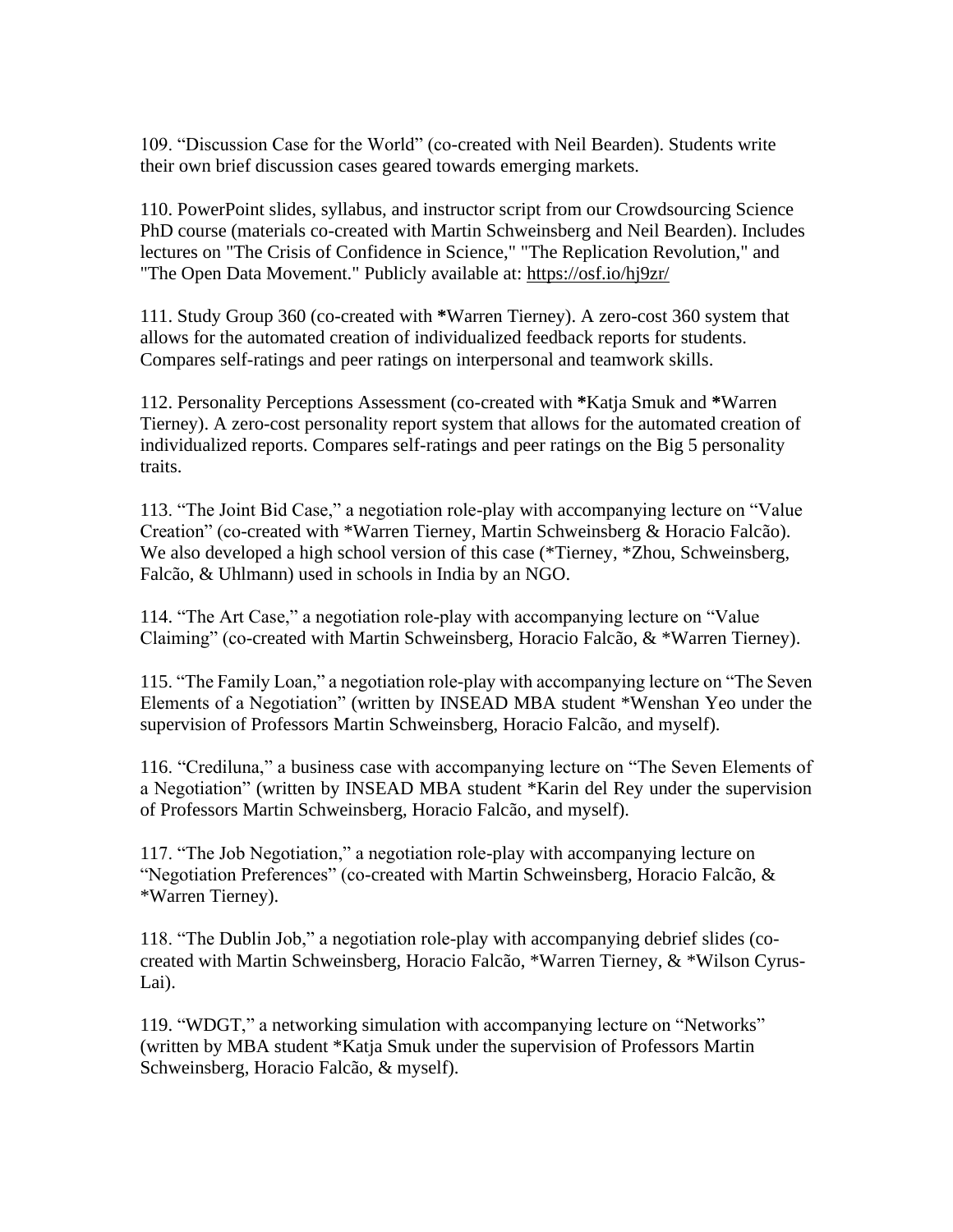120. "The Story of My Study Group Discussion Case," a set of stories and in-class feedback exercise with accompanying setup slides (written by \*anonymous MBA students under the supervision of Professors Martin Schweinsberg, Horacio Falcão, & myself).

121. "Courcerault Communications," role play exercise with accompanying lecture on "Gender and Work-Family Conflict" (written by MBA students \*Isabelle Pestourie, \*Alberto De Antoni, \*Anthony Le, \*Roni Semaan, \*Apoorv Singh, & \*Valerie Xiong under the supervision of Professors Martin Schweinsberg, Horacio Falcão, & myself).

122. "Pavão" role exercise with accompanying lecture on "Introduction to Organizational Behavior" (written by MBA students \*Matthieu Chartier de la Marnierre, \*Eduardo Ferraz, \*Bruce Tang, \*Poornima Kolhar, and \*Jane Chun and doctoral student \*Warren Tierney under the supervision of Professors Martin Schweinsberg, Horacio Falcão, & Eric Uhlmann).

123. "Sindicato" exercise with accompanying lecture on "Cooperation and Competition" (written by MBA students \*Matheus Carvalho de Souza, [\\*Nivedh Shetty,](mailto:nivedh.shetty@insead.edu) \*Nantachatr Yampandh, \*Gaganjit Tandon, \*Mazin Biviji, \*George Oborne, \*Jay Shah, \*Luigi Di Vincenzo, \*Kasia Dudycz, \*Steph De Vuyst, \*Akarsh Dhaiya, and \*Puneet Agrawal and research assistant \*Wilson Cyrus-Lai under the supervision of Professors Martin Schweinsberg, Horacio Falcão, & Eric Uhlmann.

124. "The Millionaire Factory," a role-play with accompanying lecture on "Professional Parenting" (written by MBA students \*Chris Hartman, \*Sola Jagun, \*Ariel Lu, \*Alex McFaul, & \*Theodoor Verheij under the supervision of Professors Martin Schweinsberg, Horacio Falcão, and Eric Uhlmann).

125. "Global Vision 360," an exercise with accompanying lecture on "Lie Detection" (written by MBA students \*Ritika Goyal, \*Pavleen Kaur, \*Dosanna Wu, \*Frederic Delannoy, \*Ignacio Sainz Gamez, and \*Temirgali Makato under the supervision of Professors Martin Schweinsberg, Horacio Falcão, & Eric Uhlmann).

126. "Storytelling Club start-up package" (created by \*Aayush Surana, \*Thuy Bui, \*Andrew Ward, \*Gonzalo Laffitte, \*Frederic Olbert, \*Henry Leitzinger, \*Clement Hurpin, and \*Iqra Shukr under the supervision of Professors Martin Schweinsberg, Horacio Falcão, & Eric Uhlmann). Lecture slides, written instructions, videos, and example stories for students interested in organizing a story club at their school.

127. "Behind Enemy Lines," a role play with accompanying lecture on "Team Decision Making" (written by \*Orly Eitan and an \*anonymous MBA student, research assistant \*Wilson Cyrus-Lai, and postdoctoral student \*Warren Tierney, & under the supervision of Professors Martin Schweinsberg, Horacio Falcão, & Eric Uhlmann).

128. "GO-JEK: Managing Organizational Culture During Hypergrowth" a business case addressing motivation in organizations (written by an INSEAD MBA students \*Suryo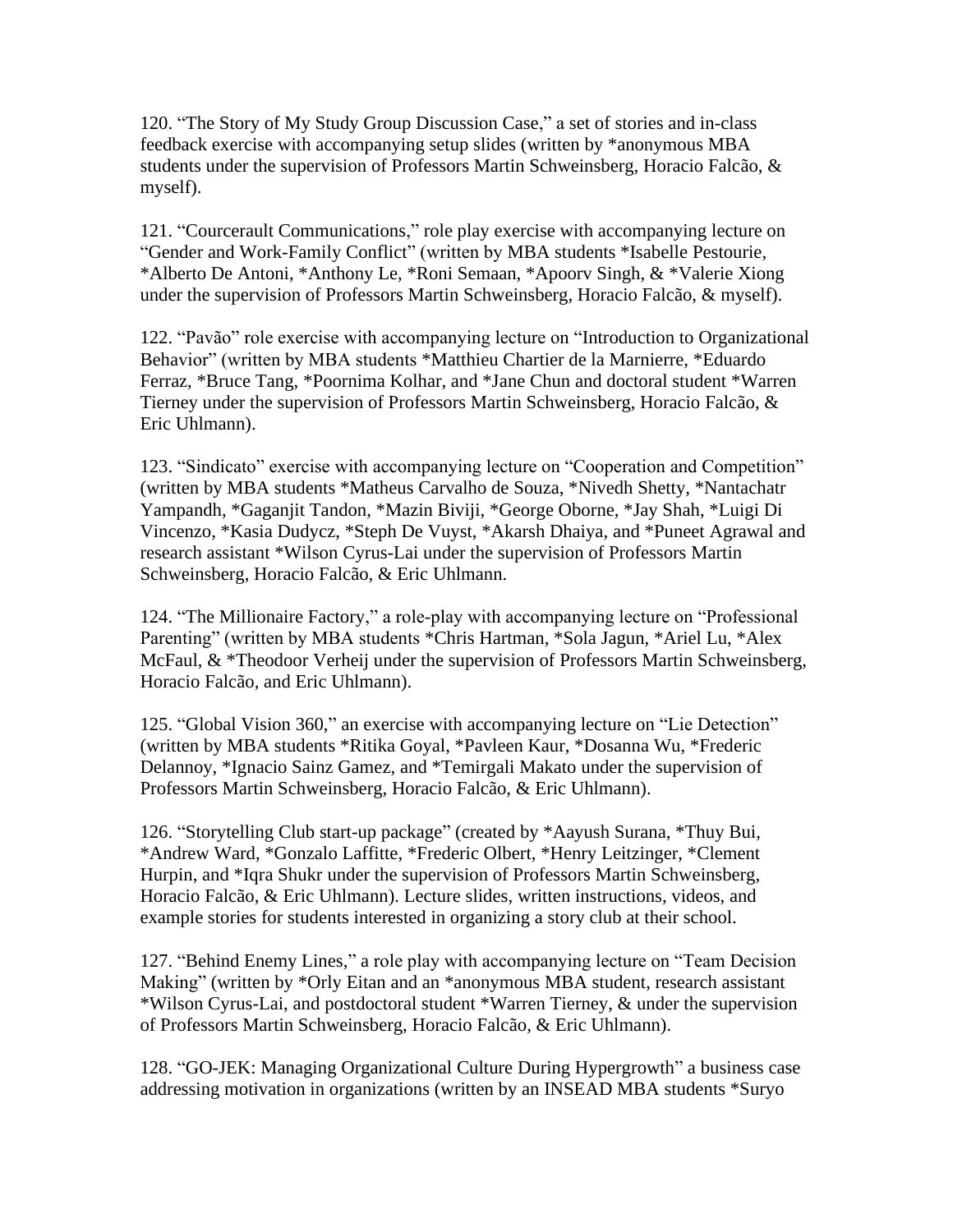Sasono, \*Katja Smuk, \*Anjuli Uhlig, \*Enrique Fontana, \*Kevin Kang, & \*Prakher Bajpai under the supervision of Professors Martin Schweinsberg, Horacio Falcão, & Eric Uhlmann).

129. *"*North American Firm's Expansion in India", a business case on managing across cultures (written by an INSEAD MBA students \*Shriram Venkataramana, \*Abishek Rangadorai, \*Chenchen Gu, \*Lais Paixao, & \*Sameer Ahmed under the supervision of Professors Martin Schweinsberg, Horacio Falcão, & Eric Uhlmann).

130. "Genius of the Industry," a business case on the role of interpersonal skills in professional advancement (written by INSEAD MBA students \*Philippe Yeterian, \*Jimena Lopez Berzosa, \*Arthur Wang, \*Francesca Cooper, \*Carl Nasr, \*Tomás Silveira, \*Vili Paraskov, \*Julian Johanes, \*Max Friedman, \*Chen Chowers, and \*Jan Güenthner under the supervision of Professors Martin Schweinsberg, Horacio Falcão, & Eric Uhlmann).

131. "Garbo," a negotiation role play about creating and claiming value (written by INSEAD MBA students \*Manish Makhija, \*Maja Holtmann, \*Wharton Wang, \*Valter Roldao, and \*Ayyad Kharbouch under the supervision of Professors Martin Schweinsberg, Horacio Falcão, & Eric Uhlmann).

132. "Sierscha Solutions," role play exercise with accompanying lecture on "Introduction to Organizational Behavior" (written by INSEAD MBA students \*Claire Beatley & \*Jan Günthner [shared first authorship], \*Ashish Damerla, \*Ridwana Ahmed, & \*Alberto Poncela, under the supervision of Professors Martin Schweinsberg, Horacio Falcão, & Eric Uhlmann).

133. "Project Leader," role play exercise designed to illustrate workplace misunderstandings (written by INSEAD MBA students \*Sofija Micovic, \*Niel Wyma, \*Andrew Locke, \*Divya Daniel & \*Alexandre Bridi, under the supervision of Professors Martin Schweinsberg, Horacio Falcão, & Eric Uhlmann).

134. "Impact Data," role play exercise designed to teach about difficult conversations and interpersonal feedback (written by INSEAD MBA students \*Sofija Micovic, \*Niel Wyma, \*Andrew Locke, \*Divya Daniel & \*Alexandre Bridi, under the supervision of Professors Martin Schweinsberg, Horacio Falcão, & Eric Uhlmann).

135. "A Negotiation to the Bottom," role play exercise designed to teach about difficult conversations and interpersonal feedback (written by MBA students \*Tommy Mehl, \*Julie Yang, \*Carlotto Corno, \*Rodrigo Fernandez Padilla, and \*Rahul Das, under the supervision of Professors Martin Schweinsberg, Horacio Falcão, & Eric Uhlmann).

136. "Old School," "Poetic License," and "Not a Date." Brief business cases with accompanying lecture on "Sexual Harassment." Co-written with INSEAD MBA students \*Kristie Vuong, \*Kristoffer Angerer, \*Qi Liang, \*Ismail Ouhelli, and \*Giuseppe Sicilliani, as well as other \*anonymous students.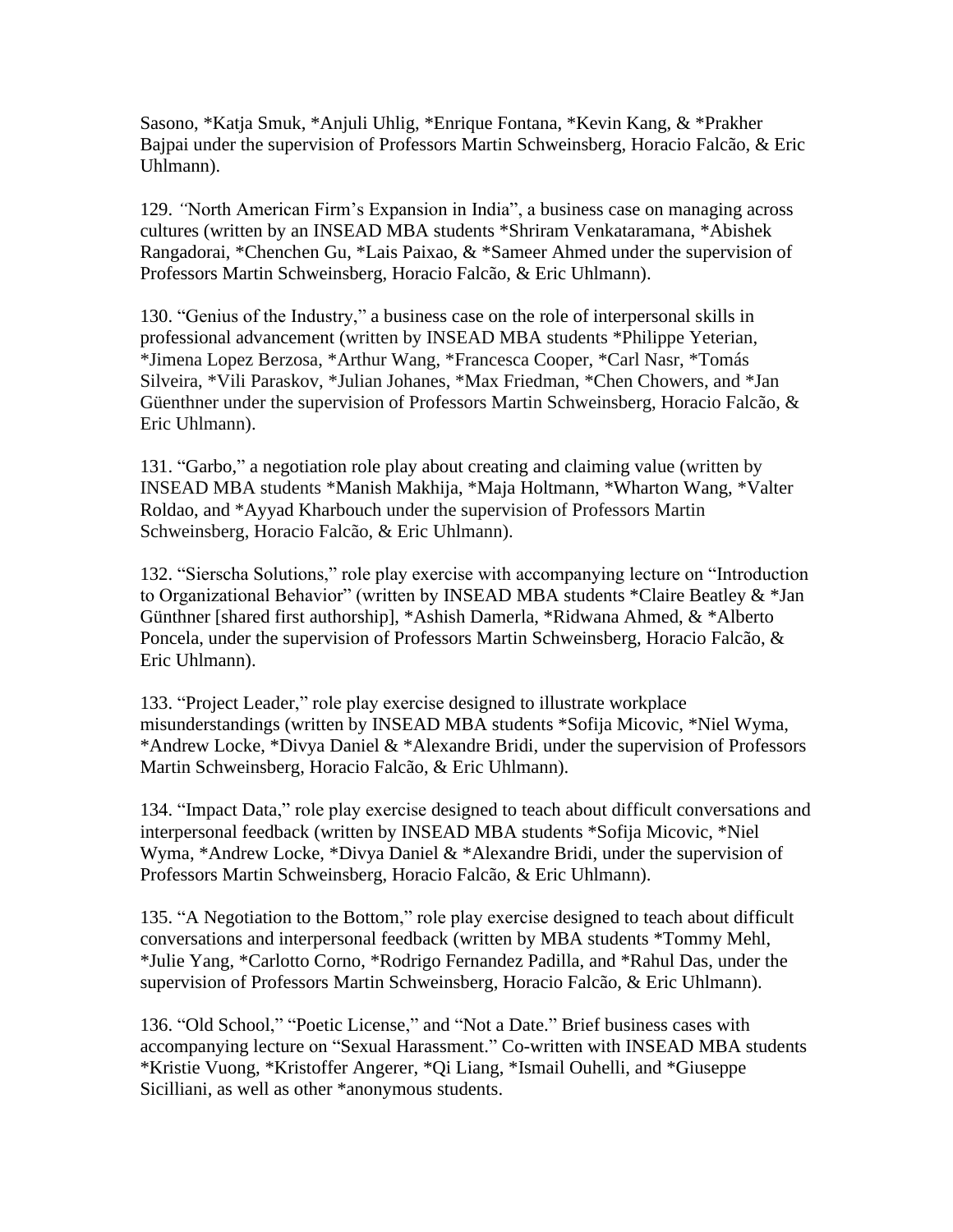137. "Someone You Don't Like the Look Of" (co-created with MBA students \*Aleem Bandali, \*Antonio Ceci, \*Camilla Steward, \*Joon Kim, \*Shome Chhabria, & \*Zeynep Danisman). Personal development assignment in which the students selects someone they have an unfavorable first impression of, gets to know them better, and writes about the experience.

139. "The Fog of War: Lessons on Influence, Decision Making, and Ethics from the Career of Robert McNamara." Module on decision making, ethics, and negotiation developed with \*Warren Tierney (University of Limerick), Natalia Karelaia, and Horacio Falcão.

141. "Managing Across Cultures" lecture, based on the brief cases "Global Traders," "Mega Engine," and "Get Some." Co-written with INSEAD MBA students \*Andrea McCormick, \*Vardan Khachatryan, \*Sid Morakhia, \*Juraj Sikonja, \*Javier Vela, \*Salima Ladhani, \*Mahesha Subramaniam, \*Hasan Bahja, \*Ben Hamilton, \*Ike Perkins, \*Daniel Schmieding, \*Faizan Khan, \*Fangzhu Xu, \*Yosuke Morishita, \*Michel Assaad, & \*Camila Monteiro, doctoral student \*Warren Tierney and Professors Martin Schweinsberg & Horacio Falcão.

142. "Jubilee," a negotiations role play exercise designed to teach about value discovery (written by INSEAD MBA students \*Matthijs De Kempenaer, \*Umair Chishti, \*Jakub Kasperczyk, \*Shantanu Jain, & \*Rodolfo Pelitz, & doctoral student \*Warren Tierney, under the supervision of Professors Martin Schweinsberg, Horacio Falcão, & Eric Uhlmann).

143. "Augusta," a coalition-forming exercise (written by INSEAD MBA student \*Omer Rosenblum and INSEAD research assistant \*Wilson Cyrus-Lai under the supervision of Professors Martin Schweinsberg, Horacio Falcão, & Eric Uhlmann).

154. "The Remettra Case," a role-play designed to teaching about LGBT issues in the workplace as well as expatriation negotiations (written by INSEAD alumni Ankit Kedia, MBA students \*Archit Kumar and \*Katrina Yavash, and research assistant \*Wilson Cyrus-Lai under the supervision of Professors Martin Schweinsberg, Horacio Falcão, and Eric Luis Uhlmann).

155. "Head of HR," and "TrustCorp." Brief discussion cases on sexual harassment (written by INSEAD MBA students **\***Isha David, **\***Walter Fernandez, **\***Sami Kahale, **\***Trevor Kwong, & **\***Geneva Locke under the supervision of Prof. Eric Uhlmann).

156. "Back to Work," a maternity leave role-play (written by \*anonymous MBA students, postdoctoral student \*Warren Tierney, and research assistant \*Wilson Cyrus-Lai under the supervision of Professors Martin Schweinsberg, Horacio Falcão, & Eric Uhlmann).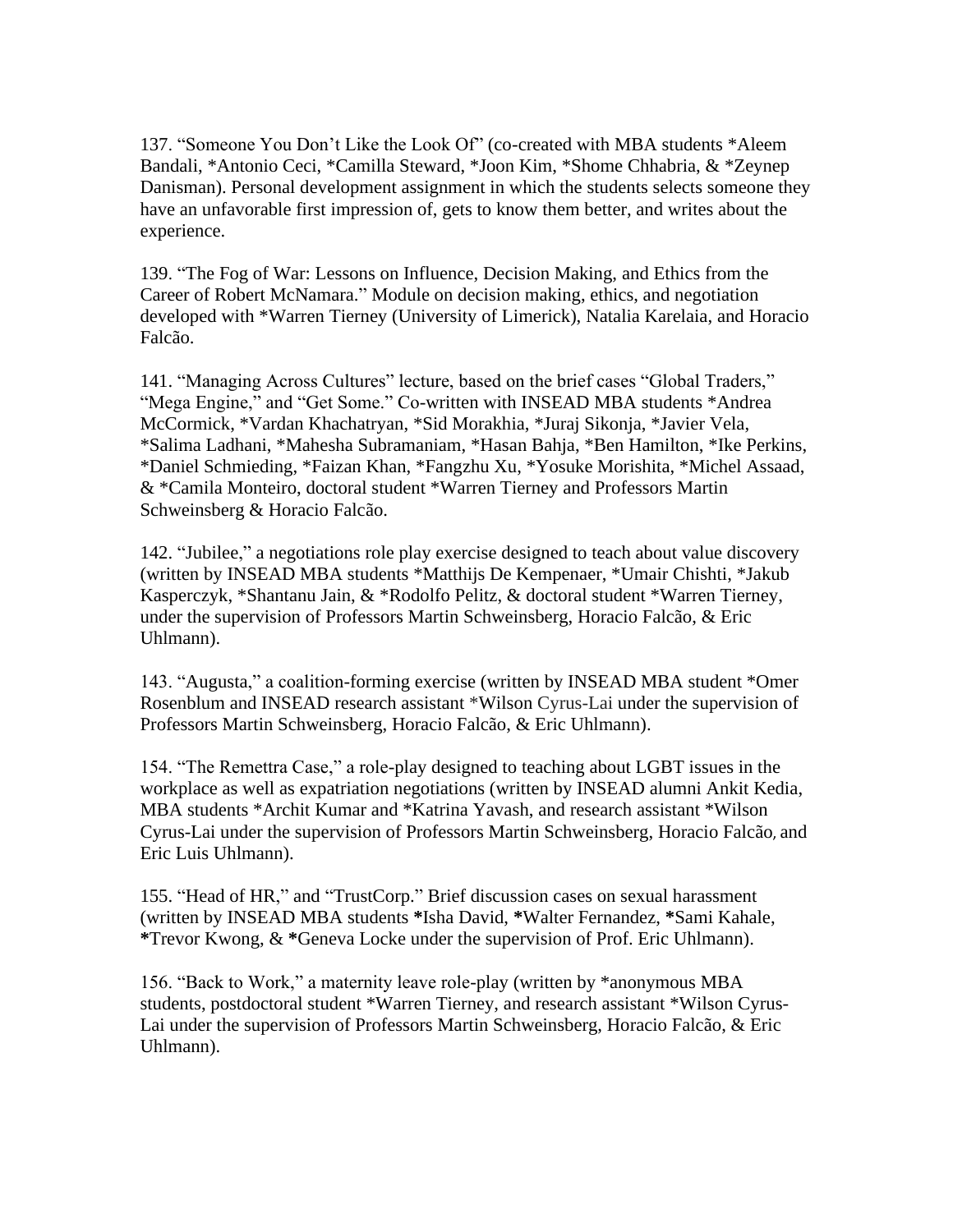157. "Biocore", a gender in the workplace and repatriation role play (written by INSEAD alumnus Lara Bekhazi, MBA students \*Shelby Lawson, \*Katrina Yavash, & \*Shubhanjali Gupta, and research assistant \*Wilson Cyrus-Lai under the supervision of INSEAD MBA alumni Ankit Kedia and Professors Martin Schweinsberg, Horacio Fal**c**ão and Eric Luis Uhlmann).

158. "Spiral Flow", a C-suite negotiation role play (written by INSEAD MBA alumni and students Astrid Schrader, Jonathan Ong, \*Katrina Yavash, and Ankit Kedia, and research assistant \*Wilson Cyrus-Lai, under the supervision of Professors Martin Schweinsberg, Horacio Falcão, & Eric Uhlmann).

162. "East Africa Division", an international development multi-party negotiation (written by INSEAD MBA students \*Rohit Chabra, \*Kayla Chua, \*Peter Kovacs, and \*Alan Zhou, under the supervision of Professors Martin Schweinsberg, Horacio Falcão, and Eric Uhlmann).

163. "The Prince", a three-party negotiation with an accompanying lecture on "Multi-Party Negotiations" (written by INSEAD MBA student**s** [\\*Radhika Goel,](mailto:Radhika%20Goel) [\\*Nico Dehnert,](mailto:Nico%20Dehnert) [\\*Varun Goel,](mailto:Varun%20Goel@insead.edu) \*Arra Khararjian, & \*Giovanni Nati under the supervision of Professors Martin Schweinsberg, Horacio Falcao, and Eric Uhlmann).

164. "Surfsub", a team-on-team negotiation with mixed incentives and information pooling challenges (written by INSEAD MIM students \*Raag Sanjay, \*Vasileios Liaros, \*Olivier Moitroux, \*Deepayan Roy, & \*Anna Stepanova under the supervision of Professors Bart Zhou Yueshen, Martin Schweinsberg, Horacio Falcão, and Eric Uhlmann).

165. "Pivot Bank", an ethics of disclosure role play (written by INSEAD MBA students \*Gela Go, \*Julia Li, \*Lei Li, & \*Volodymyr Iurasov under the supervision of INSEAD alumnus Ankit Kedia 14D and Professors Professors Martin Schweinsberg, Horacio Falcão, and Eric Luis Uhlmann).

#### **Selected Media Mentions**

*Harvard Business Review, Business Week, The Wall Street Journal*, *The New York Times, Fox News*, *USA Today*, *CBS News*, *The Boston Globe*, *The Pacific Standard*, *Five Thirty Eight, The Atlantic, Slate, The Washington Post, TIME, The Globe and Mail, Discover Magazine, Salon, The Huffington Post, Psychology Today, Daily Mail, Independent, Wired, The Economist.* 

#### **Selected Honors and Awards**

August 31, 2021 Dean's Commendation for Excellence in MBA teaching, INSEAD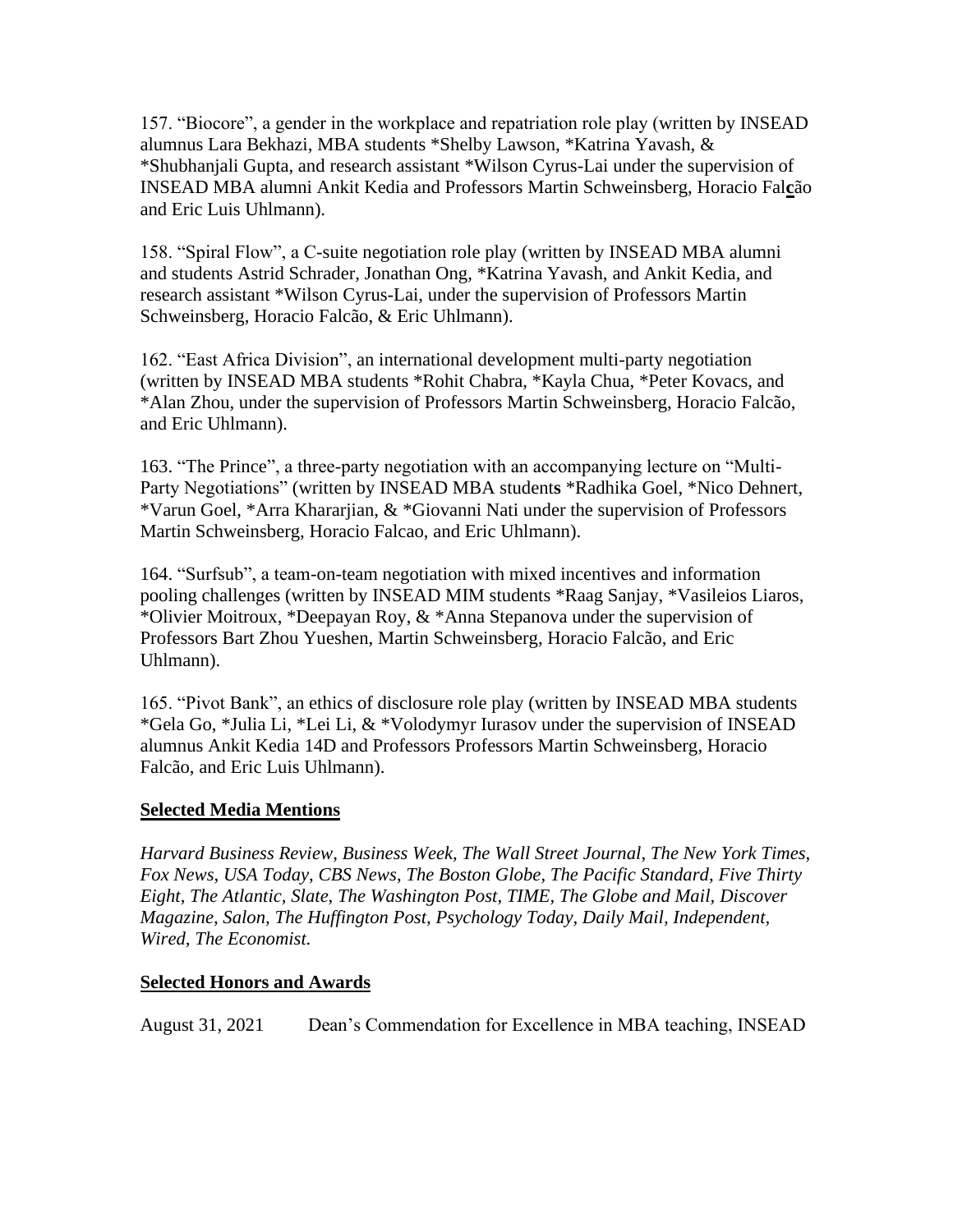| March 24, 2021     | Winner, Women in Business category at the 2020 EFMD Case<br>Writing Competition for "The Dual Career Negotiation" (with Lara<br>Bekhazi, Martin Schweinsberg, & Horacio Falcão)                      |
|--------------------|------------------------------------------------------------------------------------------------------------------------------------------------------------------------------------------------------|
| September 16, 2020 | Dean's Commendation for Excellence in MBA teaching, INSEAD                                                                                                                                           |
| June 23, 2020      | Nominee, Best Teacher Award for the INSEAD 20J MBA class<br>for Singapore core courses.                                                                                                              |
| September 12, 2019 | Dean's Commendation for Excellence in MBA teaching, INSEAD                                                                                                                                           |
| August 31, 2018    | Dean's Commendation for Excellence in MBA teaching, INSEAD                                                                                                                                           |
| 2018               | Silver Award from Reimagine Education in the MBA & Executive<br>Education category for "The Negotiations Course for the World"<br>(with Schweinsberg, Falcão, and Parker).                           |
| December 13, 2017  | Nominee, Best Teacher Award for the INSEAD 17D MBA class<br>for Fontainebleau core courses.                                                                                                          |
| August 23, 2017    | Dean's Commendation for Excellence in MBA teaching, INSEAD                                                                                                                                           |
| August 4, 2014     | GDO Best Student Paper at the Academy of Management meeting<br>for Silberzahn, Uhlmann, & Zhu (2014), "Pay as she goes: For<br>stereotypically male jobs, women tend to be hired by the hour"        |
| May 16, 2013       | 1 of 5 finalists for the 2013 Organizational Research Methods Best<br>Paper Award for Uhlmann et al. (2012), "A taxonomy of implicit<br>measures and guide for their use in organizational research" |
| May 27, 2005       | Editor's Choice Distinction in Science for Uhlmann & Cohen<br>(2005), "Constructed criteria: Redefining merit to justify<br>discrimination"                                                          |
| 2000-2003          | National Science Foundation Graduate Research Fellowship                                                                                                                                             |

#### **Selected Presentations**

- Breznau, N., Botvinik-Nezer, R., Aczél, B., Cyrus-Lai, W., & Uhlmann, E.L. (2021). *Many perspectives on many analysts research: A moderated panel discussion.*  Metascience 2021 Conference.
- Uhlmann, E., Landy, J., Schweinsberg, M., Silberzahn, R., Tierney, W., and many more colleagues (2020). *Crowdsourcing the early and creative stages of research*. Invited presentation at the Stanford Graduate School of Business.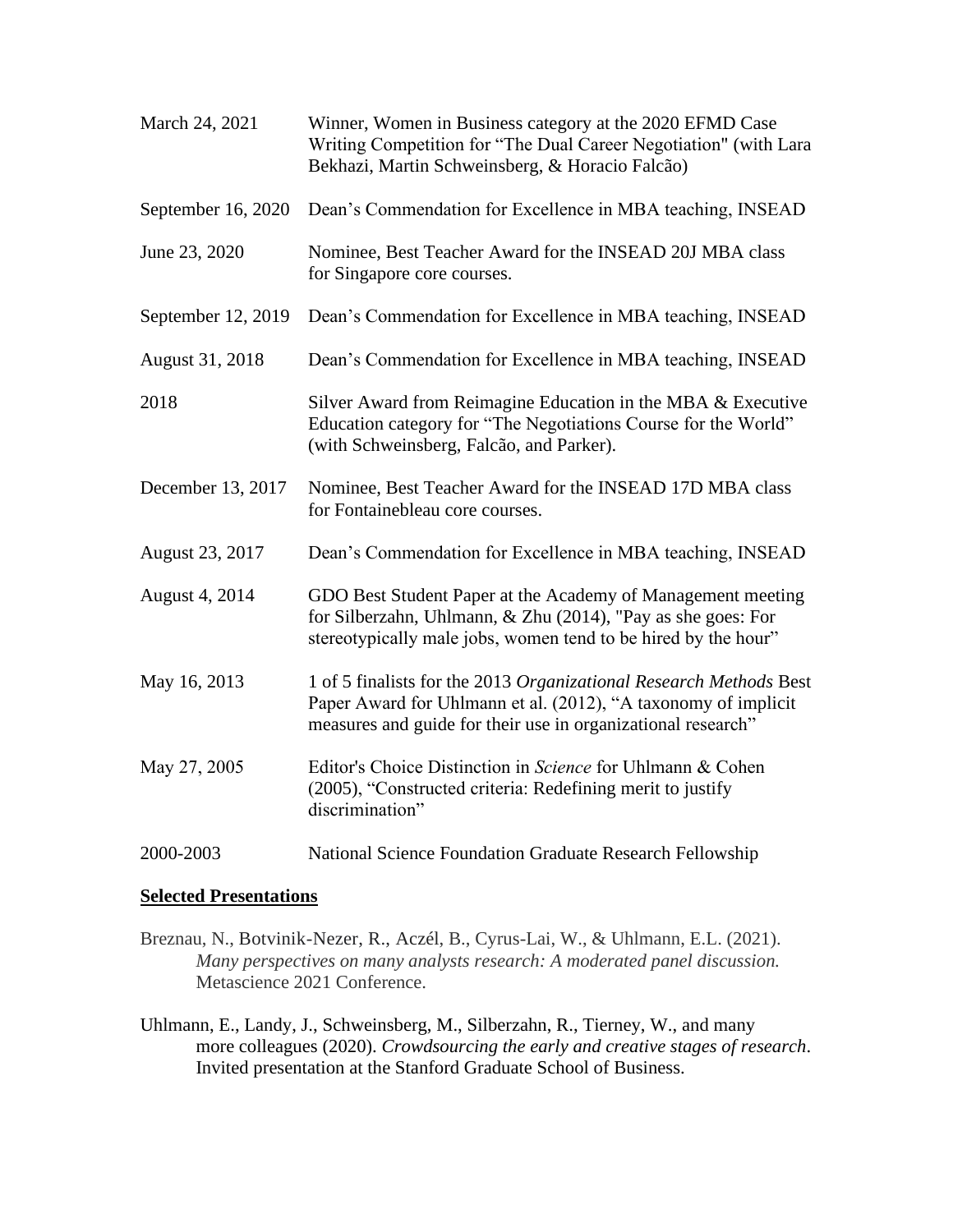- Uhlmann, E., Schweinsberg, M., Falcão, H., Swaab, R., Tierney, W., Landy, J., & Parker, P., & many others (2020). Crowdsourcing Negotiations Research and Teaching. Video-recorded presentation for "Conversations about Innovations in Teaching, Research, and Technology" with Peter Carnevale.
- Schweinsberg, M., Feldman, M., Staub, N., …, & Uhlmann, E.L. (2019). Crowdsourcing data analysis: Radical dispersion in estimates when independent scientists operationalize and test the same hypothesis with the same data. Talk presented at the 2nd Morality and Immorality Conference at the Kühne Logistics University, Hamburg, Germany.
- Uhlmann, E. L., Schweinsberg, M., & Silberzahn, R. (2017). *Crowdsourcing science.* Paper presented at the Department of Management and Marketing at the Hong Kong Polytechnic University.
- Uhlmann, E. L., Zhu, L., & Tannenbaum, D. (August, 2017). *The consequences of consequentialism for leaders.* Paper presented at the Academy of Management annual meeting in Atlanta, Georgia.
- Uhlmann, E. L., Zhu, L., & Tannenbaum, D. *Person-centered morality* (2016-2017)*.* Presented at the Sauder School of Business at the University of British Columbia, Morality/Immorality Conference at the University of British Columbia, Leading Edge Workshop on The Process of Explanation at the University of Illinois at Urbana-Champaign, European Association of Social Psychology annual meeting, International Convention of Psychological Science annual meeting, Academy of Management annual meeting, and American Psychological Society annual meeting.
- Silberzahn, R.S., & Uhlmann, E.L. (2016). *Crowdsourcing analysis.* Presentation at the APS Annual Convention, Chicago.
- Uhlmann, E.L., Schweinsberg, M., & The Pipeline Project Team. (2016). *The pipeline project: Pre-publication independent replications of a single laboratory's research pipeline.* Presented at the Asian Management Research Consortium and the Society for Personality and Social Psychology meeting.
- Solal, I., Snellman, K.E., & Uhlmann, E.L. (2015). Women don't mean business? Gender penalty in board appointments. *Academy of Management Proceedings 2015 (1)*, 17138.
- Silberzahn, R., Uhlmann, E.L., & Zhu, L. (August, 2014). *Pay as she goes: For stereotypically male jobs, women tend to be hired by the hour.* Paper presented at the Academy of Management in Philadelphia, Pennsylvania.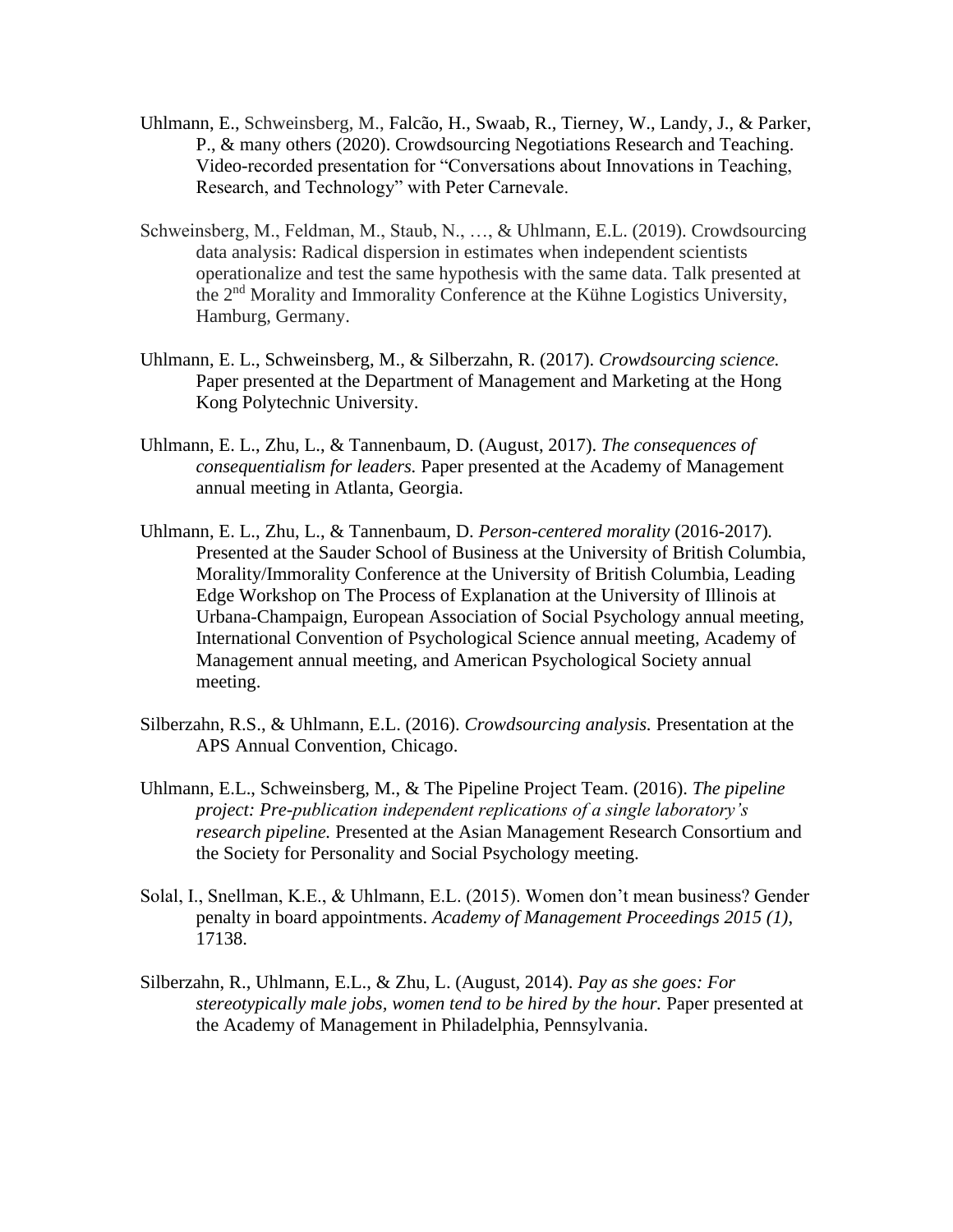- Uhlmann, E.L. (2013). *Biases in leadership evaluations*. Presented at the Department of Management at INSEAD, School of Management at the University of Toronto, School of Hotel Administration at Cornell University, Department of Management at Southern Methodist University, Department of Management at the University of Sussex, and Department of Management at the Hong Kong University of Science and Technology.
- Uhlmann, E.L. (2009-2013). *Redefining merit to justify discrimination.* Presented at the Haas School of Business, HEC Paris International Business School, National University of Singapore Business School, Neuroscience 2013 conference in San Diego, Lally School of Management at the [Rensselaer Polytechnic Institute,](http://en.wikipedia.org/wiki/Rensselaer_Polytechnic_Institute) Fox School of Business at Temple University, the Kellogg School of Management, and the International Society for Justice Research annual meeting.
- Brescoll, V. L. & Uhlmann, E. L. (2010-2011). *Effects of system justifying motives on biological explanations for group difference*s. Presented at the Department of Psychology at the University of Massachusetts Amherst, the Department of Psychology at Princeton University, and the International Association of Political Psychology.
- Uhlmann, E.L. (2011). *The implicit influence of culture.* Presented at the Department of Management at the University of Groningen, Department of Psychology at the University of British Columbia, Department of Psychology at Stanford University, Department of Psychology at the University of Washington, Paul Merage School of Business at the University of California-Irvine, and Judge Business School at the University of Cambridge,
- Uhlmann, E.L. (2007-2012) *Implicit Puritanism in American moral cognition.* Presented at the Department of Psychology at [Michigan State University,](http://psychology.msu.edu/) Society for Personality and Social Psychology, and the Academy of Management conference.
- Uhlmann, E.L. (2009). *Illogical influences on judgment and choice.* Presented at the Antai College of Economics & Management at Shanghai Jiao Tong University, and the Monash University School of Business and Economics.
- Uhlmann, E.L. (2009). *The contagious effects of corporate crises.* Presented at the Warrington College of Business Administration at the University of Florida, and the Ford Center at the Kellogg School of Management.
- Pizarro, D.A., Uhlmann, E., Tannenbaum, D., & Ditto, P.H. (2006-2007). *Motivated reasoning about moral principles.* Paper presented at the Annual Society for Judgment and Decision Making conference, and the Summer Institute in Political Psychology at Stanford University.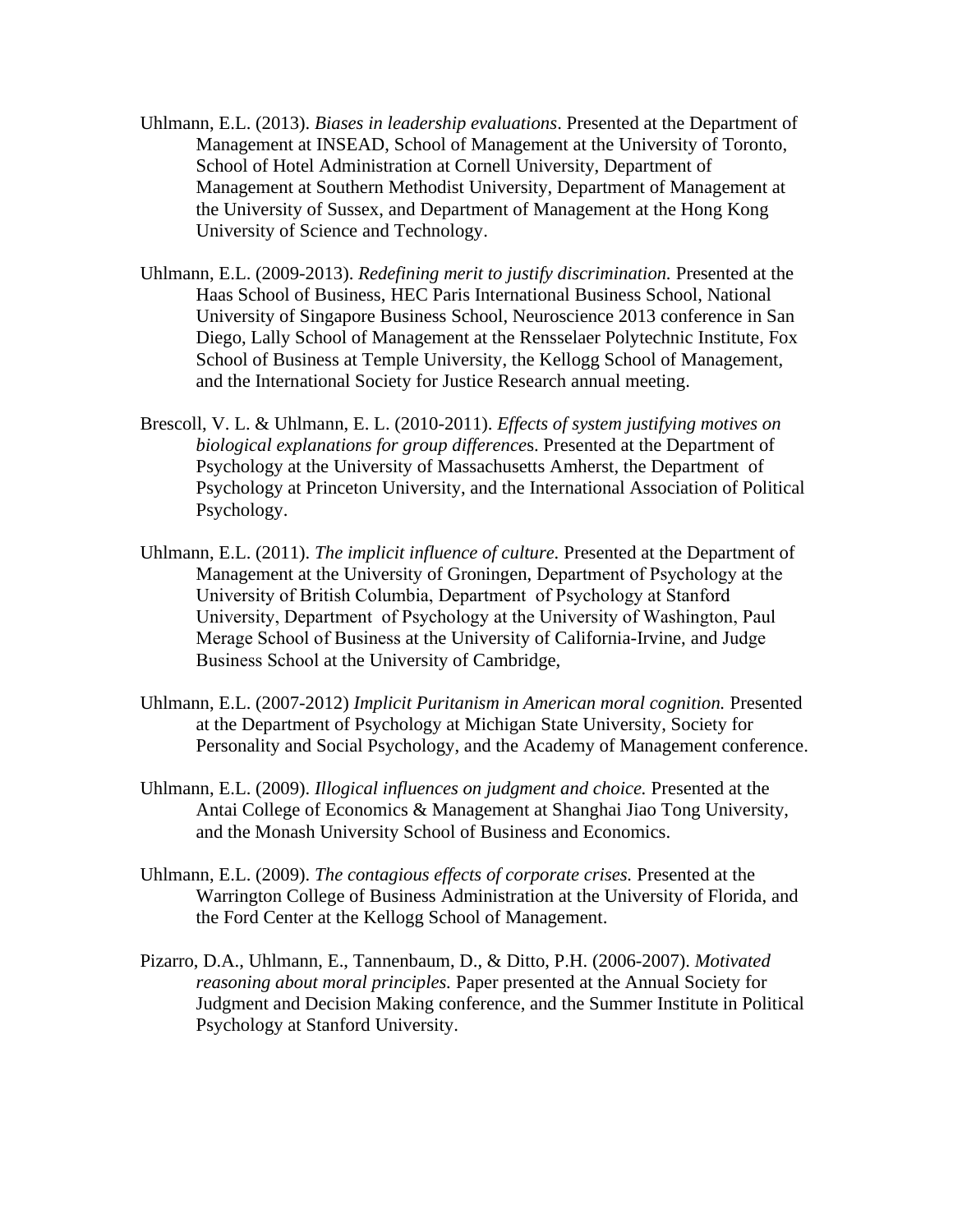- Poehlman, T.A., Uhlmann, E.L., Greenwald, A.G., & Banaji, M.R. (2004-2007). *Predictive validity of the Implicit Association Test.* Paper presented at the Academy of Management conference and the Predictive Validity of the IAT conference at Harvard University.
- Brescoll, V.L., & Uhlmann, E.L. (January, 2014). *Hard-won and easily lost: The fragile status of leaders in gender-stereotype-incongruent occupations*. Paper presented at the annual meeting of the Society for Personality and Social Psychology, Austin, TX.
- Silberzahn, R., & Uhlmann, E.L. (2013). *It pays to be Herr Kaiser: Germans with noble-sounding surnames more often work as managers.* Paper presented at the Academy of Management in Orlando, Florida.
- Uhlmann, E.L., Brescoll, V.L., & Newman, G. (January, 2012). *The implicit effects of gender stereotypes on preferences for healthy and unhealthy foods*. Paper presented at the annual meeting of the Society for Personality and Social Psychology, San Diego, CA.
- Tannenbaum, D., Uhlmann, E. L., & Diermeier, D. (January, 2011). *Moral signals, public outrage, and immaterial harms.* Paper presented at the annual meeting of the Society for Personality and Social Psychology, San Antonio, TX.
- Brescoll, V.L., Uhlmann, E.L., Moss-Rascusin, C., & Sarnell, L. (August, 2008). *Denigration by mere association: Working for a gender atypical superviser leads men to lose status.* Paper presented at the Academy of Management in Anaheim, CA.

#### **Research Grants**

| 2021 | $£15,000$ from the Wharton-INSEAD Alliance for "Forecasting"<br>tournaments about outcomes of research"                                     |
|------|---------------------------------------------------------------------------------------------------------------------------------------------|
| 2020 | <b>INSEAD R&amp;D Grant, "Emotion Expression and Status"</b> $\epsilon$ 15,000.                                                             |
| 2019 | <b>INSEAD R&amp;D Grant, "Wishful predictions: Direct and conceptual</b><br>replications of motivated reasoning effects" $\epsilon$ 10,000. |
| 2019 | INSEAD R&D Grant, "A replication ring for priming effects on<br>judgments and behaviors," $\epsilon$ 10,000.                                |
| 2018 | <b>INSEAD R&amp;D Grant, "A creative destruction approach to</b><br>replication," $\epsilon$ 10,000.                                        |
| 2017 | INSEAD R&D Grant (with Horacio Falcão and Roderick Swaab),<br>"Massive Online Virtual Negotiations," $\epsilon$ 10,000.                     |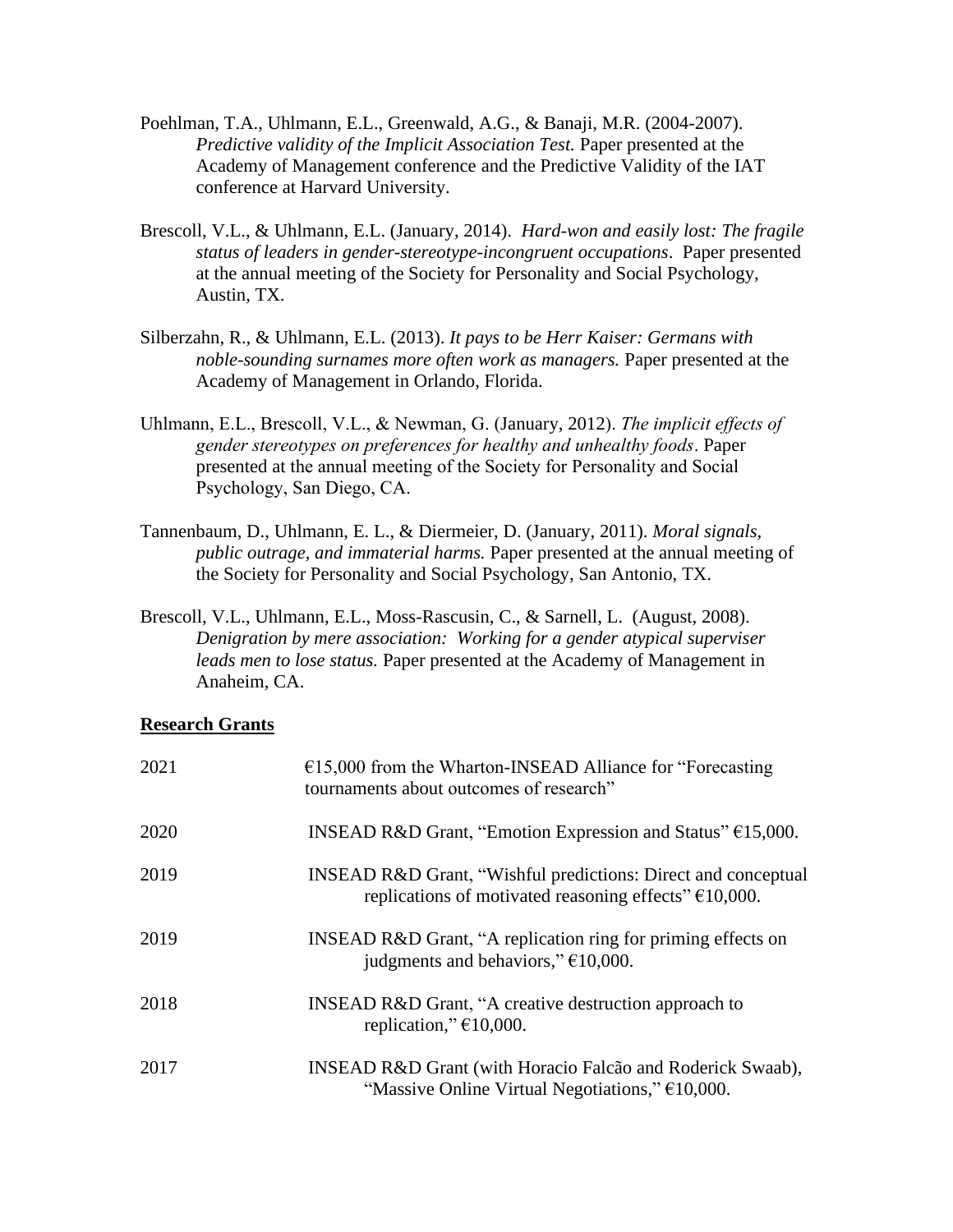| 2017      | INSEAD R&D Grant (with Stefan Thau), "Politics in Science,"<br>€9,000                                                                             |
|-----------|---------------------------------------------------------------------------------------------------------------------------------------------------|
| 2016      | <b>INSEAD R&amp;D Grant (with Stefan Thau and Amitava</b><br>Chattopadhyay), "Singapore Data Team additional funds,"<br>€25,000                   |
| 2016      | INSEAD R&D Grant (with Horacio Falcão, Martin Schweinsberg,<br>and Sameer Hasija), "Capturing moment to moment<br>negotiation dynamics" $€10,000$ |
| 2015      | INSEAD R&D Grant (with Martin Schweinsberg, Horacio Falcão,<br>and Stefan Thau), "Three Large-Scale Open Science<br>Projects" $£15,000$           |
| 2015      | INSEAD R&D Grant, "Stereotyping and Status in the Media"<br>€12,000                                                                               |
| 2015      | INSEAD R&D Grant, "Randomized field experiment comparing<br>the performance of teams and multi-team systems",<br>€15,000                          |
| 2015      | <b>INSEAD R&amp;D Grant (with Stefan Thau and Amitava</b><br>Chattopadhyay), "Singapore Data Team (SiDaT)", €70,000                               |
| 2014      | <b>INSEAD R&amp;D Grant (with Kaisa Snellman), "Crowdsourcing</b><br>Science", €10,800                                                            |
| 2014      | INSEAD R&D Grant (with Kaisa Snellman), "Dynamics of gender<br>inequality", $\epsilon$ 12,106                                                     |
| 2013      | <b>HEC Paris Research Grant</b>                                                                                                                   |
| 2012      | <b>HEC Paris Research Grant</b>                                                                                                                   |
| 2011      | <b>HEC Paris Research Grant</b>                                                                                                                   |
| 2010      | <b>HEC Paris Research Grant</b>                                                                                                                   |
| 2004-2005 | Larry Kramer Fund, Yale University                                                                                                                |
| 2004      | The Grants-In-Aid-Program, The Society for the Psychological<br><b>Study of Social Issues</b>                                                     |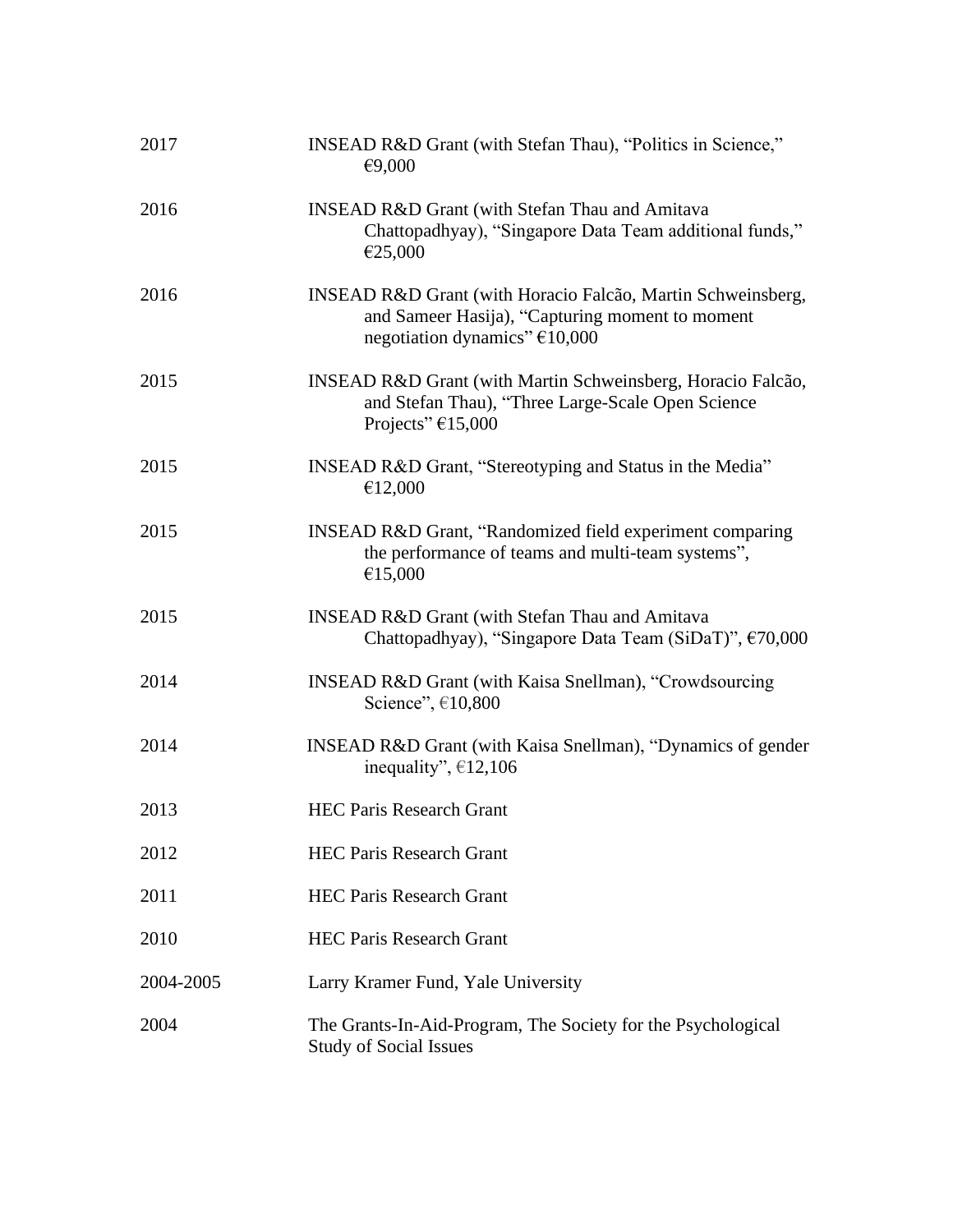## **Service**

| 2021            | Faculty Section Mentor for sections A9 & A10 21D                                                                                                     |
|-----------------|------------------------------------------------------------------------------------------------------------------------------------------------------|
| 2020            | Committee chair, Horacio Falcao promotion review                                                                                                     |
| 2020            | Rapporteur (representative), Roderick Swaab promotion review                                                                                         |
| 2018-present    | Dissertation committee, Juan C. Salcedo, Universidad de Los<br>Andes                                                                                 |
| 2017            | Judge for student case-writing competition in the Ethics core<br>course.                                                                             |
| 2017            | Judge for "Applesauce," a student public speaking contest                                                                                            |
| 2017            | Designed OB core course framework for the potential Masters in<br>Management program at INSEAD                                                       |
| 2017-present    | Faculty sponsor, U.S. recruiting club for MBA students                                                                                               |
| 2017-present    | Faculty sponsor, student Storytelling Club                                                                                                           |
| 2017-present    | Dissertation committee member for Warren Tierney, doctoral<br>candidate at the University of Limerick                                                |
| 2017-present    | Dissertation committee, Kraivin Paripont Chintakananda,<br>Singapore Management University.                                                          |
| 2017            | Dissertation committee, Eliza Bivolaru, INSEAD.                                                                                                      |
| 2016-present    | Catalyst Mentor for Alice Zhou, Singapore American School<br>(SAS) high school student working to adapt teaching cases<br>for high school audiences. |
| $2016$ -present | Co-supervisor for Horacio Falcão, SMU and INSEAD. (Horacio is<br>both an SMU PhD student and an INSEAD Professor).                                   |
| 2016-2017       | Dissertation committee, Michael Schaerer, INSEAD                                                                                                     |
| $2016$ -present | Dissertation committee, Andres Montealegre, Universidad de Los<br>Andes                                                                              |
| $2015$ -present | Co-Founder (with Stefan Thau, Andy Yap, and Amitava<br>Chattopadhyay), Singapore Data Team (SiDaT)                                                   |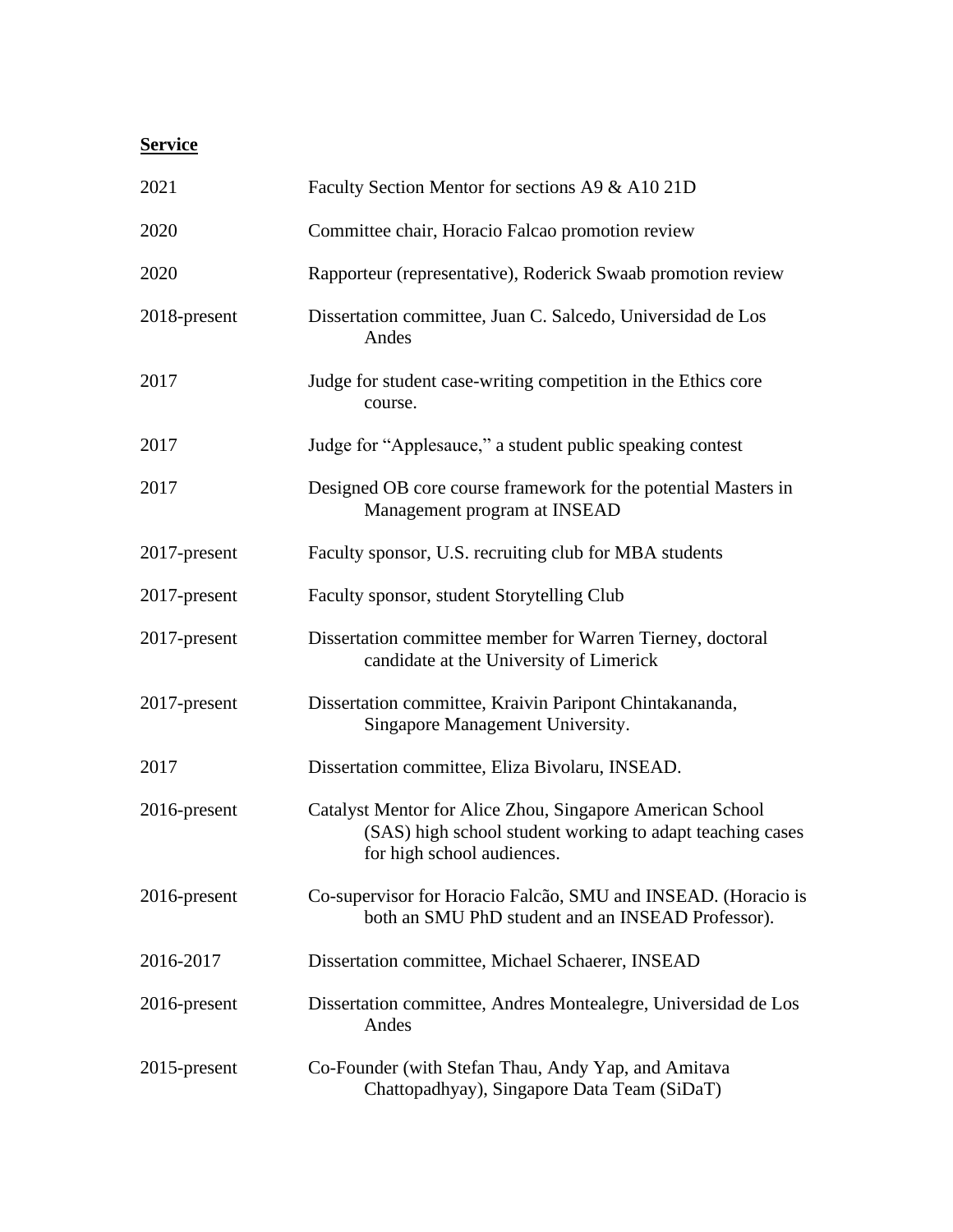| 2014         | <b>OB PhD Recruiting Committee, INSEAD</b>                                                                                                                                                                                                                                                           |
|--------------|------------------------------------------------------------------------------------------------------------------------------------------------------------------------------------------------------------------------------------------------------------------------------------------------------|
| 2014-present | <b>INSEAD OB Area Curriculum Coordination initiative (with</b><br>Martin Schweinsberg, & Stefan Thau). We have created a:<br>1) Curriculum Coordination Google document with a<br>detailed summary of all OB area courses and lectures, and<br>2) Teaching Dropbox of INSEAD OB area course content. |
| 2013-2017    | Dissertation committee, Aleksey Korniychuk, HEC Paris                                                                                                                                                                                                                                                |

### **Editorial Boards**

*Journal of Personality and Social Psychology: Attitudes and Social Cognition (2018-)*

### **Reviewer**

*Organizational Behavior and Human Decision Processes, Journal of Applied Psychology, Organization Science, Journal of Management, Psychological Science, Organizational Research Methods, Journal of Experimental Social Psychology, Personality and Social Psychology Bulletin, American Psychologist, Journal of Experimental Psychology: General, Social Psychological and Personality Science, Perspectives on Psychological Science, Personality and Social Psychology Review, Cognition, Cognitive Science, Trends in Cognitive Sciences, MIT Sloan Management Review, Psychology of Women Quarterly, Human Resource Management Review, Sex Roles, Journal of Applied Social Psychology, European Journal of Social Psychology, Journal of Adolescence, Cross Cultural Management: An International Journal, Basic and Applied Social Psychology, Applied Psychology: An International Review, Behavioral and Brain Sciences, Applied Cognitive Psychology, Simulations and Gaming, PLOS ONE, Journal of Conflict Resolution, The Spanish Journal of Psychology, International Journal of Psychology, British Journal of Social Psychology, Language Sciences, New Ideas in Psychology, Journal of Social Psychology, Journal of Consumer Behavior, Journal of Economic Psychology.* 

## **Teaching Interests**

Organizational Behavior, Negotiations, Influence and Persuasion, Cross Cultural Management, Judgment and Decision Making, Business Ethics, Managerial and Organizational Cognition, Stereotyping and Prejudice, Diversity, Teams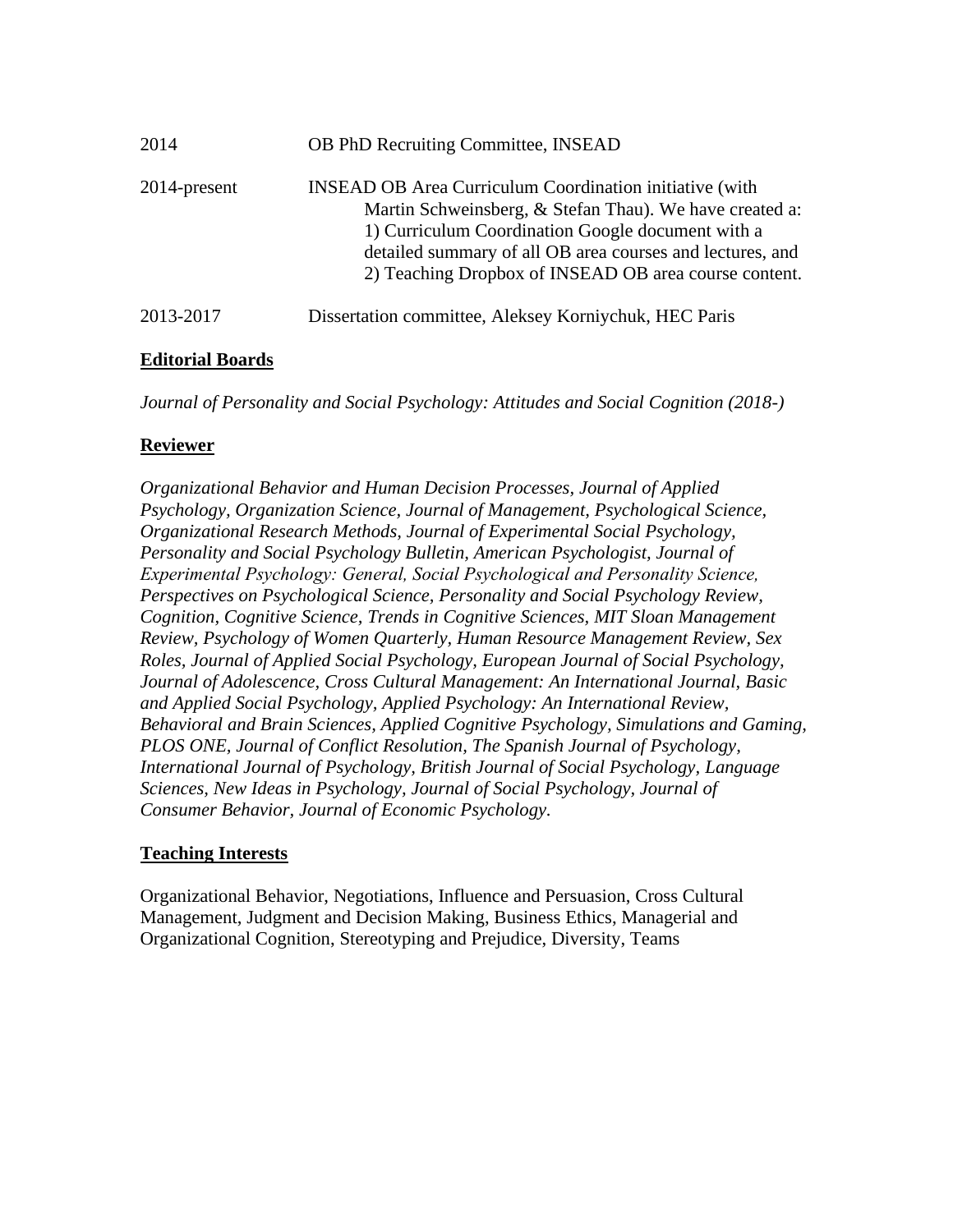## **Courses taught**

*Note*. *Instructor evaluations at INSEAD and HEC Paris are on a scale of 1 (Poor) to 5 (Excellent). Instructor evaluations at the Illinois Institute of Technology and University of Washington use a scale of 0 (Very Poor) to 5 (Excellent).*

| Spring 2021      | Professor for Negotiations (MBA, one section). INSEAD.<br>Instructor evaluation: 4.5/5                                                                                                                                    |
|------------------|---------------------------------------------------------------------------------------------------------------------------------------------------------------------------------------------------------------------------|
| Spring 2021      | Professor, Working in Teams (Masters in Management<br>course, two sections). INSEAD.<br>Instructor evaluation: 4.75                                                                                                       |
| Winter 2021      | Professor, Organizational Behavior (MBA course, two<br>sections). INSEAD.<br>Instructor evaluation: 4.5/5                                                                                                                 |
| <b>Fall 2020</b> | Professor, Introduction to Social Psychology (doctoral<br>course). INSEAD. Lecture 7 co-taught with Wilson<br>Lai. (Not an evaluated course).                                                                             |
| <b>Fall 2020</b> | Professor, Organizational Behavior (MBA course, two<br>sections). INSEAD.<br>Instructor evaluation: 4.9/5                                                                                                                 |
| Winter 2020      | Professor, influence, diversity, teams, and feedback<br>sessions of the Stibbe executive education program<br>(co-taught with Tom Niblock Wild). INSEAD.<br>Instructor evaluations: 4.6 (Uhlmann), 4.6 (Niblock<br>Wild). |
| Winter 2020      | Professor, Crowdsourcing Science (doctoral course).<br>INSEAD. (Not an evaluated course).                                                                                                                                 |
| Winter 2020      | Professor, Introduction to Social Psychology (doctoral<br>course). INSEAD. (Not an evaluated course).                                                                                                                     |
| <b>Fall 2019</b> | Professor, Organizational Behavior (MBA course, three<br>sections). INSEAD.<br>Instructor evaluation: 4.85/5                                                                                                              |
| Summer 2019      | Professor for a half-day session on Influence in an<br><b>INSEAD Executive Education CSP.</b><br>Instructor evaluation: 4.9/5                                                                                             |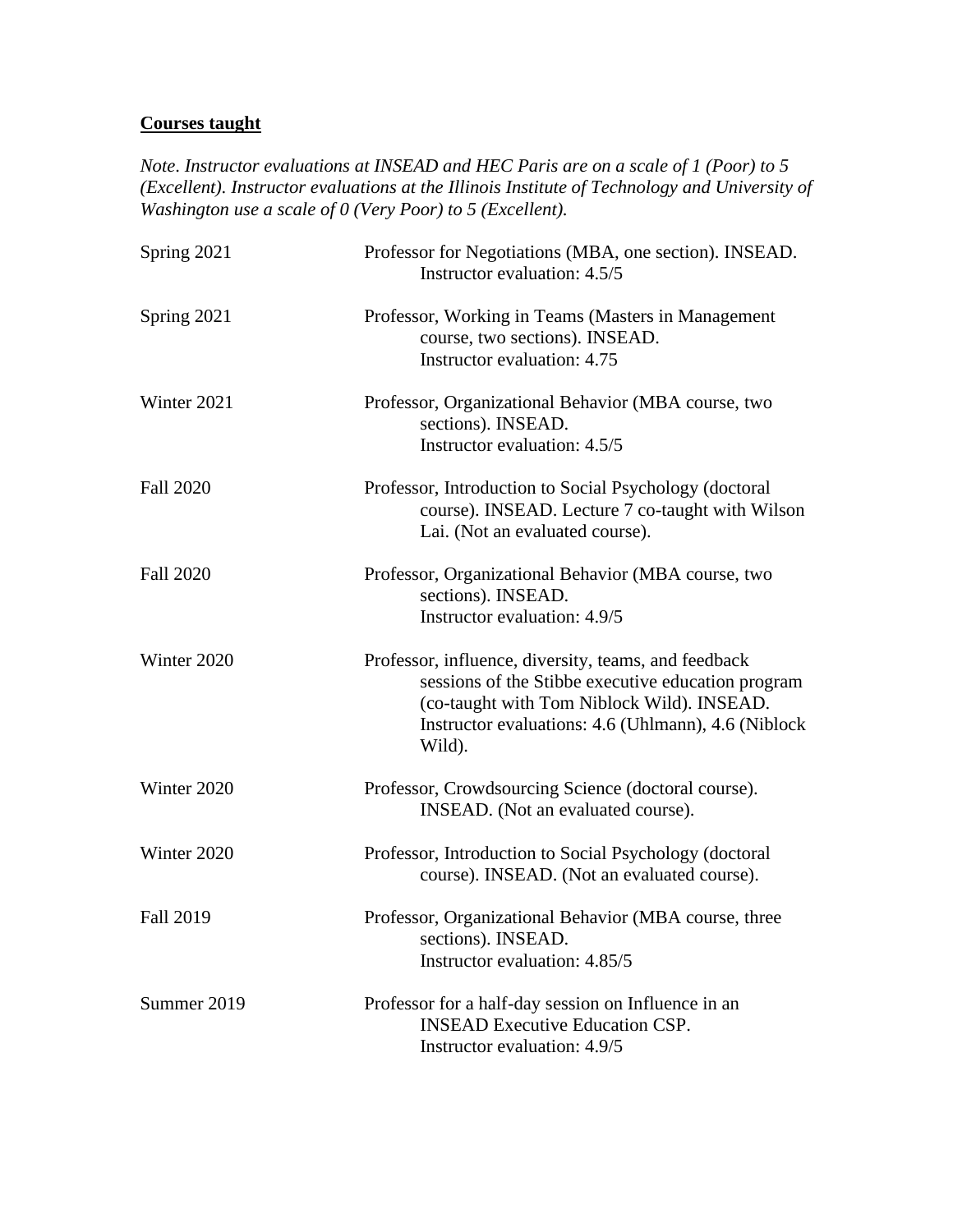| Spring 2019      | Professor for Organizational Psychology (doctoral course).<br>INSEAD. (Not an evaluated course).                                                                                                               |
|------------------|----------------------------------------------------------------------------------------------------------------------------------------------------------------------------------------------------------------|
| Winter 2019      | Professor for Negotiations (MBA, two sections). INSEAD.<br>Instructor evaluation: 4.7/5                                                                                                                        |
| Spring 2018      | Professor for a half-day session on Influence in an<br><b>INSEAD Executive Education CSP.</b><br>Instructor evaluation: 4.8/5                                                                                  |
| Spring 2018      | Professor for a day session on Decision Making in an<br><b>INSEAD Executive Education CSP.</b><br>Instructor evaluation: 4.5                                                                                   |
| Spring 2018      | Professor for sessions on Workplace Diversity, Teams,<br>Social Capital, and Interpersonal Skills in an<br><b>INSEAD Executive Education CSP.</b><br>Instructor evaluation: 4.1                                |
| Winter 2018      | Professor, Organizational Behavior (MBA course, four<br>sections). INSEAD.<br>Instructor evaluation: 4.7                                                                                                       |
| Winter 2017      | Professor, influence, diversity, teams, and feedback<br>sessions of the Stibbe executive education program<br>(co-taught with Tom Niblock Wild). INSEAD.<br>Instructor evaluations: 4.6 (Uhlmann), 4.7 (Wild). |
| Fall 2017        | Professor, Organizational Behavior (MBA course, four<br>sections). INSEAD. Instructor evaluation: 4.7                                                                                                          |
| Winter 2017      | Organizational Behavior (MBA course, four sections).<br><b>INSEAD.</b> Instructor evaluation: 4.6                                                                                                              |
| Winter 2017      | Professor, influence, motivation, diversity, teams, and<br>feedback sessions of the Stibbe executive education<br>program. INSEAD. Instructor evaluation: 4.7                                                  |
| <b>Fall 2016</b> | Professor, Negotiation Dynamics, day-long session in<br><b>INSEAD Executive Education CSP. Instructor</b><br>evaluation: 4.2                                                                                   |
| <b>Fall 2016</b> | Professor, Negotiation Dynamics, half-day and day-long<br>sessions in INSEAD Executive Education CSP.<br>Instructor evaluation: 4.3                                                                            |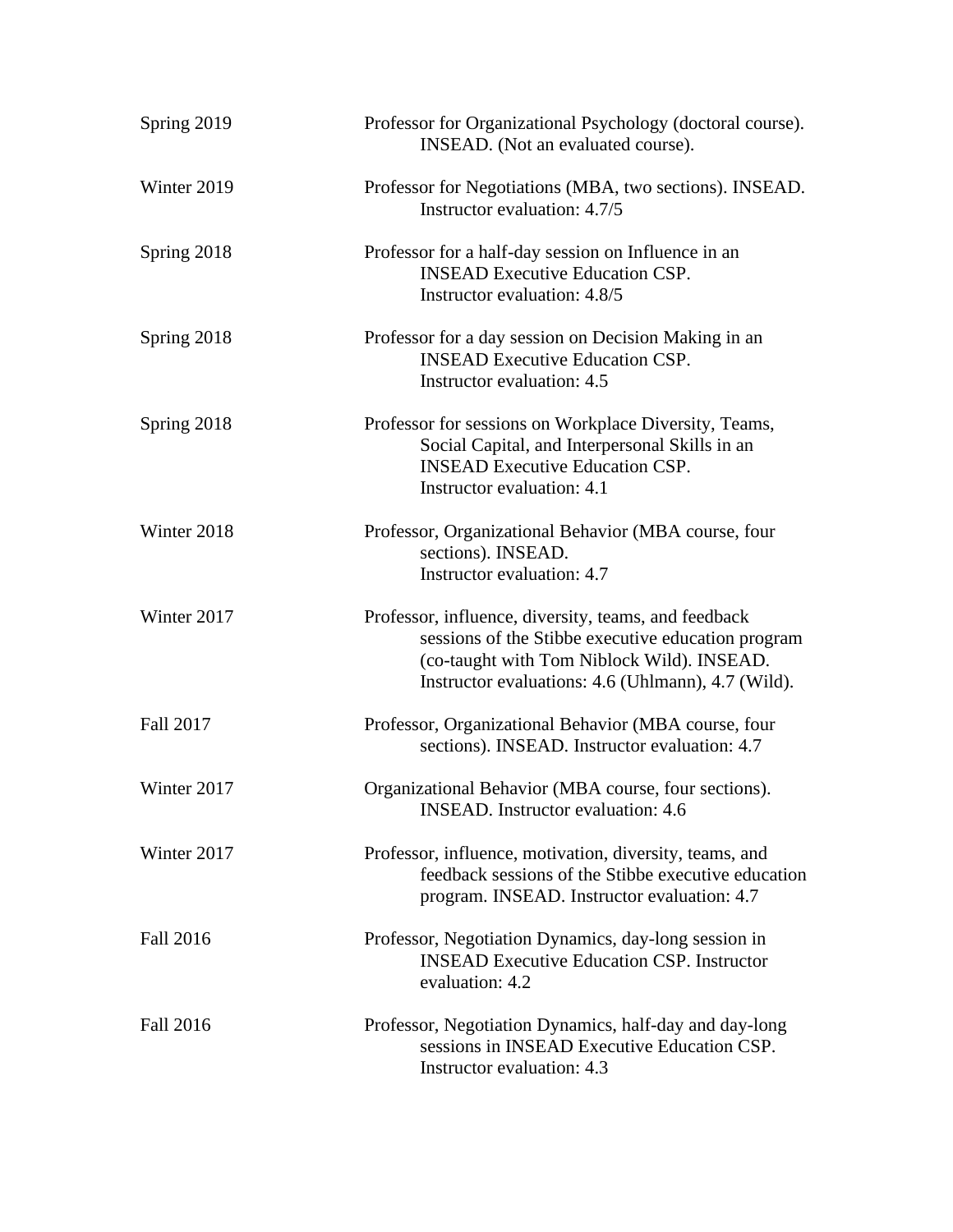| Spring-Fall 2016 | Co-design of 5 wellness interventions and customized $360^0$<br>for a CSP with Phil Parker, Manuel Sosa, Neil<br>Bearden, Warren Tierney, and Martin<br>Schweinsberg. Also completed 25 sessions of<br>executive coaching for the CSP and recruited and<br>trained two additional coaches to debrief the 360s.<br>Mean unofficial coaching evaluation I received: 4.6<br>Formal evaluation of customized 360 tool: 4.4<br>Formal evaluation for coaches I trained: 4.5 |
|------------------|------------------------------------------------------------------------------------------------------------------------------------------------------------------------------------------------------------------------------------------------------------------------------------------------------------------------------------------------------------------------------------------------------------------------------------------------------------------------|
| Spring 2016      | Professor (co-teaching with Martin Schweinsberg and Neil<br>Bearden), Crowdsourcing Science. A PhD boot<br>camp open to all doctoral students in Singapore,<br>with attendees from INSEAD, NTU, NUS, and<br>SMU. Note: PhD courses do not receive teaching<br>evaluations at INSEAD.                                                                                                                                                                                   |
| Winter 2016      | Professor, Organizational Behavior (MBA course, three<br>sections). INSEAD. Instructor evaluation: 4.2                                                                                                                                                                                                                                                                                                                                                                 |
| Fall 2015        | Professor, Organizational Behavior (MBA, two sections).<br><b>INSEAD.</b> Instructor evaluation: 4.6                                                                                                                                                                                                                                                                                                                                                                   |
| Fall 2015        | Professor, Negotiations (MBA course, two sections).<br><b>INSEAD.</b> Instructor evaluation: 4.4                                                                                                                                                                                                                                                                                                                                                                       |
| Winter 2015      | Professor, Organizational Behavior (MBA course, three<br>sections). INSEAD. Instructor evaluation: 4.4                                                                                                                                                                                                                                                                                                                                                                 |
| Spring 2014      | Professor, Cross-Cultural Management (MBA course).<br>HEC Paris. Instructor evaluation: 4.8                                                                                                                                                                                                                                                                                                                                                                            |
| Spring 2014      | Professor, Cross-Cultural Management (MBA course).<br>HEC Paris. Instructor evaluation: 4.5                                                                                                                                                                                                                                                                                                                                                                            |
| Spring 2014      | Professor, Cross-Cultural Management (undergraduate<br>course). HEC Paris. Instructor evaluation: 4.2                                                                                                                                                                                                                                                                                                                                                                  |
| Fall 2013        | Professor, Weapons of Influence (undergraduate course).<br>HEC Paris. Instructor evaluation: 4.9                                                                                                                                                                                                                                                                                                                                                                       |
| Fall 2013        | Professor, Motivation and Emotion (undergraduate course).<br>HEC Paris. Instructor evaluation: 4.9                                                                                                                                                                                                                                                                                                                                                                     |
| Fall 2013        | Professor, Human Irrationality (undergraduate course).<br>HEC Paris. Instructor evaluation: 4.2                                                                                                                                                                                                                                                                                                                                                                        |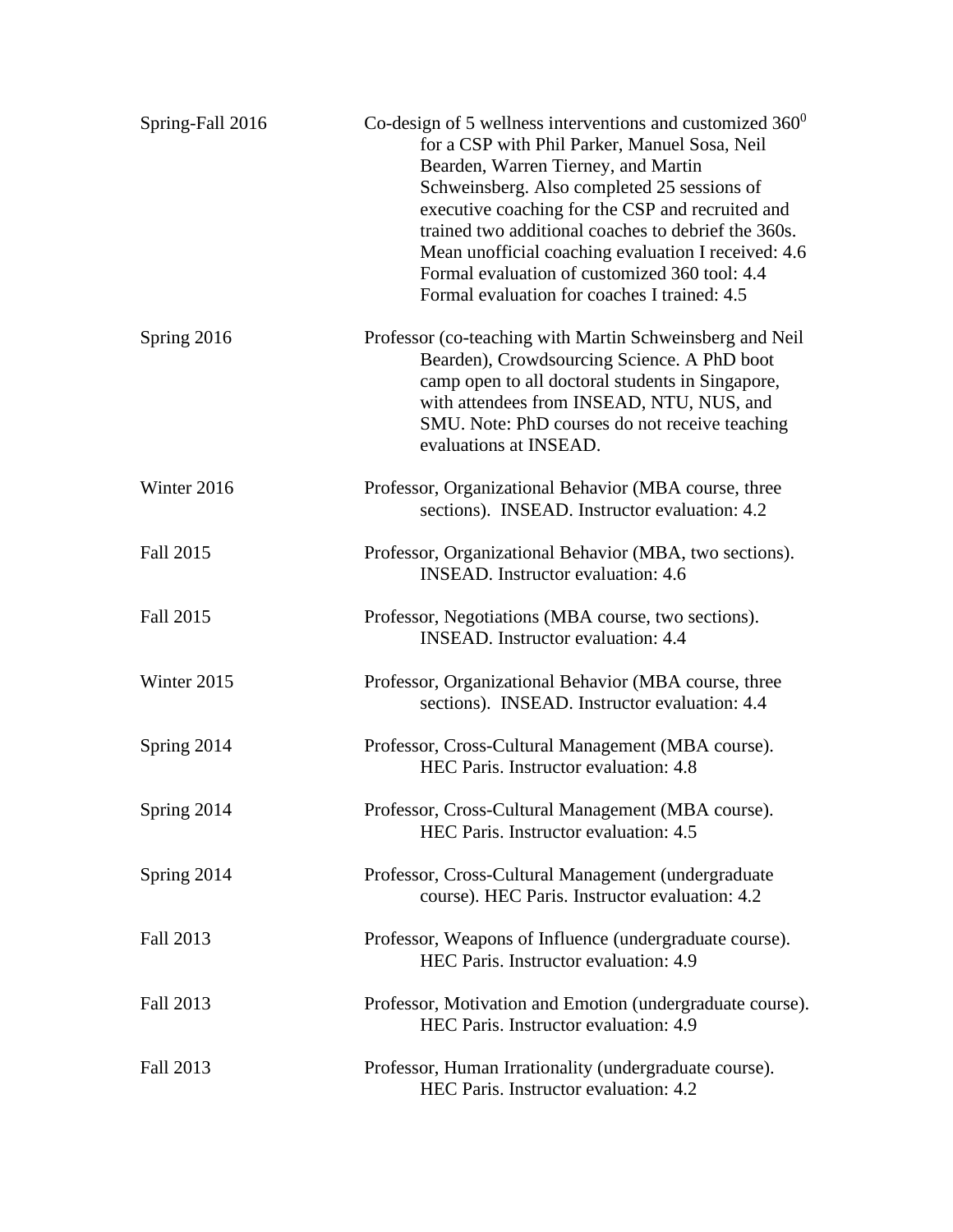| Fall 2013        | Professor, Weapons of Influence (undergraduate course).<br>HEC Paris. Instructor evaluation: 4.3                                                 |
|------------------|--------------------------------------------------------------------------------------------------------------------------------------------------|
| Spring 2013      | Professor, Cross-Cultural Management (MBA course).<br>HEC Paris. Instructor evaluation: 4.3                                                      |
| Spring 2013      | Professor, Managing Cross Cultural Differences (PhD<br>seminar). HEC Paris. Instructor evaluation: 4.8                                           |
| Spring 2013      | Professor, Cross-Cultural Psychology of Business<br>(undergraduate course). HEC Paris. Instructor<br>evaluation: 4.1                             |
| <b>Fall 2012</b> | Professor, Weapons of Influence (undergraduate course).<br>HEC Paris. Instructor evaluation: 4.4                                                 |
| Fall 2012        | Professor, Cross-Cultural Management (MBA course).<br>HEC Paris. Instructor evaluation: 3.7                                                      |
| Spring 2012      | Professor, Cross-Cultural Psychology of Business<br>(undergraduate course). HEC Paris. Instructor<br>evaluation: 4.7                             |
| Spring 2012      | Professor, Negotiations (Part-Time MBA course).<br>HEC Paris. Instructor evaluation: 4.3                                                         |
| Spring 2012      | Professor, Judgment and Decision Making (PhD seminar).<br>HEC Paris. Instructor evaluation: 4.5                                                  |
| Spring 2012      | Professor, Negotiations (Full-Time MBA course).<br>HEC Paris. Instructor evaluation: 3.9                                                         |
| Spring 2011      | Professor, Negotiations (Part-Time MBA course).<br>HEC Paris. Instructor evaluation: 3.9                                                         |
| Spring 2011      | Professor, Judgment and Decision Making (PhD seminar).<br>HEC Paris. Instructor evaluation: 4.8                                                  |
| Spring 2011      | Professor, Negotiations (Full-Time MBA course).<br>HEC Paris. Instructor evaluation: 3.7                                                         |
| <b>Fall 2009</b> | Professor, Social Basis of Behavior (Social Psychology<br>undergraduate course). Illinois Institute of<br>Technology. Instructor evaluation: 4.4 |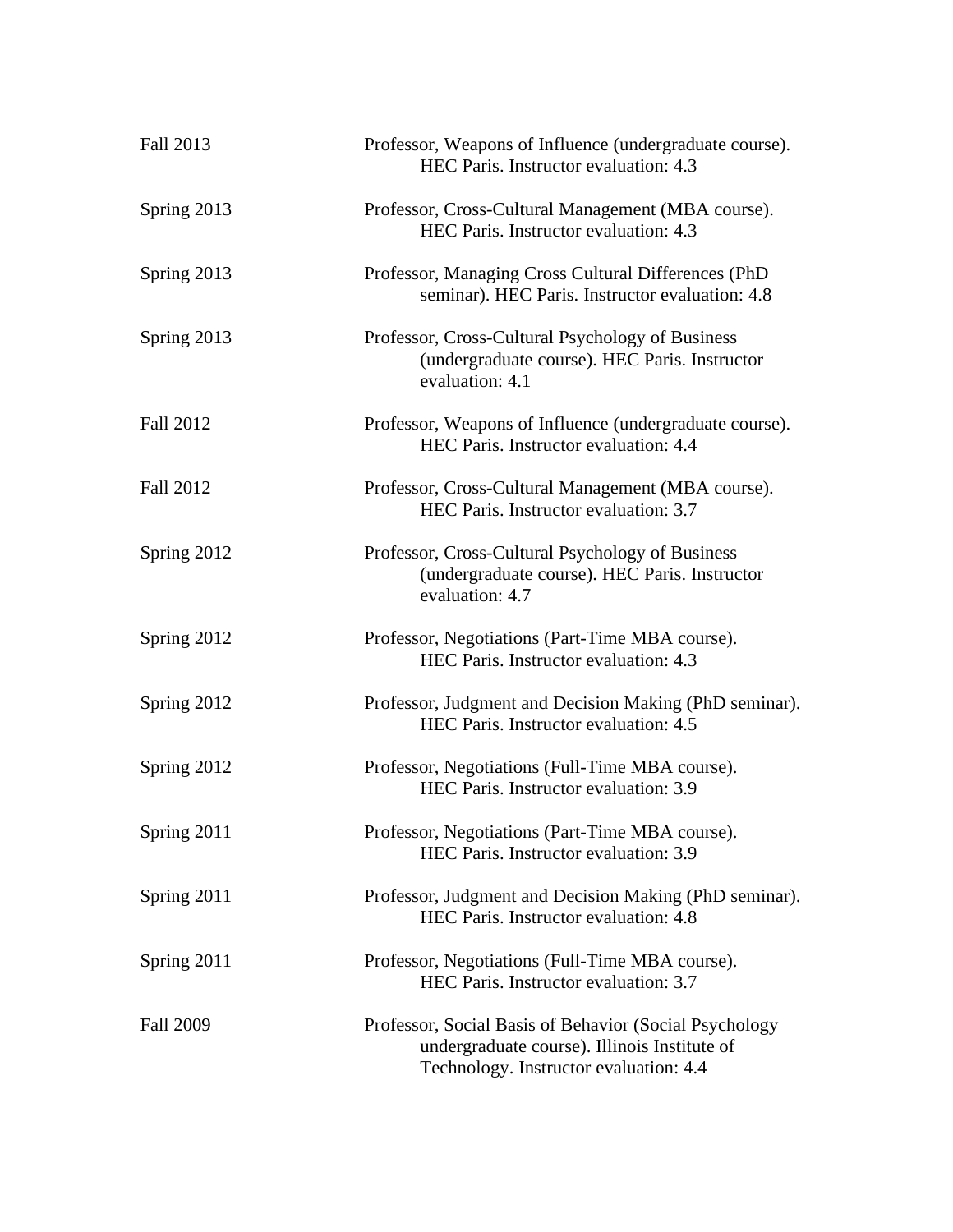| Summer 2009              | Professor, Human Rationality and Irrationality—Business<br>Implications (MBA course). University of<br>Washington. Instructor evaluation: 4.5                                                                                                       |
|--------------------------|-----------------------------------------------------------------------------------------------------------------------------------------------------------------------------------------------------------------------------------------------------|
| Summer 2009              | Professor, Human Rationality and Irrationality<br>(undergraduate course). University of Washington.<br>Instructor evaluation: 4.7                                                                                                                   |
| <b>Fall 2004</b>         | Teaching Assistant, Social Psychology. Instructor: Richard<br>Eibach. Yale University.                                                                                                                                                              |
| Fall 2003                | Teaching Assistant, Social Psychology. Instructor: Richard<br>Eibach. Yale University.                                                                                                                                                              |
| <b>Fall 2001</b>         | Teaching Assistant, Introductory Psychology. Instructor:<br>Mark Packard. Yale University.                                                                                                                                                          |
| <b>Pro Bono Teaching</b> |                                                                                                                                                                                                                                                     |
| Fall 2021-Spring 2022    | Three online Negotiations MOOCs: "Fundamentals of<br>Negotiation", "Strategic Negotiation", and<br>"Advanced Negotiations", co-created with Roderick<br>Swaab & Horacio Falcao. (Filming ongoing).                                                  |
| <b>Fall 2021</b>         | Online lecture on "Negotiation Ethics" for MBA partners                                                                                                                                                                                             |
| <b>Fall 2021</b>         | Online lecture on "Sexual Harassment in the Workplace"<br>for the Women in Business club                                                                                                                                                            |
| <b>Fall 2021</b>         | Online lecture on "Workplace Challenges of Gay<br>Professionals" for the OUTSEAD student LGBT<br>club at INSEAD                                                                                                                                     |
| Summer 2021              | 1-hour session on "Keeping Inside Safe and Social", co-<br>taught with Prof. Stefan Thau and Prof. Amit<br>Bhattacharjee                                                                                                                            |
| Summer 2021              | Advanced Negotiations in the GEMBA (with Rodrigo<br>Gouveia as the main instructor, course also co-<br>designed with Roderick Swaab & Horacio Falcao).<br>Four days in total, two sections of participants.<br>Course evaluation: Not yet available |
| Summer 2021              | "Bullshit Lecture" event for "Aluminary," a cross-<br>institution lifelong learning association for alumni.                                                                                                                                         |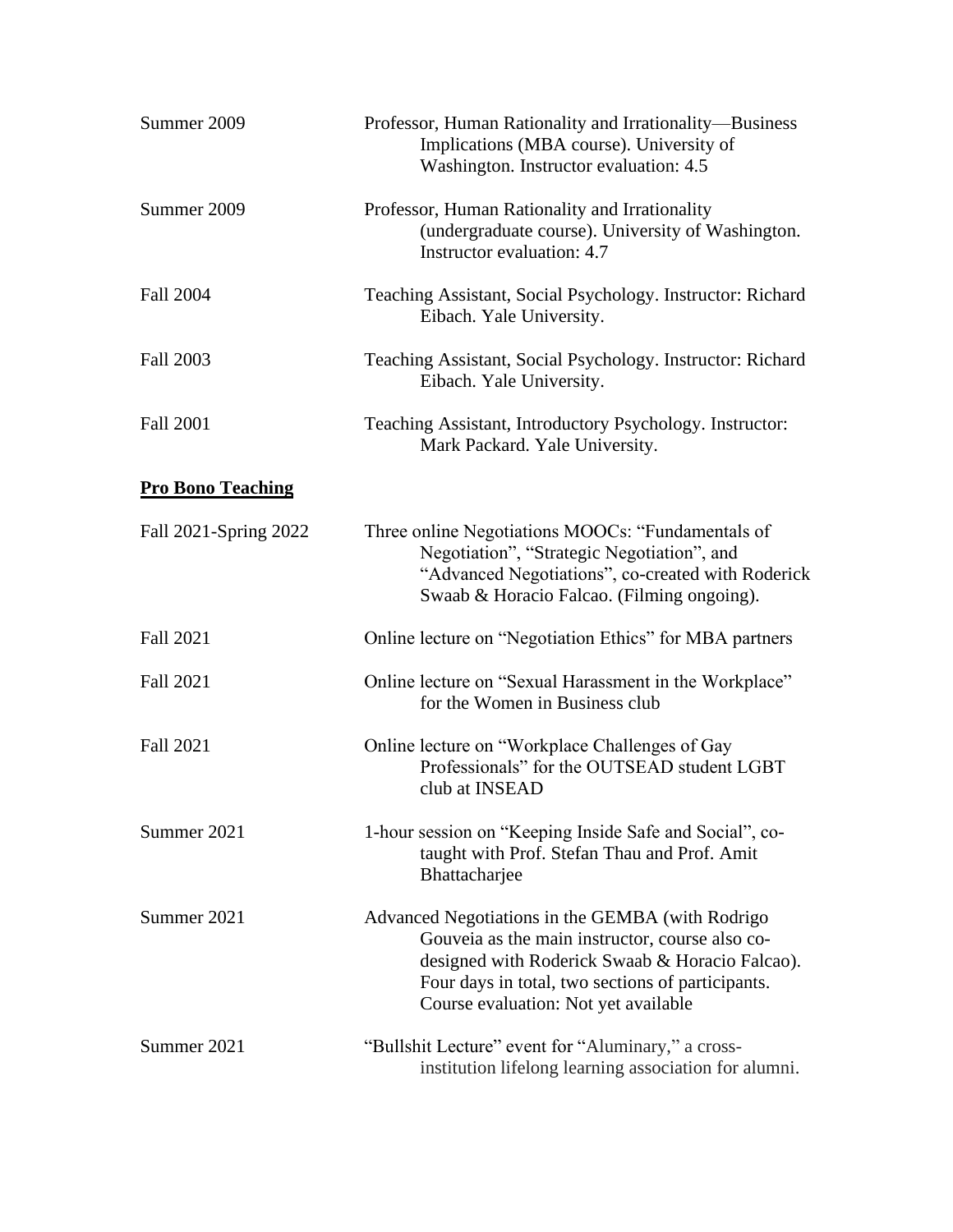| Summer 2021  | 2 day MBA course on "Advanced Online Negotiations,"<br>co-created Roderick Swaab, Horacio Falcao, and<br>Warren Tierney.<br>Teaching evaluation: 4.8/5                  |
|--------------|-------------------------------------------------------------------------------------------------------------------------------------------------------------------------|
| Summer 2021  | 2 day MBA course on "Negotiating Your Job & Career,"<br>co-created with Ankit Kedia, Roderick Swaab,<br>Horacio Falcao, & Warren Tierney.<br>Teaching evaluation: 4.5/5 |
| Summer 2021  | 3-hour lecture on "Negotiating in Global Virtual Teams"<br>for MIM students.                                                                                            |
| Summer 2021  | Guest lecture on "The Credibility Revolution" in Prof.<br>Stefan Thau's doctoral methods course.                                                                        |
| Summer 2021  | 2.5 hour lecture on "Job Promotions" for MIM students.                                                                                                                  |
| Summer 2021  | 4-hour lecture on "Coalitions" for the Austria alumni<br>association of INSEAD.                                                                                         |
| Summer 2021  | "Bullshit Lecture" for MBA students as part of their Robin<br>Hood Fundraiser.                                                                                          |
| Spring 2021  | "Bullshit Lecture" as an open session.                                                                                                                                  |
| Spring 2021  | "Bullshit Lecture" for MIM students as part of their Robin<br>Hood Fundraiser.                                                                                          |
| Spring 2021  | Two 3-hour lectures on "Political Coalitions" for MBA<br>partners.                                                                                                      |
| Spring 2021  | Four 3-hour lectures on "Multi-party negotiations" for<br>MBA partners.                                                                                                 |
| Spring 2021  | 2-hour optional lecture on "Job Negotiations" for MIM<br>students.                                                                                                      |
| Winter 2021  | 90-minute lecture on "Decision Making" for MBA partners                                                                                                                 |
| Winter 2021  | 2-hour lecture on "Job Negotiations" for MBA partners                                                                                                                   |
| Winter 2021: | 1-hour session for the Women in Business Club, "From<br>#MeToo to What Now", co-taught with Henrietta<br>Hearth (repeated twice).                                       |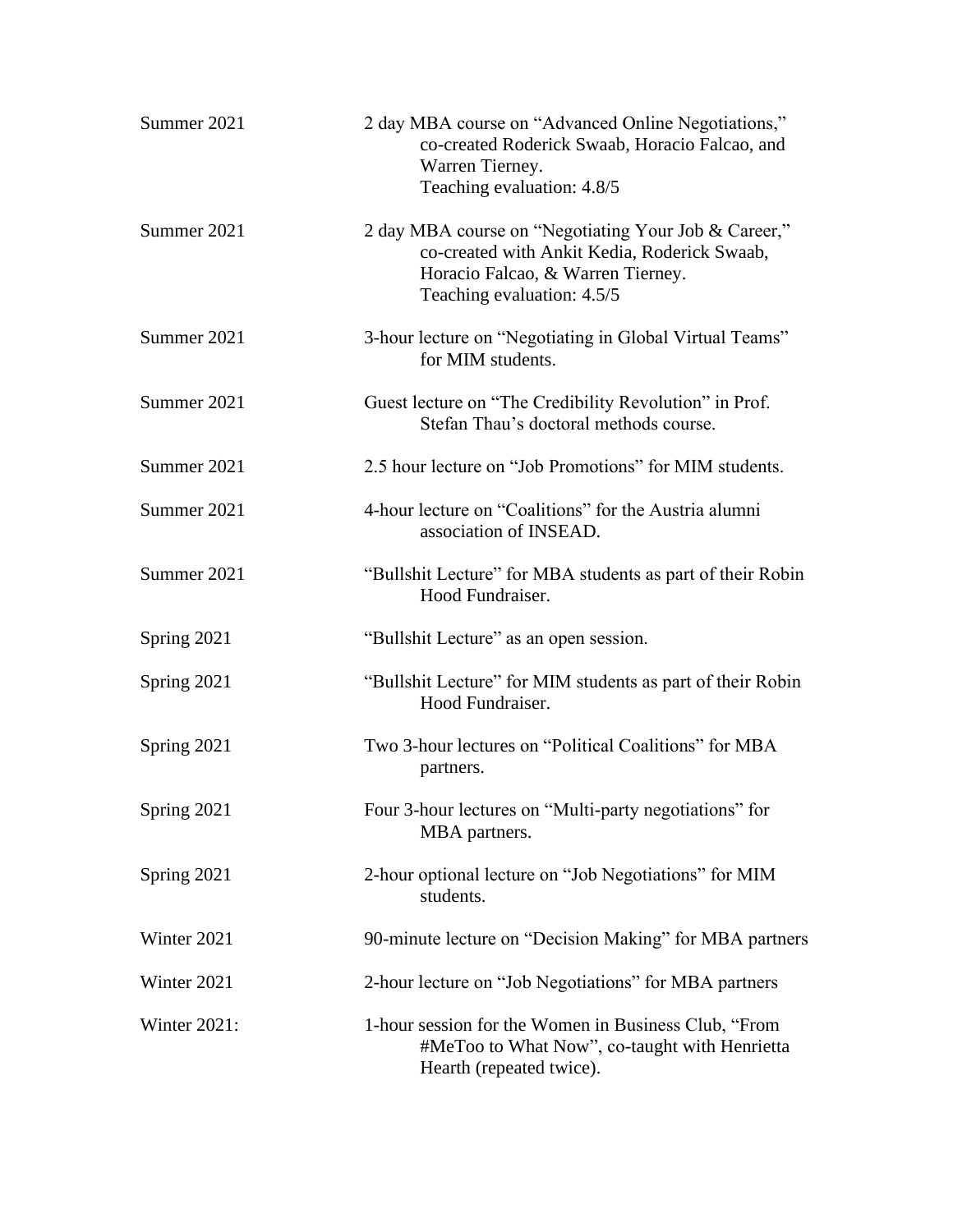| Winter 2021      | 1-hour session on "Keeping Inside Safe and Social", co-<br>taught with Prof. Stefan Thau and Prof. Amit<br>Bhattacharjee                                                                        |
|------------------|-------------------------------------------------------------------------------------------------------------------------------------------------------------------------------------------------|
| Winter 2021      | Four-lecture alumni and partners course on "Negotiating<br>Diversity," co-taught with Lara Bekhazi and Ankit<br>Kedia.                                                                          |
| Winter 2021      | Four-lecture MBA course on "Negotiating Your Career,"<br>co-created with Ankit Kedia, Roderick Swaab,<br>Horacio Falcao, & Warren Tierney.<br>Teaching evaluation: 4.4/5                        |
| <b>Fall 2020</b> | Four-lecture MBA course on "Advanced Online"<br>Negotiations," co-created with Roderick Swaab,<br>Horacio Falcao, and Warren Tierney<br>Teaching evaluation: 4.4/5                              |
| <b>Fall 2020</b> | "Bullshit Lecture" for MBA students and partners                                                                                                                                                |
| <b>Fall 2020</b> | Lecture on "Job Negotiations" for MBA partners                                                                                                                                                  |
| <b>Fall 2020</b> | Three open online lectures on "Sexual Harassment in the<br>Workplace" for the Women in Business club                                                                                            |
| <b>Fall 2020</b> | Open online lecture on "Workplace Challenges of Gay<br>Professionals" for the OUTSEAD student LGBT<br>club at INSEAD                                                                            |
| <b>Fall 2020</b> | Open online lecture on "Working in Teams" for the<br><b>INSEAD</b> community                                                                                                                    |
| Summer 2020      | Moderator for webinar on "Competitive Advantage of<br>Inclusion: The Why and How" for the OUTsead<br>Alumni Initiative                                                                          |
| Summer 2020      | Five-lecture MBA course on "Job Negotiations," co-<br>created with Horacio Falcao, Ankit Kedia, Roderick<br>Swaab, & Warren Tierney. (Not evaluated—<br>informal post-graduation summer course) |
| Spring 2020      | Guest lecture on "The Credibility Revolution" in Prof.<br>Stefan Thau's doctoral methods course.                                                                                                |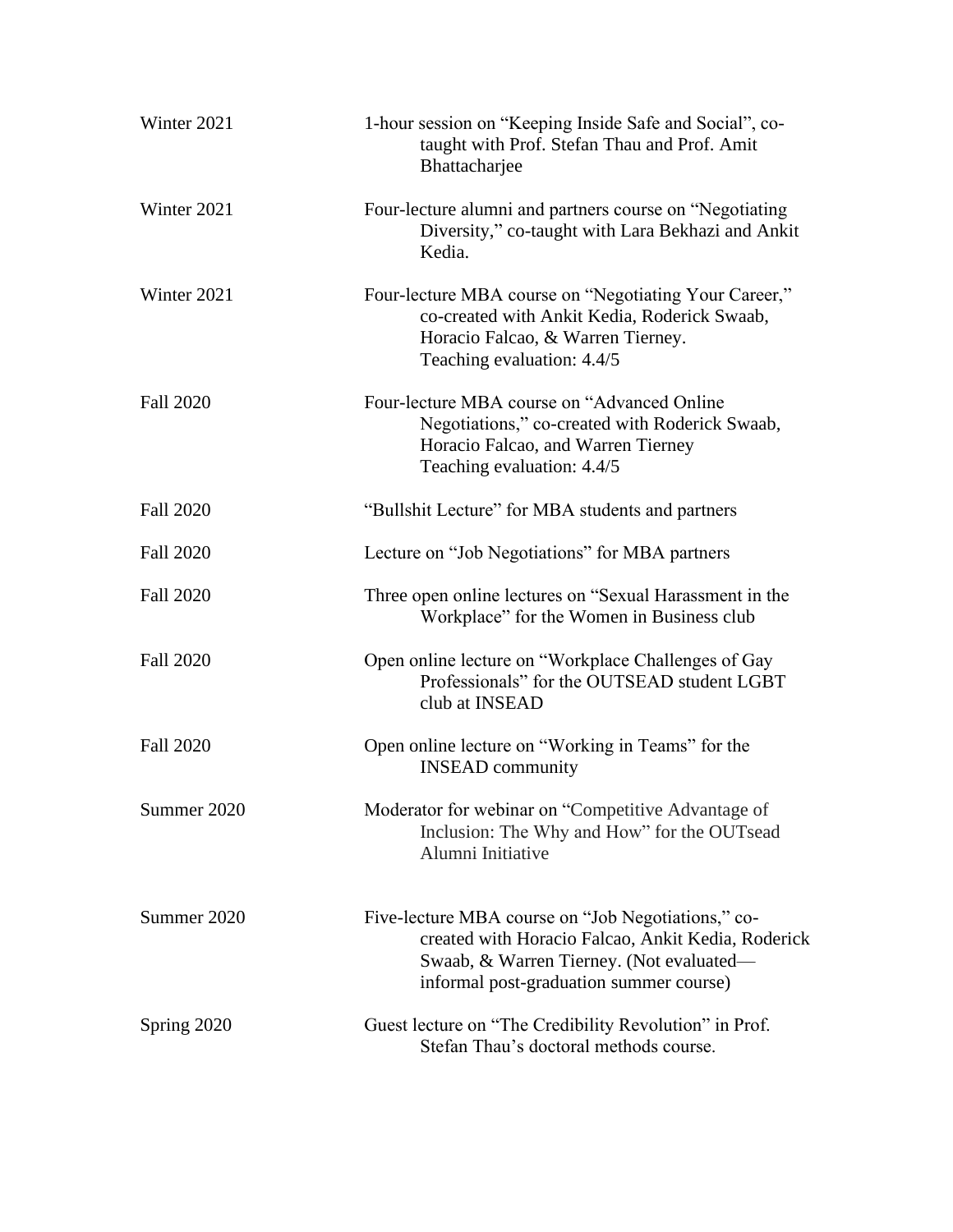| Spring 2020      | Four-lecture MBA course on "Advanced Online"<br>Negotiations," co-created with Roderick Swaab,<br>Horacio Falcao, and Warren Tierney<br>Teaching evaluation: 4.7/5                                                                                                                       |
|------------------|------------------------------------------------------------------------------------------------------------------------------------------------------------------------------------------------------------------------------------------------------------------------------------------|
| Spring 2020      | Two open online lectures on "Gender & Negotiation"                                                                                                                                                                                                                                       |
| Spring 2020      | Two open online lectures on "X-Cultural Negotiations"                                                                                                                                                                                                                                    |
| Spring 2020      | Two open online lectures on "The Three Negotiations"                                                                                                                                                                                                                                     |
| Spring 2020      | Full-day course on Negotiation for visiting design students.                                                                                                                                                                                                                             |
| Spring 2020      | Brief 30-minute lecture in Prof. Ko Kuwabara's doctoral<br>course on "Surviving and thriving in academia"<br>(Planned).                                                                                                                                                                  |
| Spring 2020      | Invited lectures for INSEAD alumni on "Value Discovery",<br>and "Workplace Challenges of Gay Professionals."                                                                                                                                                                             |
| Winter 2020      | Two day courses for INSEAD Fontainebleau staff on<br>Introduction to Negotiations, and Advanced<br>Negotiations.                                                                                                                                                                         |
| <b>Fall 2019</b> | Invited lecture for the INSEAD Robin Hood MBA<br>scholarship fund on "The Moral Psychology of<br>Capitalism"                                                                                                                                                                             |
| <b>Fall 2019</b> | Open lecture series on "Diversity dilemmas," "Workplace<br>challenges of gay professionals," "Sexual<br>Harassment" (repeated twice), the "Psychology of<br>Bullshit" (repeated twice), "Political Correctness,"<br>"Workplace Romantic Relationships," and "Gender<br>and Negotiation." |
| <b>Fall 2019</b> | Half-day alumni course on "Advanced Negotiations" for<br>Global INSEAD Day                                                                                                                                                                                                               |
| <b>Fall 2019</b> | Three day courses for INSEAD Singapore staff on<br>Working in Teams, Introduction to Negotiations,<br>and Advanced Negotiations.                                                                                                                                                         |
| Spring 2019      | Guest lecture on "The Replication Revolution" in Prof.<br>Stefan Thau's Experimental Methods doctoral<br>course.                                                                                                                                                                         |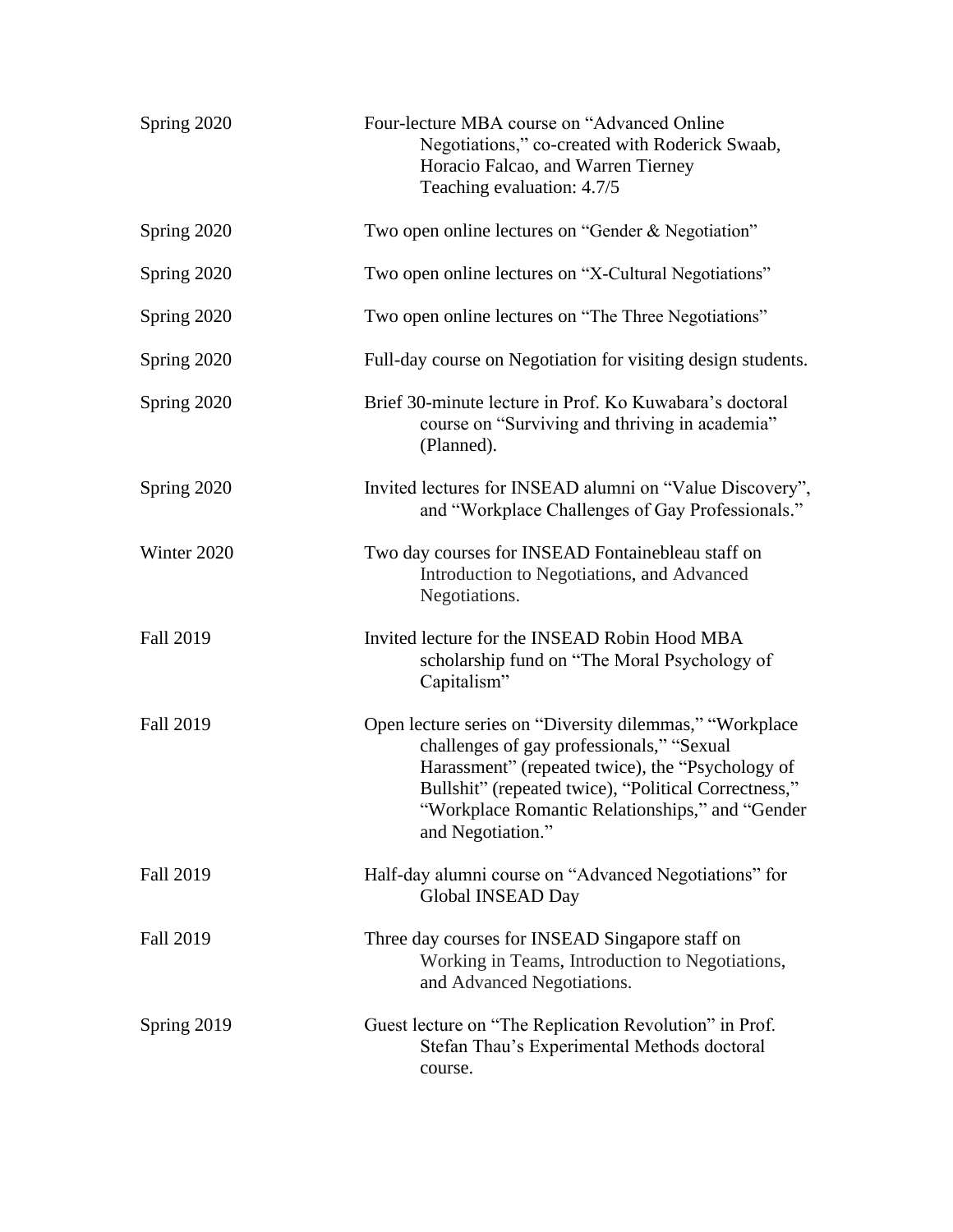| Spring 2019      | Invited lecture on "Team Decision Making" for the Asia-<br>Pacific Business School Librarians Group.             |
|------------------|------------------------------------------------------------------------------------------------------------------|
| Spring 2019      | Half-day course on Negotiation for visiting design students,<br>alumni, and INSEAD staff.                        |
| Spring 2019      | Session for prospective executive education participants on<br>"Gender and Negotiation."                         |
| Winter 2019      | Invited lecture on "Teaching Decision Making" for course<br>instructors in India, taught via video conference.   |
| Winter 2019      | Invited lecture on "Teaching Negotiations" for course<br>instructors in India, taught via video conference.      |
| Winter 2019      | Three brief guest lectures on lie detection in the INSEAD<br>Organizational Behavior 1 core course.              |
| Winter 2019      | Invited lecture for OUTSEAD, the student LGBT group, on<br>"The workplace challenges of gay professionals"       |
| Winter 2019      | Invited lecture for the INSEAD Women in Business Club<br>on "Sexual Harassment"                                  |
| <b>Fall 2018</b> | Invited lecture on "Direct and Conceptual Replications" in<br>Prof. Phanish Puranam's doctoral methods course.   |
| <b>Fall 2018</b> | Invited lecture for OUTSEAD, the student LGBT group, on<br>"The workplace challenges of gay professionals"       |
| <b>Fall 2018</b> | Invited lecture for the INSEAD Women in Business Club<br>on "Sexual Harassment"                                  |
| <b>Fall 2018</b> | Informal lecture for visiting HR executives on "Team"<br>Decision Making"                                        |
| Summer 2018      | Invited lecture for the Women in Business Club (WIB) on<br>"Gender in the workplace"                             |
| Summer 2018      | Invited lecture for OUTSEAD, the student LGBT group, on<br>"The workplace challenges of gay professionals"       |
| Spring 2018      | Guest lecture on "The Replication Revolution" in Prof.<br>Stefan Thau's Experimental Methods doctoral<br>course. |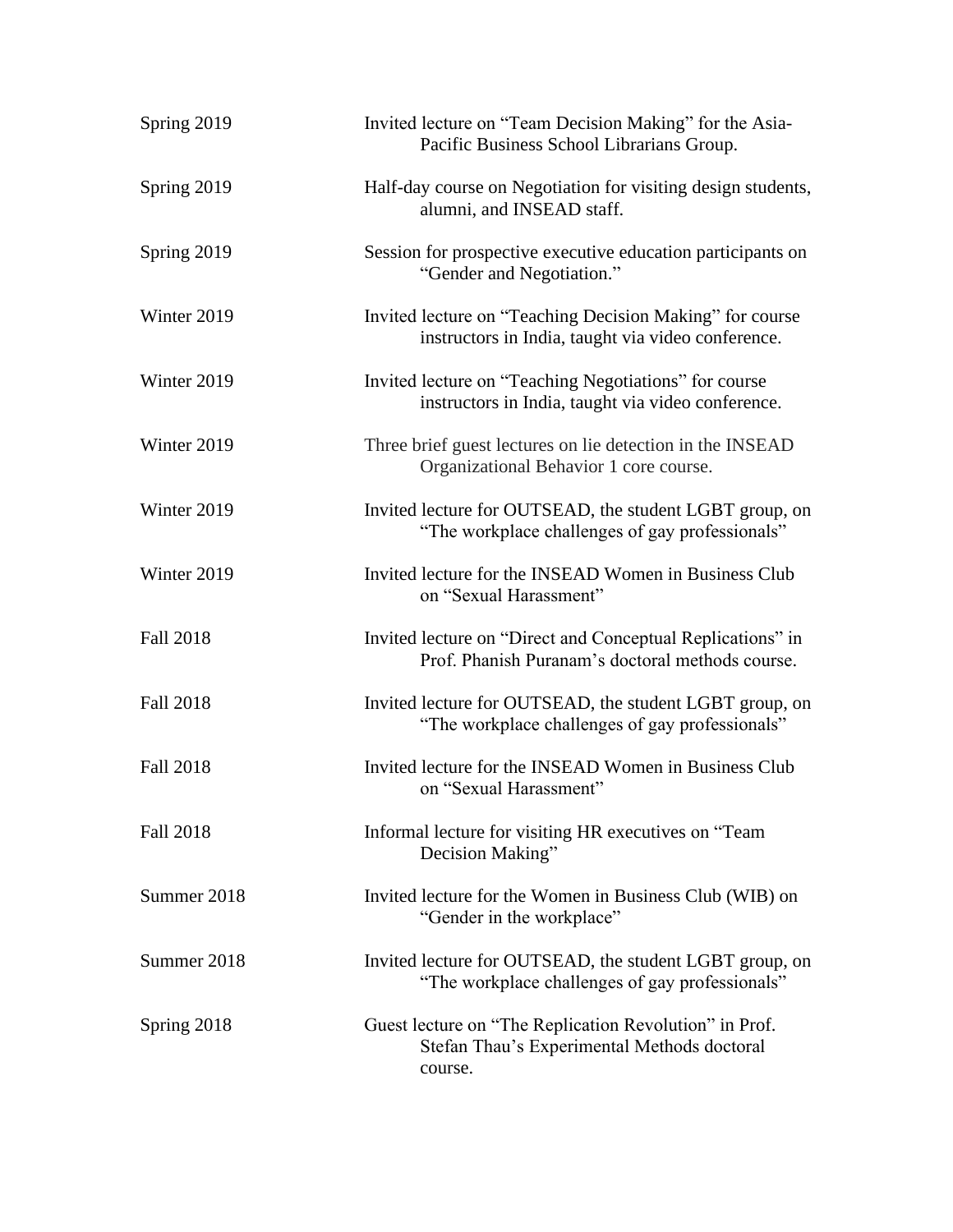| Spring 2018      | Invited lecture (over visio) for INSEAD alumni in Japan on<br>"Negotiating gender in the workplace"                                                                                                                                                                           |
|------------------|-------------------------------------------------------------------------------------------------------------------------------------------------------------------------------------------------------------------------------------------------------------------------------|
| Spring 2018      | Day course on negotiation for visiting design students.                                                                                                                                                                                                                       |
| Spring 2018      | Invited lecture for the INSEAD Robin Hood MBA<br>scholarship fundraiser on "The Psychology of<br>Bullshit."                                                                                                                                                                   |
| Winter 2018      | Series of lectures for MBA partners on information<br>diversity in teams, gender and negotiation, lie<br>detection, and communication channels.                                                                                                                               |
| Spring 2018      | Invited lecture on "Teaching Negotiations" for course<br>instructors in Pakistan, taught via video conference.                                                                                                                                                                |
| Spring 2018      | Invited lecture on "Gender and Work-Family Conflict" for<br><b>INSEAD Women's 50 event celebrating</b><br>International Women's Day                                                                                                                                           |
| Winter 2018      | Invited lectures for the INSEAD Women in Business Club<br>on "Diversity Dilemmas," "Gender and<br>Objectification" (repeated twice), "Workplace<br>Romantic Relationships," "Dual Career<br>Negotiations," (repeated twice) and "Professional<br>Parenting" (repeated twice). |
| Winter 2018      | Invited lecture for OUTSEAD, the student LGBT group, on<br>"The workplace challenges of gay professionals"                                                                                                                                                                    |
| Winter 2018      | Open lecture on "The Psychology of Bullshit"                                                                                                                                                                                                                                  |
| <b>Fall 2017</b> | Day course for INSEADERS and the Women in<br>Business Club on "Gender and Salary<br>Negotiations," "Workplace Romantic<br>Relationships," and "Dual Career Negotiations"                                                                                                      |
| Fall 2017        | Two invited lectures for the INSEAD Robin Hood MBA<br>scholarship fundraiser on "The Psychology of<br>Bullshit" and "Political Correctness."                                                                                                                                  |
| Fall 2017        | Invited lecture on "Implicit Stereotyping and Prejudice"<br>for Executive Education OEP directed by Professor<br>Phil Parker on "Business Strategies for HR<br>Leaders."                                                                                                      |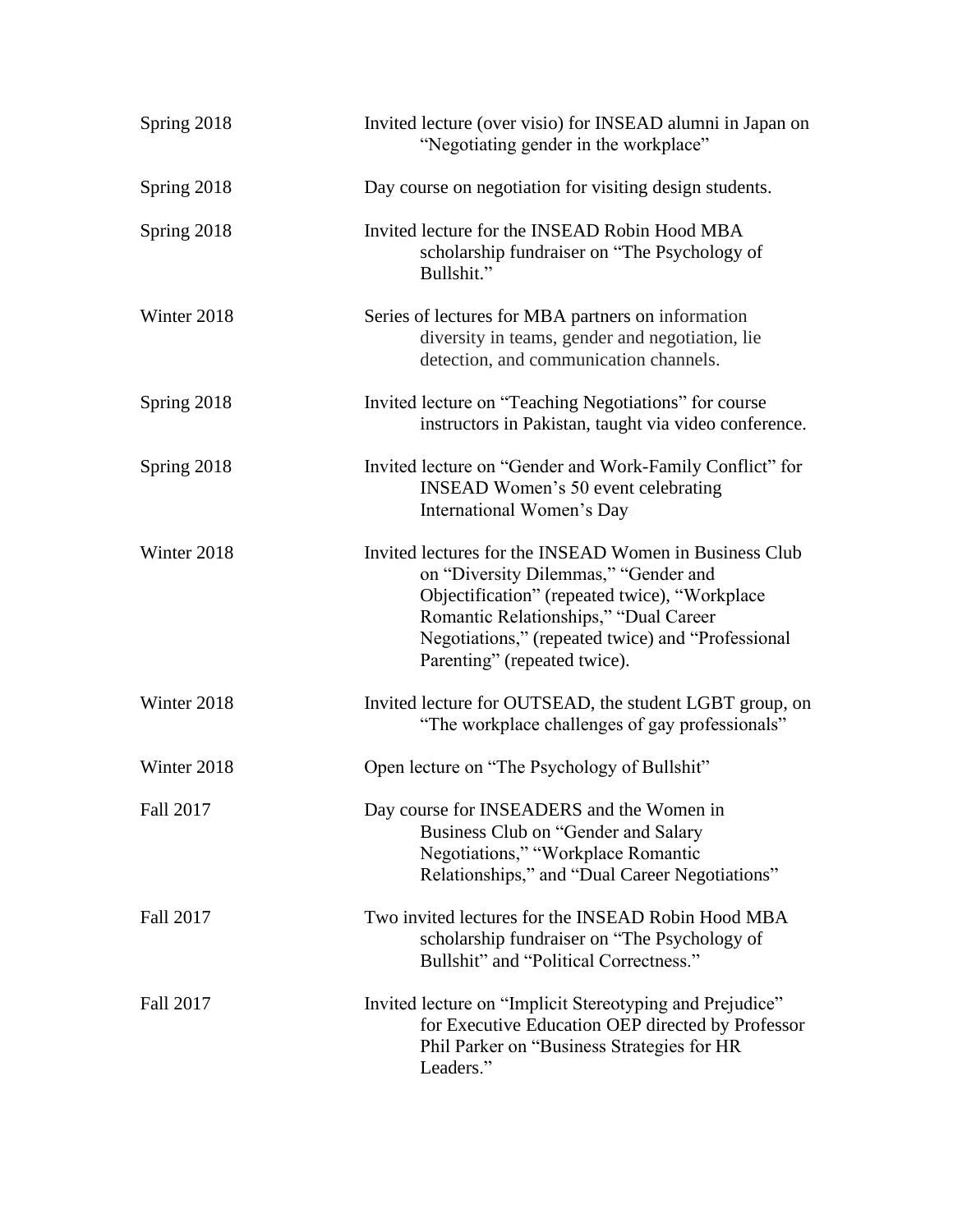| Fall 2017   | Session for prospective executive education participants on<br>"Dual Career Negotiations," co-taught with Lara<br>Bekhazi.                                                                                                                |
|-------------|-------------------------------------------------------------------------------------------------------------------------------------------------------------------------------------------------------------------------------------------|
| Fall 2017   | Master class on "The Replication Revolution" for PhD<br>students at The Hong Kong Polytechnic University.                                                                                                                                 |
| Fall 2017   | Invited lectures for the INSEAD Women in Business Club<br>on "Diversity Dilemmas," "Dual Career<br>Negotiations," (repeated twice) and "Gender and<br>Objectification" (repeated twice). Co-taught with<br>Geneva Locke and Sehrish Saud. |
| Fall 2017   | Open lecture on "The Psychology of Bullshit"                                                                                                                                                                                              |
| Fall 2017   | Lectures for INSEAD staff and MBA partners on "Lie<br>Detection," "Cross-Cultural Negotiations,"<br>"Communication Channels," "Global Teams," and<br>"Decision Making" (co-taught with Shachi<br>Madhogaria).                             |
| Summer 2017 | Flip lectures on the "Personality Perceptions Report" and<br>"Study Group 360" for INSEAD coaches.                                                                                                                                        |
| Summer 2017 | Day Class on "Advanced Negotiations" in Madrid, Spain<br>for alumni.                                                                                                                                                                      |
| Summer 2017 | Day course for alumni and others on "Multiparty"<br>negotiations and stakeholder engagement" co-taught<br>with Prof. Horacio Falcão.                                                                                                      |
| Spring 2017 | Guest lecture on "Prediction surveys" in Prof. Phil Parker's<br>doctoral course on research methods.                                                                                                                                      |
| Spring 2017 | Guest lecture on "The Replication Revolution" in Prof.<br>Stefan Thau's the Experimental Methods doctoral<br>course.                                                                                                                      |
| Spring 2017 | Session for the launch of the Women in Business Club<br>of Belgium on "Gender in the Workplace"<br>Instructor evaluation ( $1 = Poor$ , $5 = Excel lent$ ): 4.8<br>(co-taught with Kay de Gier)                                           |
| Spring 2017 | Master Class in Belgium for prospective MBA and EMBA<br>students on "The Three Negotiations"                                                                                                                                              |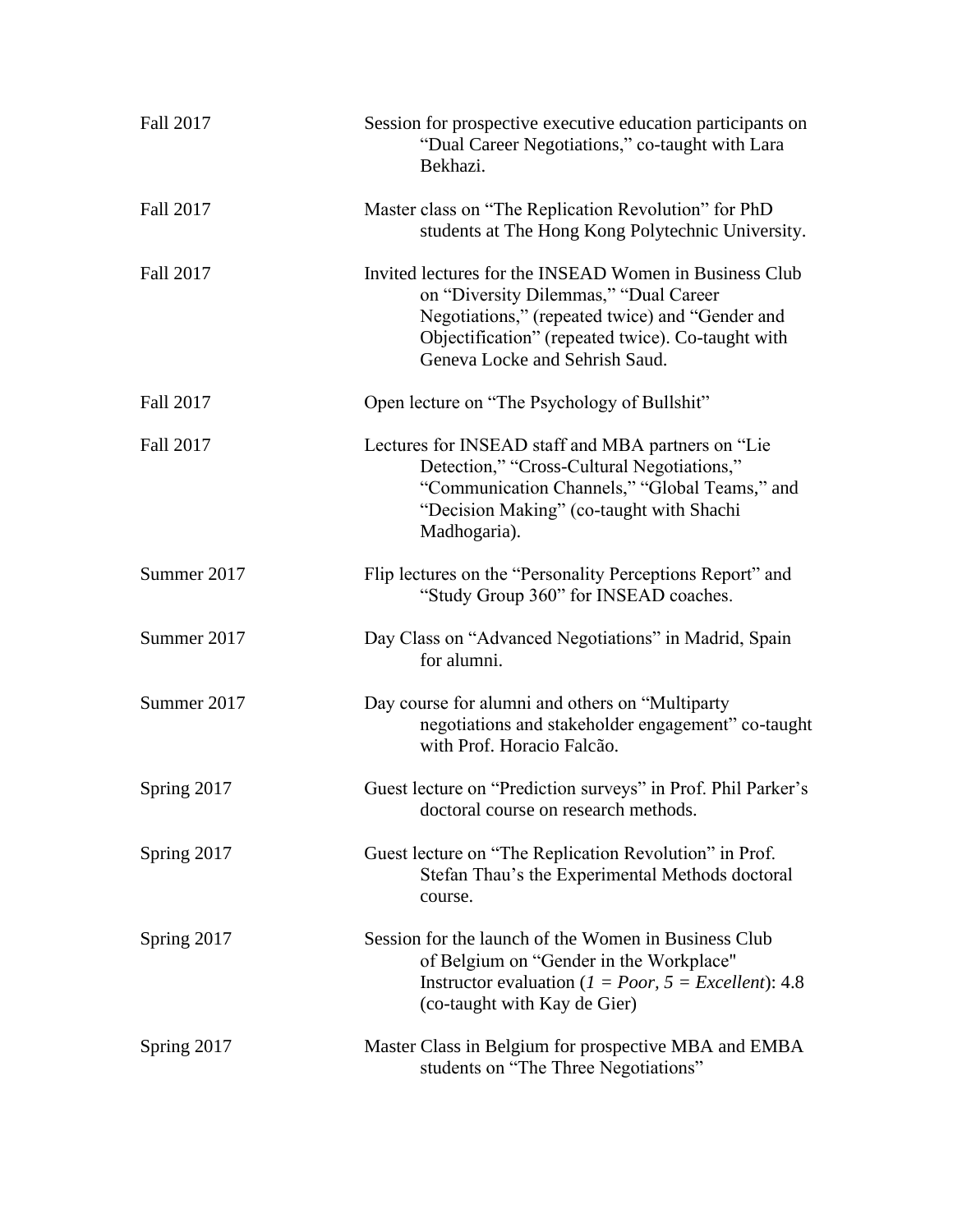| Spring 2017      | Three invited lectures for the INSEAD Robin Hood MBA<br>scholarship fund on "The Psychology of Bullshit"<br>(repeated twice) and "Political Correctness."                |
|------------------|--------------------------------------------------------------------------------------------------------------------------------------------------------------------------|
| Spring 2017      | Three invited lectures for the INSEAD Women in Business<br>Club on "Social Stereotyping," "Negotiating<br>Gender in the Workplace," and "Gender and<br>Objectification." |
| Spring 2017      | Session at the Asian Management Research Conference on<br>writing impactful doctoral dissertations (co-taught<br>with Phanish Puranam).                                  |
| Spring 2017      | Brief presentation in an INSEAD CSP on "Interpreting<br>your 360 report" and 5 sessions of executive<br>coaching (unrated).                                              |
| Winter 2017      | "Fundamentals of Value Negotiation." Two day long<br>negotiations training course for INSEAD staff and<br>MBA partners.                                                  |
| Winter 2017      | Two open lectures on "The Psychology of Bullshit."                                                                                                                       |
| Winter 2017      | Lectures for the INSEAD Women in Business Club<br>on "Gender and Ethics" and "Negotiating Gender in<br>the Workplace."                                                   |
| <b>Fall 2016</b> | Invited lecture for the Robin Hood fundraiser and Women<br>in Business Club on "The Ethics of Gender in the<br>Workplace"                                                |
| <b>Fall 2016</b> | "Teaching Negotiations." Session for PhD students on<br>teaching negotiations and developing cases.                                                                      |
| <b>Fall 2016</b> | "Fundamentals of Value Negotiation." A two-day<br>negotiations training course for INSEAD staff and<br>MBA partners.                                                     |
| <b>Fall 2016</b> | Lecture for prospective INSEAD MBA students using our<br>student-written case, "The Union Negotiation"                                                                   |
| <b>Fall 2016</b> | Guest lecture by video conference, Research Methods PhD<br>course at the Universidad de Los Andes.                                                                       |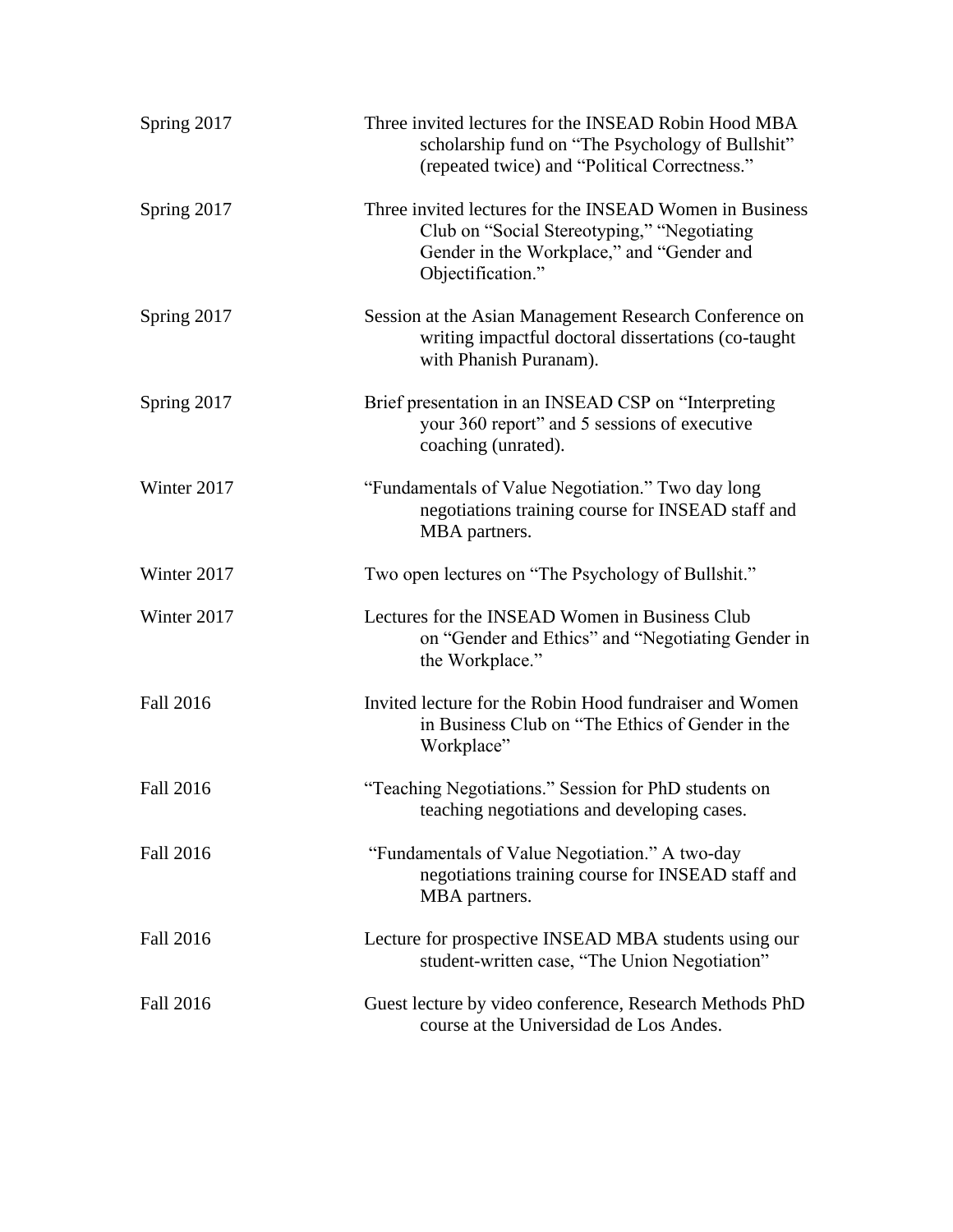| Spring 2016      | "Fundamentals of Value Negotiation." A half-day<br>negotiations training course for INSEAD staff and<br>MBA partners.                             |
|------------------|---------------------------------------------------------------------------------------------------------------------------------------------------|
| Spring 2016      | PhD MOOC on Crowdsourcing Science. Three lectures<br>video recorded for later viewing by PhD students at<br><b>INSEAD</b> and other institutions. |
| Spring 2016      | Invited lecture for the INSEAD Robin Hood MBA<br>scholarship fund on "The Moral Psychology of<br>Capitalism and Philanthropy"                     |
| Spring 2016      | "Fundamentals of Value Negotiation." A day-long<br>negotiations mini-course for MBA partners and<br><b>INSEAD</b> staff.                          |
| Winter 2016      | "Fundamentals of Value Negotiation." A day-long<br>negotiations mini-course for MBA partners<br>(repeated twice).                                 |
| Winter 2016      | Invited lecture for the INSEAD Women in Business Club<br>on "Negotiating Gender in the Workplace"                                                 |
| Winter 2016      | Invited lecture for the INSEAD Women in Business Club<br>on "Gender and Objectification in the Workplace"                                         |
| Fall 2015        | Invited lecture for OUTSEAD Spirit Day student event in<br>Singapore on "Implicit Stereotyping and Prejudice"                                     |
| Fall 2015        | Invited lecture for the INSEAD Robin Hood MBA<br>scholarship fund on "Gender Stereotyping"                                                        |
| <b>Fall 2015</b> | Open Lecture, "The Moral Psychology of Capitalism"                                                                                                |
| <b>Fall 2015</b> | Invited lecture for Spirit Day student event in<br>Fontainebleau on "Implicit Stereotyping and<br>Prejudice"                                      |
| Fall 2015        | Open Lecture on "Lie Detection"                                                                                                                   |
| Fall 2015        | Open Lecture, "Virality: What makes things catch on?"                                                                                             |
| Summer 2015      | Invited lecture for the INSEAD Sustainability Executive<br>Roundtable on "The Insidious Power of Implicit<br>Stereotypes"                         |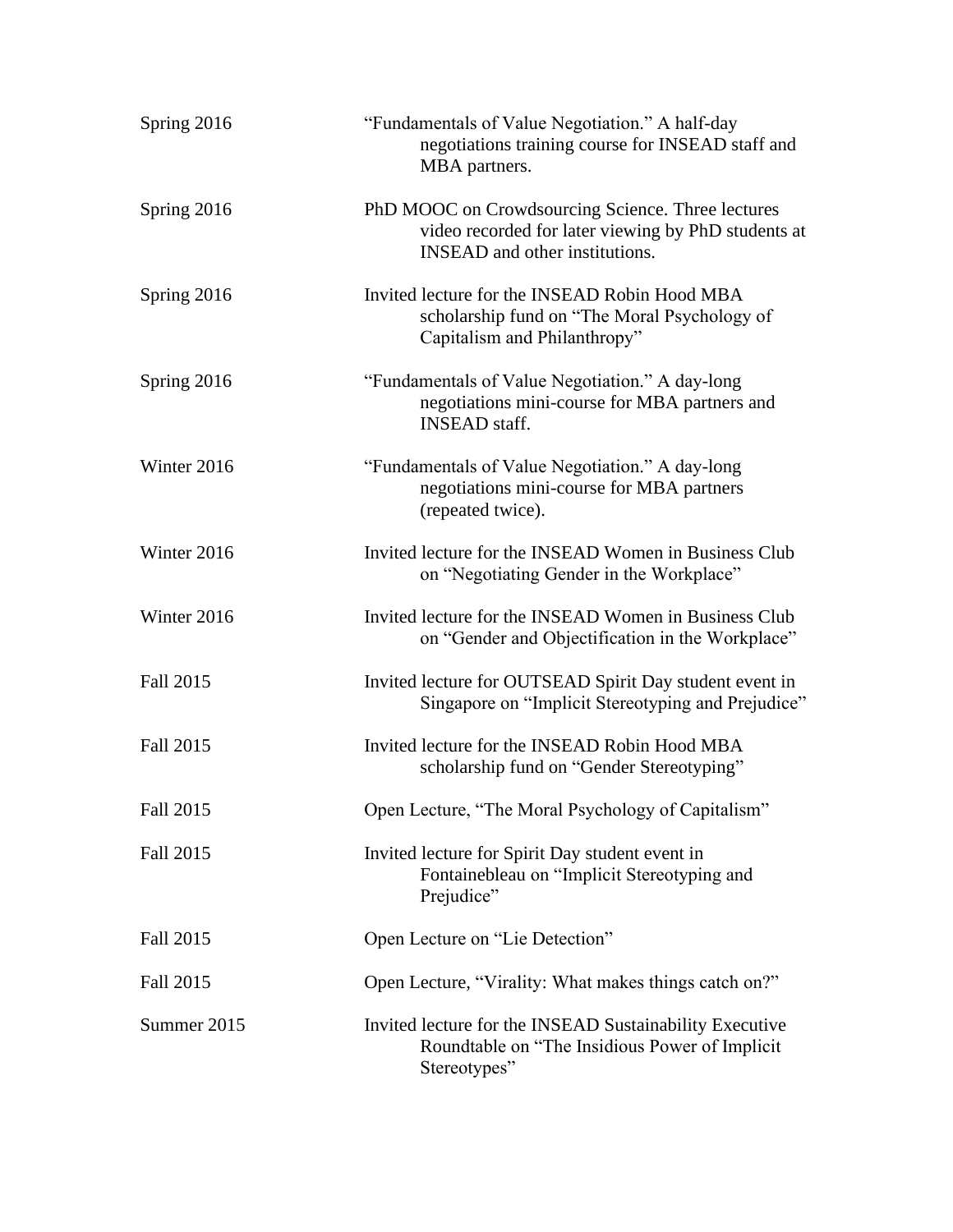| Spring 2015       | Guest lecture, "Deception and Deceit" for Prof. Andy<br>Yap's INSEAD MBA course Power and Politics.                                                                                         |
|-------------------|---------------------------------------------------------------------------------------------------------------------------------------------------------------------------------------------|
| Spring 2015       | Guest lecture, "Virality: Why Things Catch On" for Prof.<br>Philip Parker's INSEAD MBA course on Strategies<br>for the Bottom of the Pyramid.                                               |
| Spring 2015       | Invited lecture for the INSEAD Robin Hood MBA<br>scholarship fund on "The Moral Psychology of<br>Capitalism and Philanthropy"                                                               |
| Spring 2015       | Two open lectures on "Nudges"                                                                                                                                                               |
| Spring 2015       | Crowdsourcing Science. Doctoral Master Class at the Asian<br>Management Conference 2015. (Co-taught with<br>Prof. Stefan Thau)                                                              |
| Spring 2015       | Invited lecture for the INSEAD Women in Business Club<br>on "Managing Gender in the Workplace"                                                                                              |
| Summer 2009       | Two guest lectures, Social Psychology. Instructor:<br>Margaret Marshall. Seattle Pacific University.                                                                                        |
| Spring 2009       | Six guest lectures, Advanced Quantitative Methods.<br>Instructor: Laura Little. University of Washington.                                                                                   |
| November 11, 2004 | Guest lecture ("Implicit attitudes and beliefs"), in Social<br>Psychology. Instructor: Richard Eibach. Yale<br>University.                                                                  |
| July 19, 2004     | Guest lecture ("Automatic thinking: Social cognitive<br>research into the unconscious"), in Introductory<br>Psychology. Instructors: Keisha Burdick and<br>Gregory Walton. Yale University. |
| April 10, 2003    | Guest lecture ("Implicit measures of attitude"), in Prejudice<br>and Political Intolerance. Instructor: Donald Green.<br>Yale University.                                                   |
| October 15, 2002  | Guest lecture ("Unconscious effects of violent media"), in<br>Media and Society. Instructor: Jerome Springer.<br>Yale University.                                                           |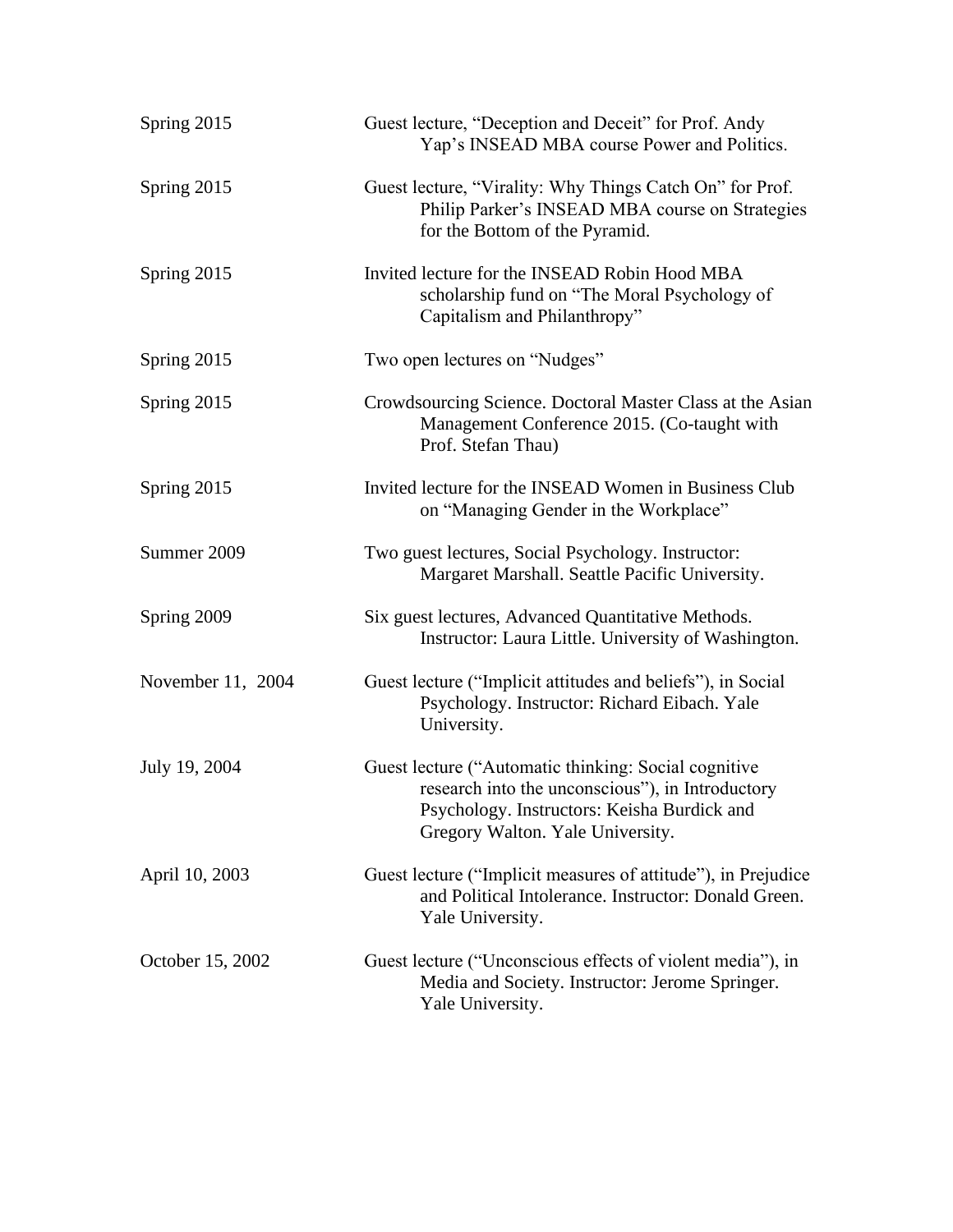# **Supervision of Student Independent Study Projects (ISPs)**

*Note: Not all ISPs were done for official credit*

| Spring 2021         | ISPs on gender respect and diversity with Jennifer Lipes,<br>Kristin Binder, Francesca Fitzgerald, and Sonali Gobin                                                                                                                                                                                                                                                                                                                                                                                                                                                                                                                                                                                                                                                                                                                                                                                                                                                                                                                                                                                                                                                                                                                                                                                                                                                                                                            |
|---------------------|--------------------------------------------------------------------------------------------------------------------------------------------------------------------------------------------------------------------------------------------------------------------------------------------------------------------------------------------------------------------------------------------------------------------------------------------------------------------------------------------------------------------------------------------------------------------------------------------------------------------------------------------------------------------------------------------------------------------------------------------------------------------------------------------------------------------------------------------------------------------------------------------------------------------------------------------------------------------------------------------------------------------------------------------------------------------------------------------------------------------------------------------------------------------------------------------------------------------------------------------------------------------------------------------------------------------------------------------------------------------------------------------------------------------------------|
| Winter 2021         | ISP with Nancy Tong on Social Marketing                                                                                                                                                                                                                                                                                                                                                                                                                                                                                                                                                                                                                                                                                                                                                                                                                                                                                                                                                                                                                                                                                                                                                                                                                                                                                                                                                                                        |
| Winter-Spring 2020  | ISP with Eddie Cai and Sonal Jain on business<br>opportunities in Indonesia                                                                                                                                                                                                                                                                                                                                                                                                                                                                                                                                                                                                                                                                                                                                                                                                                                                                                                                                                                                                                                                                                                                                                                                                                                                                                                                                                    |
| Spring 2019         | ISP by INSEAD MBA student Daniel Kohout on<br>Mitigation of Agency Costs.                                                                                                                                                                                                                                                                                                                                                                                                                                                                                                                                                                                                                                                                                                                                                                                                                                                                                                                                                                                                                                                                                                                                                                                                                                                                                                                                                      |
| Spring 2016-present | ISPs by INSEAD MBA students Katja Smuk, Maria Belen<br>Said, Stephane Nakkle, Tom Niblock Wild, Pallavi<br>Punvani, Taylor Sloane, Tomas Zbynovsky, Kumud<br>Ghimore, Hye Jung Min, Nivedh Shetty, Sabrina Lakhani,<br>Lara Bekhazi, Aly Madhavji, Fernanda Antunes, Eric<br>Sullivan, Bernardo Bentley, Can Yagli, Marcos Bruno,<br>Aditya Prasad, Casilda Alvarez, Diogo Duarte, Yerlan<br>Minavar, Manuel Janisch, Anchal Goel, Hitesh Bhuraria,<br>Giovanni Nati, Ara Khararjian, Tanay Arora, Hye Jung<br>Min, Akmal Ahatov, Mikhail Evdokimovskiy, Tyson<br>Bodkin, Aayush Surana, Shruti Arora, Puneet Agrawal,<br>Eunice Ofori, Sid Chauhan, Erwin Saputra, Chris Hartman,<br>Claire Beatley, Jane Chun, Eduardo Ferraz, and Jan<br>Guenthner, Alak Renukuntla, Geneva Locke, Bruce Tang,<br>Matthieu Chartier de la Marnierre, Isha David, Puneet<br>Agrawal, Ritika Goyal, Olivier Lemarchand, Zachary<br>D'Ooge, Veit Dinges, Ricardo Almeida, Shriram<br>Venkataramana, Luca Borsani, Lana Abdallah, Manish<br>Makhija, Vili Paraskov, Jovana Jovic, Ralph Koyess,<br>Stephen Mari, Giuseppe Siciliani, Dosanna Wu, Omer<br>Rosenblum, Natalie Achkar, Matthijs De Kempenaer, Tina<br>Verma, Danielle Watling, Annie Guo, Natasha Saini,<br>Chaitanya Sood, Konrad Zochowski,, Rashmi<br>Balasubramanian, Lauren O'Brien, Shubhanjali Gupta, &<br>Rohit Chabra, further developing and piloting teaching<br>cases. |
| Winter 2019-present | ISP developing a slide deck on LGBT issues with INSEAD<br>MBA student Ty Greene                                                                                                                                                                                                                                                                                                                                                                                                                                                                                                                                                                                                                                                                                                                                                                                                                                                                                                                                                                                                                                                                                                                                                                                                                                                                                                                                                |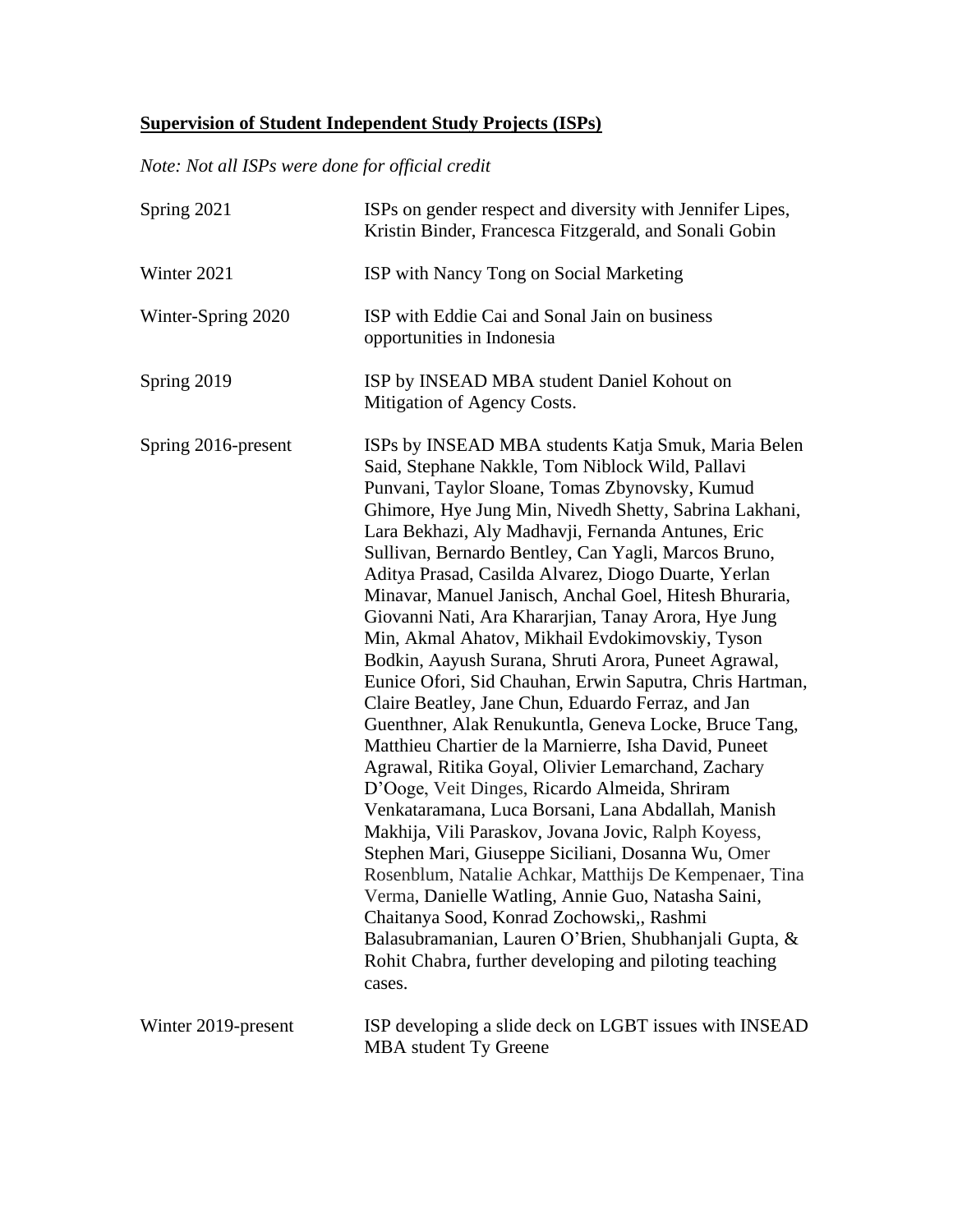| Spring 2018         | ISP on crowdsourcing in business with INSEAD MBA<br>student Puneet Agrawal                                                                                                                                                                                                                                                                                                                                                                                                                                                                                                                                                                                                        |
|---------------------|-----------------------------------------------------------------------------------------------------------------------------------------------------------------------------------------------------------------------------------------------------------------------------------------------------------------------------------------------------------------------------------------------------------------------------------------------------------------------------------------------------------------------------------------------------------------------------------------------------------------------------------------------------------------------------------|
| Spring-Fall 2017    | ISP by INSEAD MBA students Bryan Gunawan and Amit<br>Baranwal, developing brief business cases to accompany a<br>book on communication and conflict.                                                                                                                                                                                                                                                                                                                                                                                                                                                                                                                              |
| Fall 2017           | ISPs by INSEAD MBA student Masis Vardanyan, Hyejung<br>Min, Abdulrahman Alsamarrai, Karan Bangia, Wassim<br>Barbar, Anna Wang, Katerina Paligianni, and Sharmeen<br>Shehabuddin using the Uhlmann (2017) "Story of Your<br>Study Group" exercise.                                                                                                                                                                                                                                                                                                                                                                                                                                 |
| Winter-Spring 2017  | ISP by INSEAD MBA student Veronica Zhou on social<br>connections.                                                                                                                                                                                                                                                                                                                                                                                                                                                                                                                                                                                                                 |
| Winter 2016-present | ISPs by INSEAD MBA students Hsia-Ping Liu, Daniel<br>Layug, Ibrahim Cherkaoui, Liquian Lim, Max Waldron,<br>Shiv Sharma, Sam Burrell, Clare Tao, Dimitri Lukash,<br>Leslie Downes, Tracy Okoroike, Jules Fakoury, Nathalie<br>Alphonse, Giovanna Dughera, Pratik Akhairamka, Miranda<br>Chan, Dian Yu, Adrien Gilquin, Carl El Hage, Tarun<br>Yadav, Heta Jangla, Manya Aggarwal, Shruti Arora,<br>Marjorie Kauffmann, Poornima Kolhar, Pooja Bhurke,<br>Abishek Rangadorai, Adeela Tajdar, Lucy Wang, Manish<br>Makhija, Jenna Nicholls, Eugene Lau, Scarlett Jiang, Shuk<br>In Tong, & Roman Steiner using the Bearden, Tierney, &<br>Uhlmann (2015) Second-Order Self Journal. |
| Spring 2016-present | ISPs by INSEAD MBA students Clemence Ollivier,<br>Jerome Routhier Turcotte, Cindy Tan, Anton Oliver,<br>Guillaume Pigot, Nico Dehnert, Karan Kunjur, Casilda<br>Alvarez, Diogo Duarte, Raphael Hung, Hadi Alaghehband,<br>Vili Paraskov, Jay Shah, Ryan Nguyen, Delia Dornescu,<br>Claire Karoubi, & Iqra Shukr using the Uhlmann &<br>Bearden (2015) Interyou Session exercise.                                                                                                                                                                                                                                                                                                  |
| Winter 2016         | ISP by INSEAD MBA student Rashmi Kabra on<br>Philanthropy and Leadership.                                                                                                                                                                                                                                                                                                                                                                                                                                                                                                                                                                                                         |
| Winter 2016         | ISP by INSEAD MBA student Cherian Joseph on<br>Negotiations in Emerging Markets.                                                                                                                                                                                                                                                                                                                                                                                                                                                                                                                                                                                                  |
| Fall 2015           | ISP by INSEAD MBA student Ria Thomas George on<br>Negotiation and Power in Indian Organizations.                                                                                                                                                                                                                                                                                                                                                                                                                                                                                                                                                                                  |